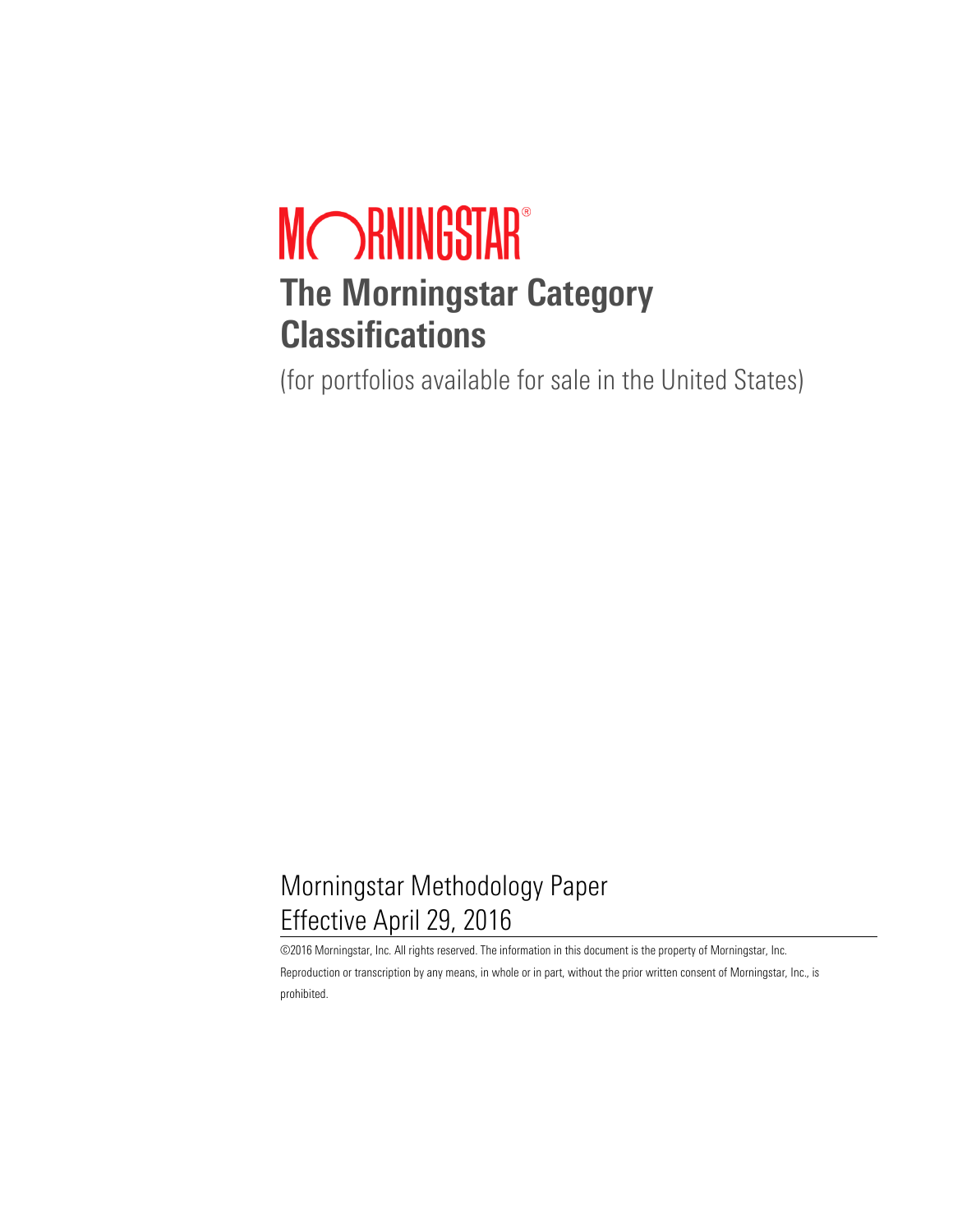# **Contents**

| Category List                  | 3              |
|--------------------------------|----------------|
| Introduction                   | $\overline{7}$ |
| <b>Category Review Process</b> | $\, 8$         |
| Changes                        | $\overline{9}$ |
| U.S. Equity                    | 12             |
| Sector Equity                  | 16             |
| Allocation                     | 20             |
| International Equity           | 27             |
| Alternative                    | 32             |
| Commodities                    | 38             |
| Taxable Bond                   | 40             |
| <b>Municipal Bond</b>          | 46             |
| Money Market                   | 51             |

# **MORNINGSTAR®**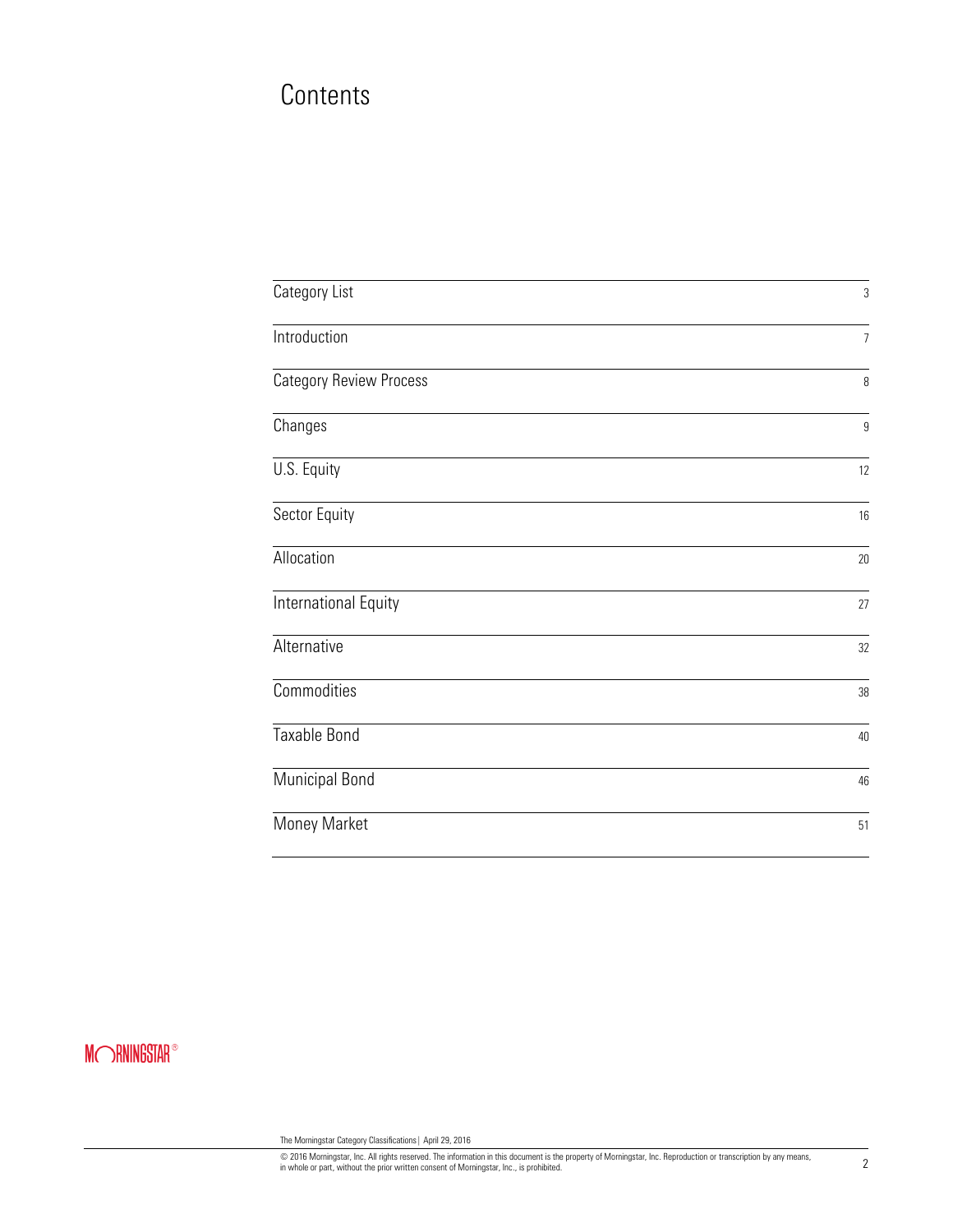# Category List

| <b>Category Group</b> | <b>Category Name</b>              |    |
|-----------------------|-----------------------------------|----|
| U.S. Equity           | Large Value                       | 12 |
| U.S. Equity           | Large Blend                       | 12 |
| U.S. Equity           | Large Growth                      | 12 |
| U.S. Equity           | Mid-Cap Value                     | 13 |
| U.S. Equity           | Mid-Cap Blend                     | 13 |
| U.S. Equity           | Mid-Cap Growth                    | 13 |
| U.S. Equity           | Small Value                       | 14 |
| U.S. Equity           | Small Blend                       | 14 |
| U.S. Equity           | Small Growth                      | 14 |
| U.S. Equity           | Leveraged Net Long                | 15 |
| Sector Equity         | Communications                    | 16 |
| Sector Equity         | <b>Consumer Cyclical</b>          | 16 |
| Sector Equity         | Consumer Defensive                | 16 |
| Sector Equity         | <b>Energy Limited Partnership</b> | 16 |
| Sector Equity         | <b>Equity Energy</b>              | 17 |
| Sector Equity         | <b>Equity Precious Metals</b>     | 17 |
| Sector Equity         | Financial                         | 17 |
| Sector Equity         | Global Real Estate                | 17 |
| Sector Equity         | Health                            | 18 |
| Sector Equity         | Industrials                       | 18 |
| Sector Equity         | Infrastructure                    | 18 |
| Sector Equity         | Natural Resources                 | 18 |
| Sector Equity         | <b>Real Estate</b>                | 19 |
| Sector Equity         | Technology                        | 19 |
| Sector Equity         | Utilities                         | 19 |
| Sector Equity         | Miscellaneous Sector              | 19 |
| Allocation            | Allocation--15% to 30% Equity     | 20 |
| Allocation            | Allocation--30% to 50% Equity     | 20 |
| Allocation            | Allocation--50% to 70% Equity     | 20 |
| Allocation            | Allocation--70% to 85% Equity     | 20 |
| Allocation            | Allocation--85%+ Equity           | 21 |
| Allocation            | Convertibles                      | 21 |
| Allocation            | <b>World Allocation</b>           | 21 |
| Allocation            | <b>Tactical Allocation</b>        | 22 |
| Allocation            | Target-Date 2000-2010             | 22 |
| Allocation            | Target-Date 2015                  | 22 |
| Allocation            | Target-Date 2020                  | 23 |

**MORNINGSTAR®** 

The Morningstar Category Classifications| April 29, 2016

© 2016 Morningstar, Inc. All rights reserved. The information in this document is the property of Morningstar, Inc. Reproduction or transcription by any means, 3<br>In whole or part, without the prior written consent of Morni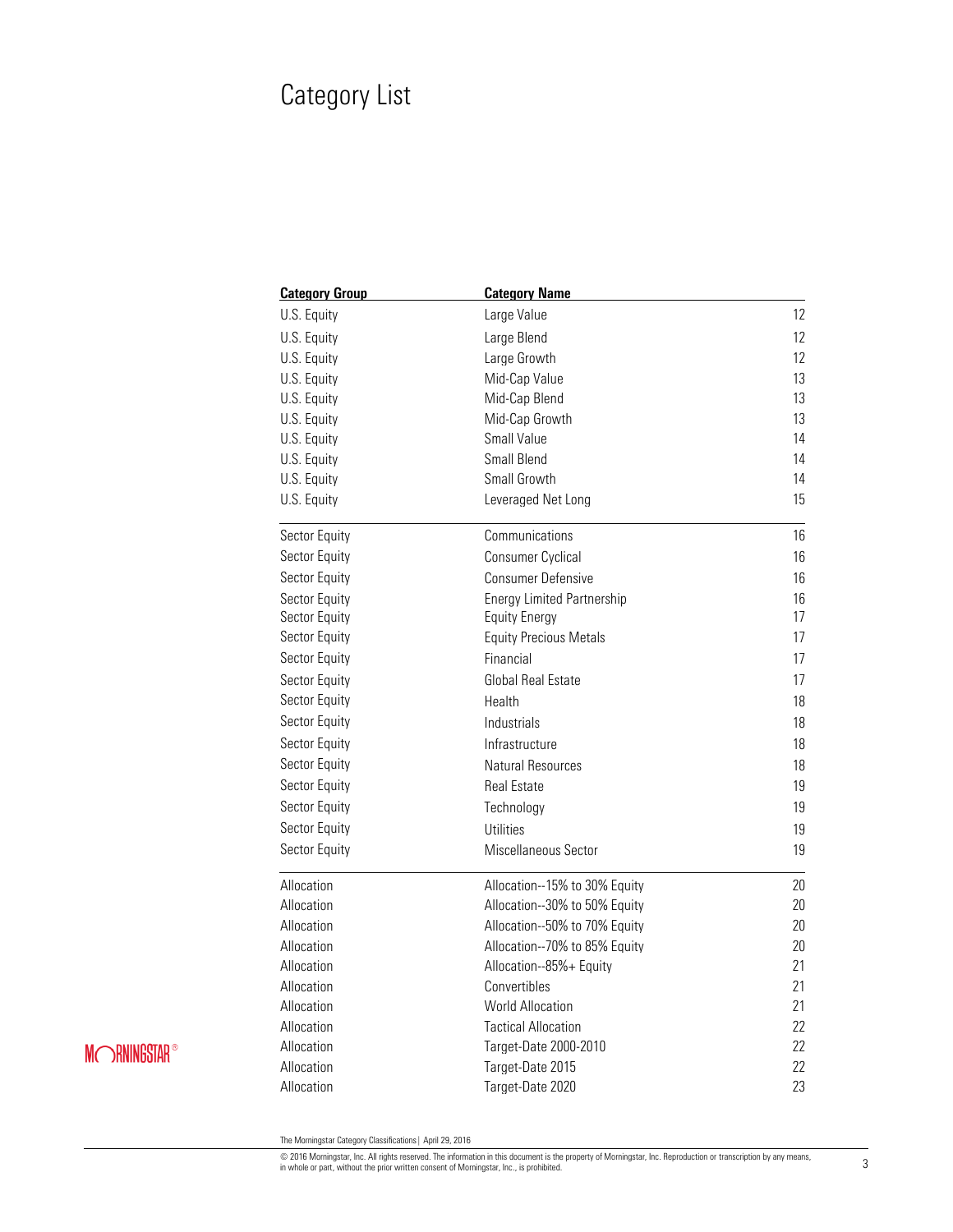# Category List (continued)

| <b>Category Group</b> | <b>Category Name</b>                |    |
|-----------------------|-------------------------------------|----|
| Allocation            | Target-Date 2025                    | 23 |
| Allocation            | Target-Date 2030                    | 23 |
| Allocation            | Target-Date 2035                    | 24 |
| Allocation            | Target-Date 2040                    | 24 |
| Allocation            | Target-Date 2045                    | 24 |
| Allocation            | Target-Date 2050                    | 25 |
| Allocation            | Target-Date 2055                    | 25 |
| Allocation            | Target-Date 2060+                   | 25 |
| Allocation            | Target-Date Retirement              | 26 |
| International Equity  | Foreign Large-Value                 | 27 |
| International Equity  | Foreign Large-Blend                 | 27 |
| International Equity  | Foreign Large-Growth                | 27 |
| International Equity  | Foreign Small/Mid-Value             | 28 |
| International Equity  | Foreign Small/Mid-Blend             | 28 |
| International Equity  | Foreign Small/Mid-Growth            | 28 |
| International Equity  | <b>World Stock</b>                  | 29 |
| International Equity  | <b>Diversified Emerging Markets</b> | 29 |
| International Equity  | Diversified Pacific/Asia            | 29 |
| International Equity  | Miscellaneous Region                | 29 |
| International Equity  | Europe Stock                        | 30 |
| International Equity  | Latin America Stock                 | 30 |
| International Equity  | Pacific/Asia ex-Japan Stock         | 30 |
| International Equity  | China Region                        | 30 |
| International Equity  | India Equity                        | 31 |
| International Equity  | Japan Stock                         | 31 |
| Alternative           | Bear Market                         | 32 |
| Alternative           | Multicurrency                       | 32 |
| Alternative           | Single Currency                     | 32 |
| Alternative           | Long-Short Credit                   | 33 |
| Alternative           | Long-Short Equity                   | 33 |
| Alternative           | Market Neutral                      | 33 |
| Alternative           | Multialternative                    | 34 |
| Alternative           | Managed Futures                     | 34 |
| Alternative           | <b>Option Writing</b>               | 34 |
| Alternative           | Volatility                          | 35 |
| Alternative           | Trading--Leveraged Commodities      | 35 |

# **MORNINGSTAR®**

The Morningstar Category Classifications| April 29, 2016

© 2016 Morningstar, Inc. All rights reserved. The information in this document is the property of Morningstar, Inc. Reproduction or transcription by any means, and the information by any means, and the information by any m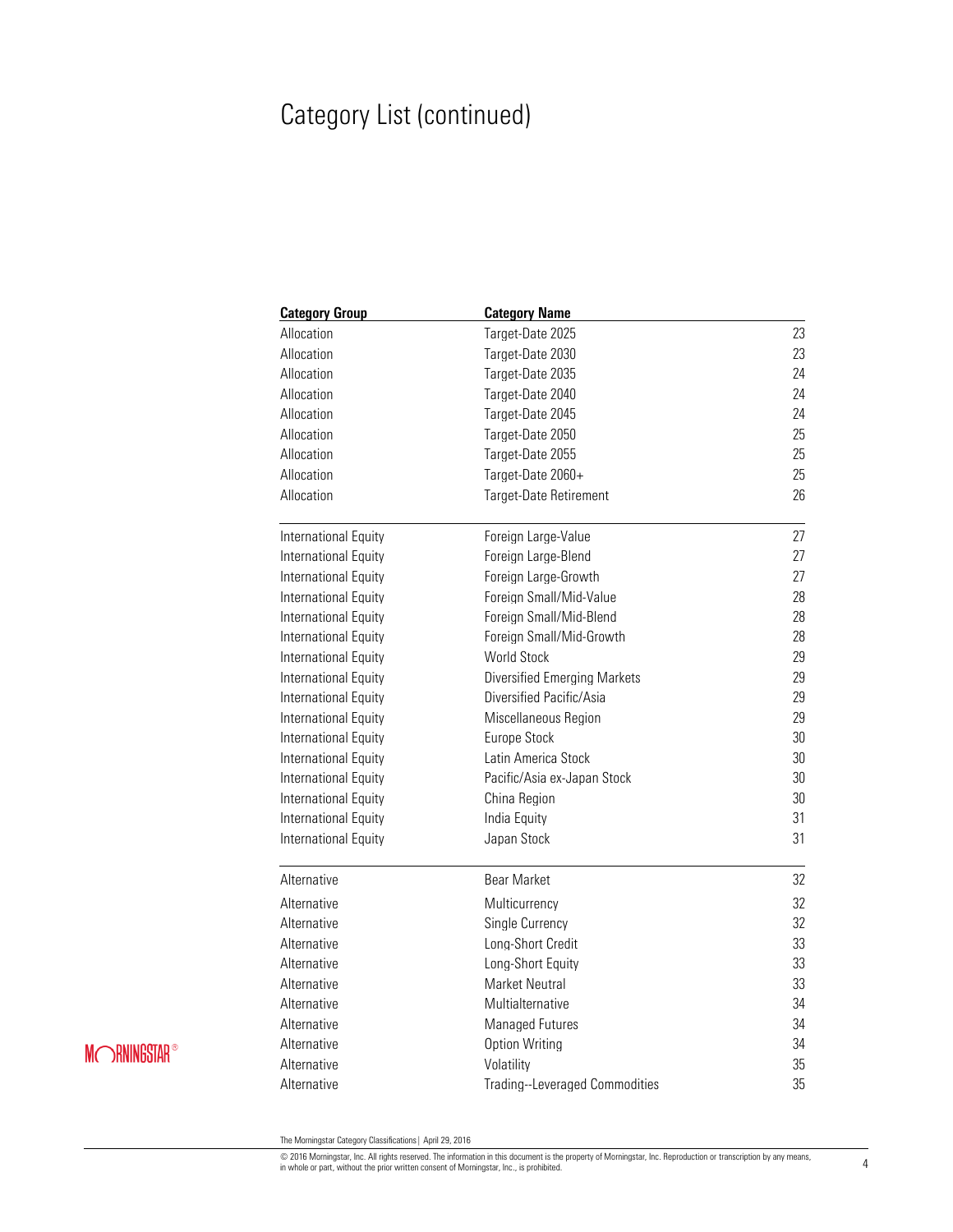# Category List (continued)

| <b>Category Group</b> | <b>Category Name</b>                        |    |
|-----------------------|---------------------------------------------|----|
| Alternative           | <b>Trading--Inverse Commodities</b>         | 35 |
| Alternative           | Trading--Leveraged Debt                     | 36 |
| Alternative           | Trading--Inverse Debt                       | 36 |
| Alternative           | Trading--Leveraged Equity                   | 36 |
| Alternative           | Trading--Inverse Equity                     | 37 |
| Alternative           | Trading--Miscellaneous                      | 37 |
| Commodities           | <b>Commodities Agriculture</b>              | 38 |
| Commodities           | <b>Commodities Broad Basket</b>             | 38 |
| Commodities           | <b>Commodities Energy</b>                   | 38 |
| Commodities           | <b>Commodities Industrial Metals</b>        | 38 |
| Commodities           | <b>Commodities Miscellaneous</b>            | 39 |
| Commodities           | <b>Commodities Precious Metals</b>          | 39 |
| Taxable Bond          | Long Government                             | 40 |
| Taxable Bond          | Intermediate Government                     | 40 |
| Taxable Bond          | <b>Short Government</b>                     | 41 |
| Taxable Bond          | Inflation-Protected Bond                    | 41 |
| Taxable Bond          | Long-Term Bond                              | 41 |
| Taxable Bond          | Intermediate-Term Bond                      | 42 |
| Taxable Bond          | Short-Term Bond                             | 42 |
| Taxable Bond          | <b>Ultrashort Bond</b>                      | 42 |
| Taxable Bond          | Bank Loan                                   | 43 |
| Taxable Bond          | Stable Value                                | 43 |
| Taxable Bond          | Corporate Bond                              | 43 |
| <b>Taxable Bond</b>   | <b>Preferred Stock</b>                      | 43 |
| Taxable Bond          | High-Yield Bond                             | 44 |
| Taxable Bond          | Multisector Bond                            | 44 |
| Taxable Bond          | World Bond                                  | 44 |
| Taxable Bond          | <b>Emerging-Markets Bond</b>                | 44 |
| <b>Taxable Bond</b>   | <b>Emerging-Markets Local-Currency Bond</b> | 45 |
| Taxable Bond          | Nontraditional Bond                         | 45 |

# **MORNINGSTAR®**

© 2016 Morningstar, Inc. All rights reserved. The information in this document is the property of Morningstar, Inc. Reproduction or transcription by any means, 5<br>In whole or part, without the prior written consent of Morni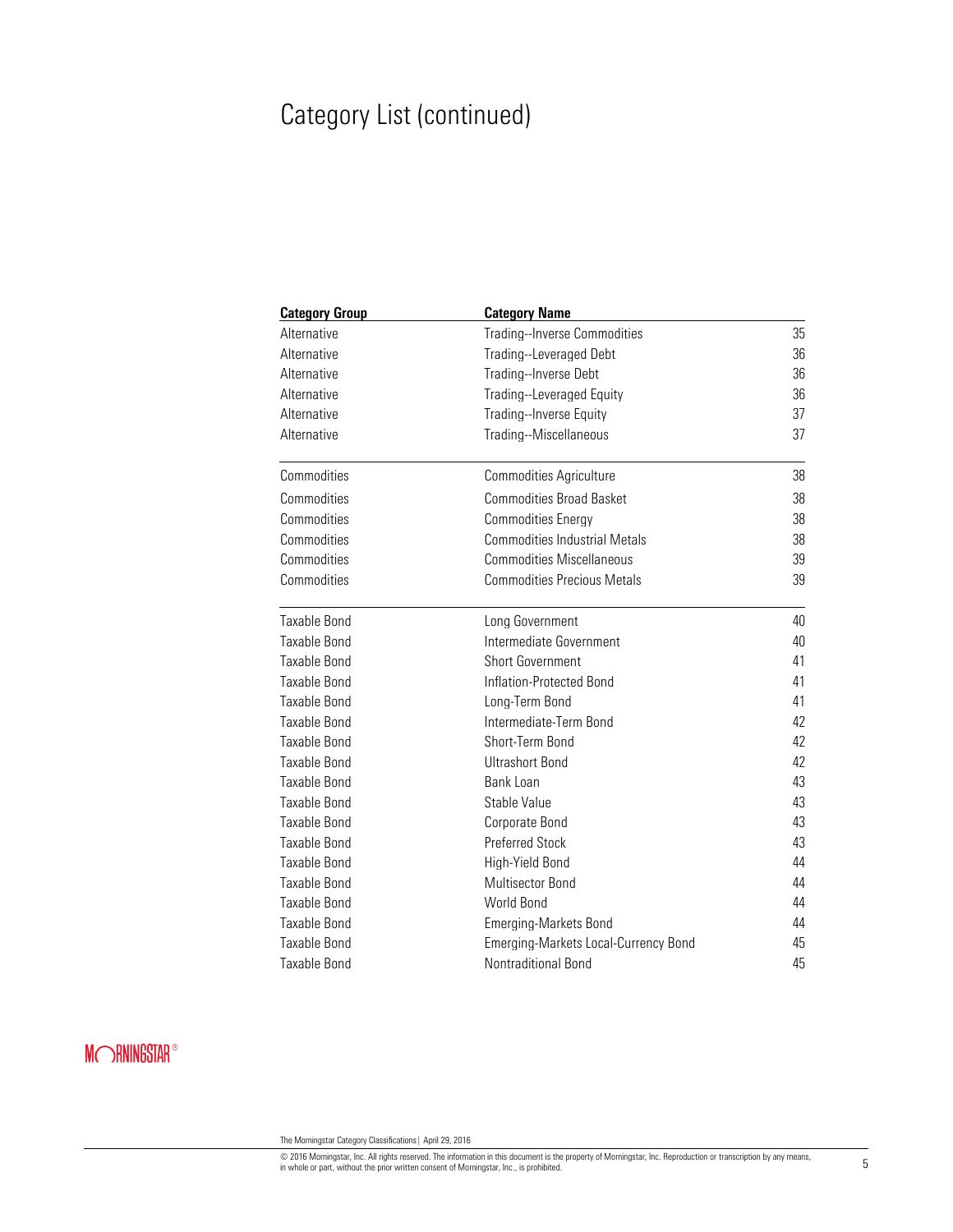# Category List (continued)

| <b>Category Group</b> | <b>Category Name</b>           |    |
|-----------------------|--------------------------------|----|
| Municipal Bond        | Muni National Long             | 46 |
| Municipal Bond        | Muni National Intermediate     | 46 |
| Municipal Bond        | Muni National Short            | 46 |
| Municipal Bond        | High-Yield Muni                | 47 |
| Municipal Bond        | Muni Single State Long         | 47 |
| Municipal Bond        | Muni Single State Intermediate | 47 |
| <b>Municipal Bond</b> | Muni Single State Short        | 47 |
| Municipal Bond        | Muni California Long           | 48 |
| Municipal Bond        | Muni California Intermediate   | 48 |
| Municipal Bond        | Muni Massachusetts             | 48 |
| Municipal Bond        | Muni Minnesota                 | 48 |
| <b>Municipal Bond</b> | Muni New Jersey                | 49 |
| Municipal Bond        | Muni New York Long             | 49 |
| Municipal Bond        | Muni New York Intermediate     | 49 |
| <b>Municipal Bond</b> | Muni Ohio                      | 49 |
| Municipal Bond        | Muni Pennsylvania              | 50 |
| Money Market          | Taxable Money Market           | 51 |
| Money Market          | Tax-Free Money Market          | 51 |
| Money Market          | Prime Money Market             | 51 |

# **MORNINGSTAR®**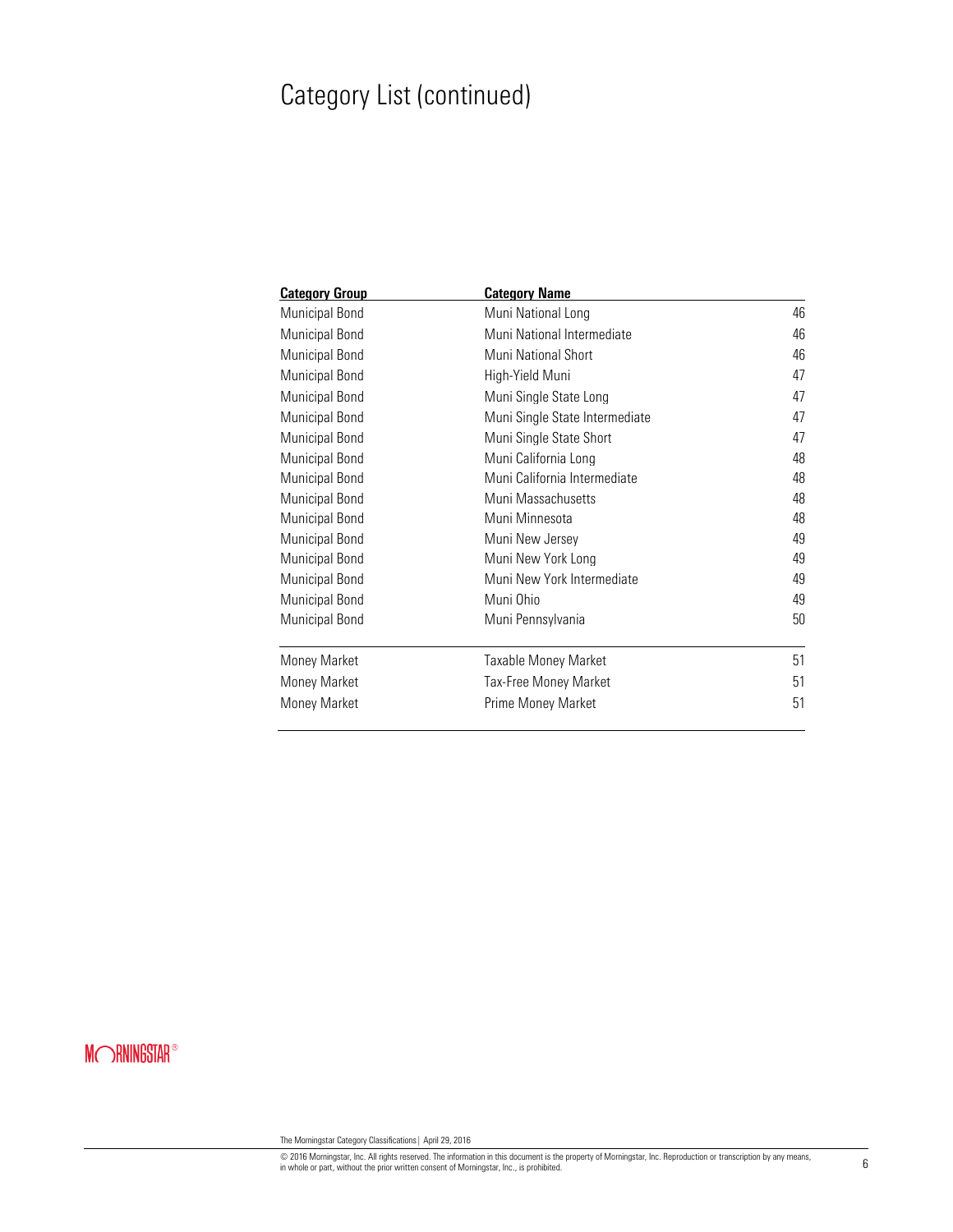# Introduction

The Morningstar Category classifications were introduced in 1996 to help investors make meaningful comparisons between mutual funds. Morningstar found that the investment objective listed in a fund's prospectus often did not adequately explain how the fund actually invested. For example, many funds claimed to be seeking "growth," but some of those were investing in established blue-chip companies while others were investing in small-cap companies.

The Morningstar Category classifications solved this problem by breaking portfolios into peer groups based on their holdings. The categories help investors identify the topperforming funds, assess potential risk, and build well-diversified portfolios. Morningstar regularly reviews the category structure and the portfolios within each category to ensure that the system meets the needs of investors.

Morningstar assigns categories to all types of portfolios, such as mutual funds, variable annuities, and separate accounts. Portfolios are placed in a given category based on their average holdings statistics over the past three years. Morningstar's editorial team also reviews and approves all category assignments. If the portfolio is new and has no history, Morningstar estimates where it will fall before giving it a more permanent category assignment. When necessary, Morningstar may change a category assignment based on recent changes to the portfolio.

The driving principles behind the classification system are as follows:

- Individual portfolios within a category invest in similar types of securities and therefore share the same risk factors (for example, style risk, prepayment risk).
- Individual portfolios within a category can, in general, be expected to behave more similarly to one another than to portfolios outside the category.
- The aggregate performance of different categories differs materially over time.
- Categories have enough constituents to form the basis for reasonable peer group comparisons.
- The distinctions between categories are meaningful to investors and assist in their pursuit of investing goals.

In the United States, Morningstar supports 122 categories, which map into nine category groups (U.S. equity, sector equity, allocation, international equity, alternative, commodities, taxable bond, municipal bond, and money market). The category group indexes and category indexes listed with each category are used in Morningstar's tools and reports to show performance relative to a benchmark.

The Morningstar Category Classifications| April 29, 2016

<sup>©</sup> 2016 Morningstar, Inc. All rights reserved. The information in this document is the property of Morningstar, Inc. Reproduction or transcription by any means, © ZUT6 Morningstar, inc. All rights reserved. The information in this document is the property of Morningstar, Inc., Heproduction or transcription by any means, Theory of Inc., inc., inc., inc., is prohibited. 7 and the pr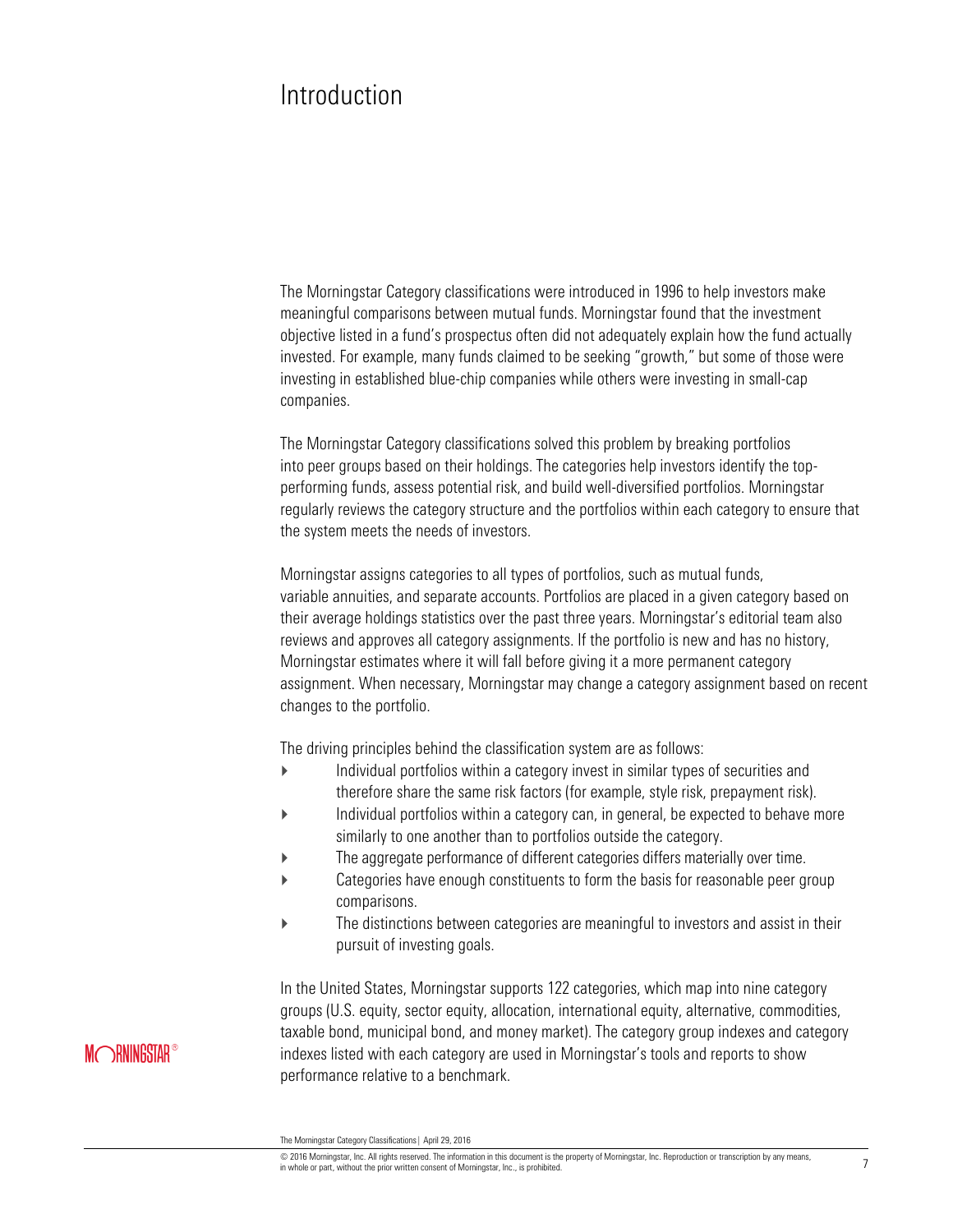### Category Review Process

Morningstar engages in a formal category review process twice each year, in May and November; additional reviews for funds less than one year old are also conducted in February and August.

The process begins with a quantitative filter that proposes category recommendations based upon the three-year trailing portfolio statistics, which are calculated from an investment's reported holdings. There is a wealth of data used in this process, but the statistics examined coincide with the major portfolio components we use to define categories, such as asset allocation, market capitalization, value-growth score, and duration. The recommendations for changes to existing category assignment are then reviewed by the Manager Research analysts who accept or reject the system's proposals. Our research team uses a mosaic approach when performing our qualitative assignment. Their decision is based on many factors, including, but not limited to: familiarity with the strategy of the portfolio managers and fund family, their understanding of current market forces, an appreciation for alternative strategies which may not be borne out adequately in our statistical calculations, and a desire to portray the most accurate picture of economic exposure possible.

After we propose a change to a fund's category, we notify fund representatives for each investment. Category changes are sent to the fund's advisor with ample time to challenge our opinion, and provide contravening information in a category appeal. Once an appeal is received the change is escalated and reviewed again by a second group of analysts.

In addition to the formal review processes, we accept category appeals throughout the year. Morningstar reviews all appeals, but generally rejects those that are based only upon a philosophical difference in the category definition. Successful appeals typically provide information demonstrating that our analysis is incomplete or inaccurate. These off-quarter reviews are reserved for mis-categorizations that are due to incorrect initial assignment for new funds, data errors, strategy changes, or missing or incomplete data. Regardless of when these requests are received, all category changes are made on the last business day of the month in which they are reviewed. Changes to the category assignment as a result of this process are typically available in products by the third business day of the month following the review period. Appeals can be submitted only by fund representatives, and not by third-parties. In the case that a category change was initiated by a Morningstar analyst, we will notify fund representatives and offer an appeal period.

### **MORNINGSTAR®**

Fund representatives may request an appeal form by emailing [category@morningstar.com.](mailto:category@morningstar.com)

The Morningstar Category Classifications| April 29, 2016

<sup>©</sup> 2016 Morningstar, Inc. All rights reserved. The information in this document is the property of Morningstar, Inc. Reproduction or transcription by any means,  $\omega$  zo to morningstar, inc. An ingitis reserved. The information in this occurrent is the property or morningstar, inc. reproduction or transcription by any means,  $8$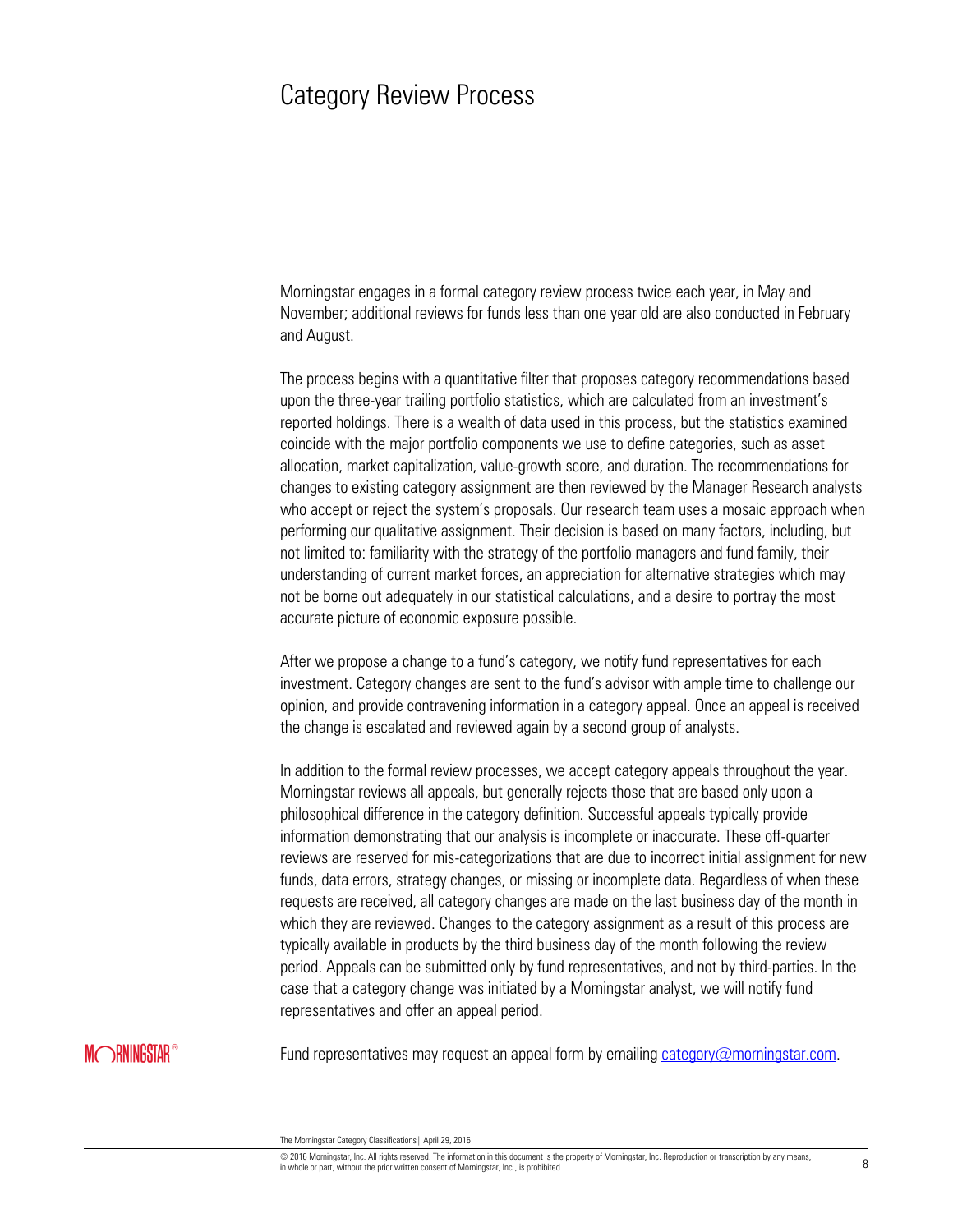# Changes

#### **April 29, 2016**

- ▶ Added Infrastructure; Emerging-Markets Local-Currency Bond; Target-Date 2060+; Option Writing; Long-Short Credit; Prime Money Market; Allocation—15% to 30% Equity; Allocation—85%+ Equity
- $\triangleright$  Renamed: Target Date 2051+ to Target-Date 2055; Conservative Allocation to Allocation 30% to 50% Equity; Moderate Allocation to Allocation—50% to70% Equity; Aggressive Allocation to Allocation—70% to 85% Equity;
- $\blacktriangleright$  Added Morningstar Index assignments to categories
- ▶ Added Category Review Process section

#### **April 30, 2014**

▶ Added Energy Limited Partnership

#### **October 31, 2013**

▶ Added Corporate Bond, Preferred Stock and Tactical Allocation

#### **April 30, 2013**

- ▶ Re-named Currency to Multicurrency
- ▶ Added Single Currency
- ▶ Added Miscellaneous Region
- ▶ Re-named U.S. Broad Asset Class to U.S. Category Group and Global Broad Asset Class to Global Broad Category Group
- ▶ Renamed U.S. Category Groups (Balanced to Allocation, US Stock to US Equity, International Stock to International Equity, and Sector Stock to Sector Equity)

#### **April 30, 2012**

- ► Created the Sector Stock U.S. Broad Asset Class, and moved 14 categories from U.S. Stock, International Stock, and Alternative asset classes into this new asset class
- ▶ Re-launched Muni Single State Short
- ▶ Replaced Target-Date 2050+ with Target-Date 2051+
- ▶ Added India Equity, Foreign Small/Mid-Blend, Target-Date 2046-2050
- ▶ Re-named Muni-Short to Muni National Short

#### **October 31, 2011**

#### × Added Nontraditional Bond

**MORNINGSTAR®** 

× Replaced Consumer Staples with Consumer Defensive and Consumer Discretionary with Consumer Cyclical

The Morningstar Category Classifications| April 29, 2016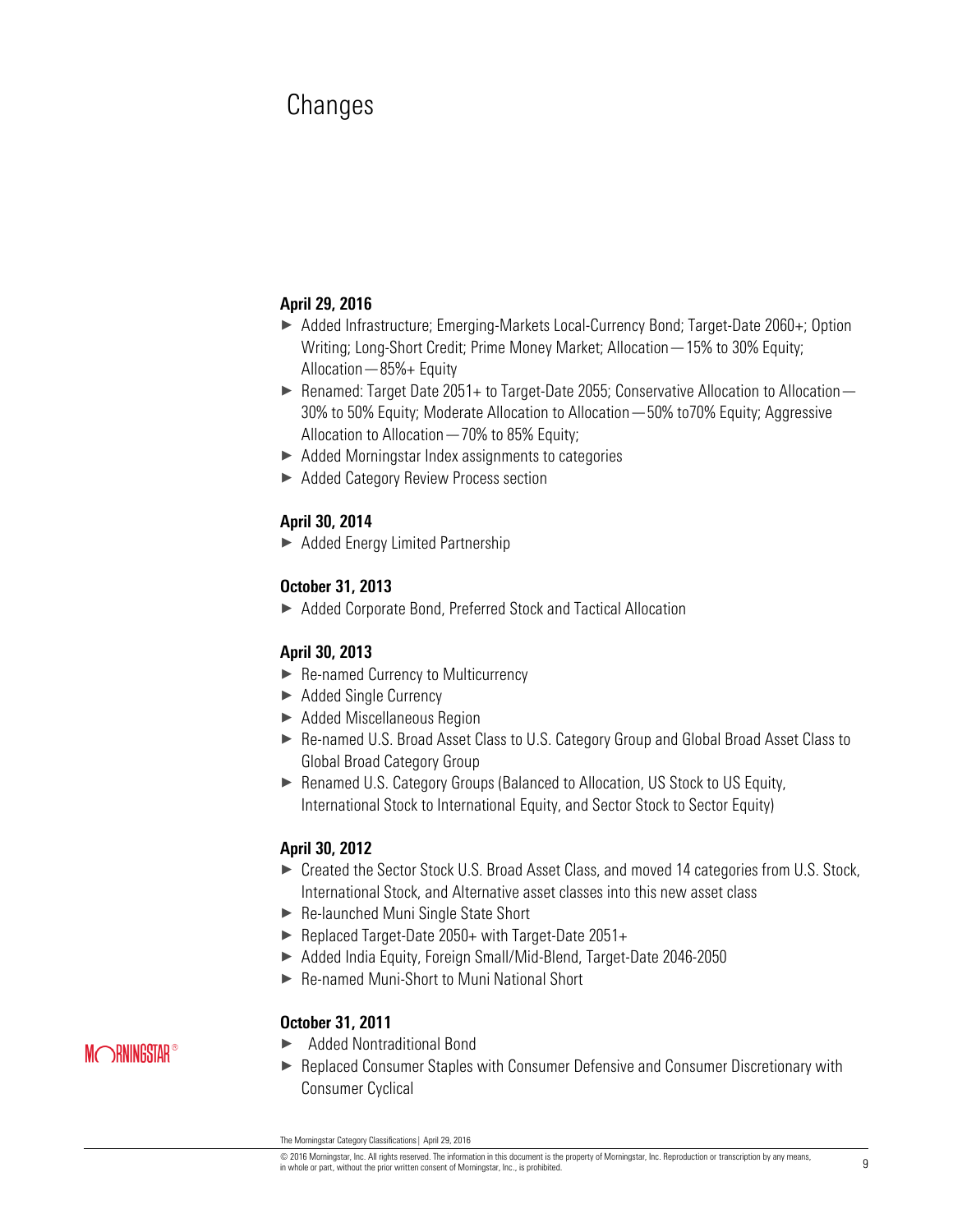# Changes (continued)

#### **April 30, 2011**

- ▶ Replaced Long/Short with Long/Short Equity
- ▶ Added Multialternative, Volatility, Trading--Leveraged Commodities, Trading--Inverse Commodities, Trading--Leveraged Debt, Trading--Inverse Debt, Trading--Leveraged Equity, Trading--Inverse Equity, Trading—Miscellaneous

#### **Sept. 30, 2010**

- ▶ Added Aggressive Allocation and China Region, and made the Market Neutral category available to all universes
- ▶ Removed Muni Single State Short

#### **June 30, 2009**

- ▶ Added the Commodities broad asset class and six commodities categories: Broad Basket, Energy, Precious Metals, Agriculture, Industrial Metals, and Miscellaneous
- ▶ Added Consumer Discretionary, Consumer Staples, Equity Energy, and Industrials

#### **Jan. 30, 2009**

- × Introduced Target-Date categories in five-year increments for years 2011-2050
- ▶ Added Retirement Income
- ▶ Added Miscellaneous Sector

#### **July 31, 2008**

- ▶ Added Global Real Estate and Currency
- $\blacktriangleright$  Added the Alternative broad asset class
- ▶ Removed Muni Florida

#### **Sept. 30, 2007**

▶ Added Leveraged Net Long and Market Neutral to the separate accounts and custom funds databases

#### **Feb. 28, 2006**

- ▶ Added Inflation-Protected Bond, Long-Short, Target-Date 2000-2014, Target-Date 2015-2029, and Target-Date 2030+
- Added the Balanced broad asset class

The Morningstar Category Classifications| April 29, 2016

<sup>©</sup> 2016 Morningstar, Inc. All rights reserved. The information in this document is the property of Morningstar, Inc. Reproduction or transcription by any means,  $\omega$  zu o wominingstar, inc. An ingins reserved. The information in this occurrient is the property or wominingstar, inc. reproduction or datiscription by any means,  $10$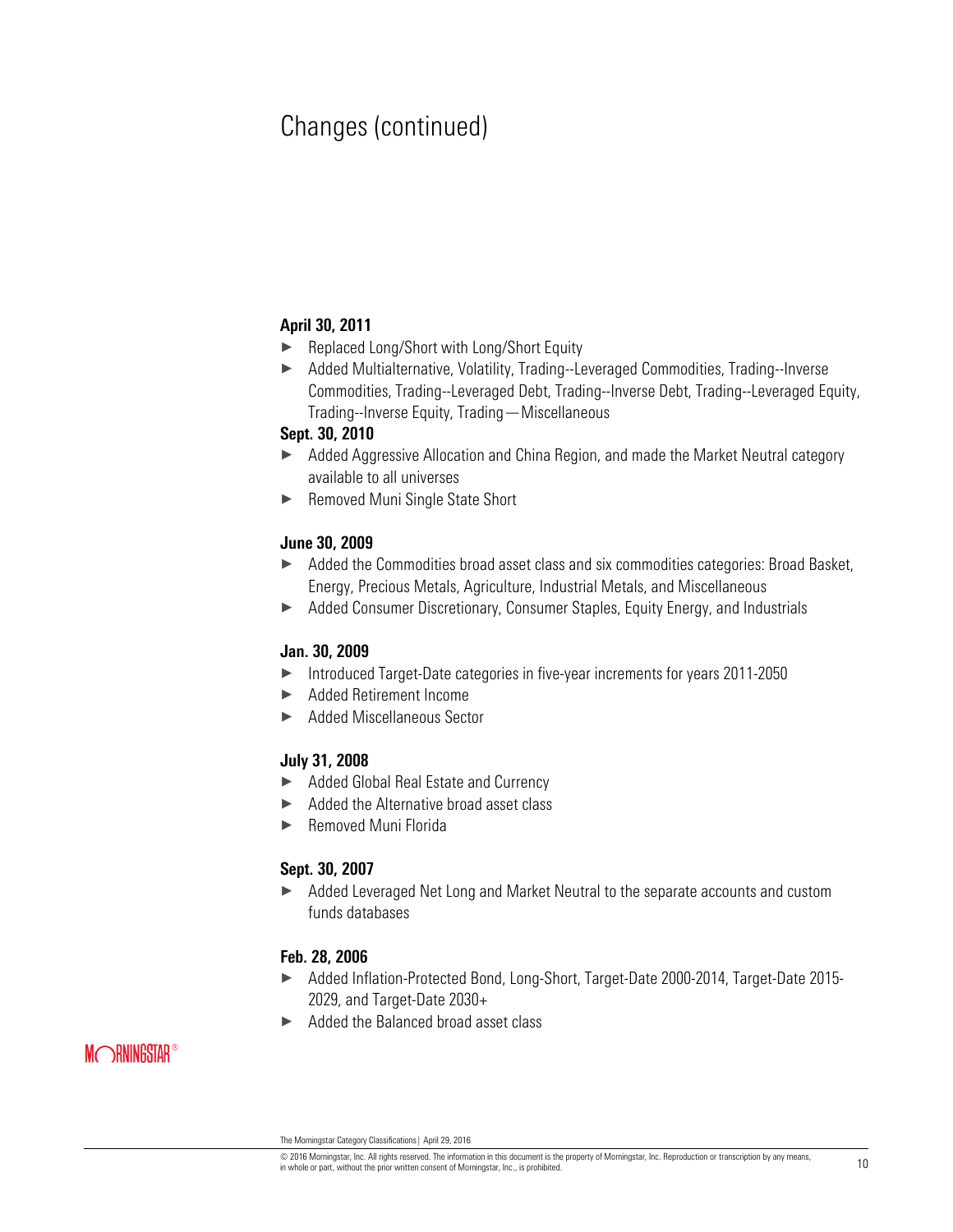# Changes (continued)

#### **May 31, 2004**

- ▶ Replaced the Muni Single State Intermediate/Short category with two new categories: Muni Single State Intermediate and Muni Single State Short
- ▶ Added Stable Value category (currently used for custom funds and separate accounts only)

#### **Sept. 30, 2003**

▶ Replaced the Foreign Stock category with five new categories: Foreign Large Value, Foreign Large Blend, Foreign Large Growth, Foreign Small/Mid-Value, and Foreign Small/Mid-Growth

#### **March 30, 2003**

- ▶ Discontinued Domestic Hybrid and split into Conservative Allocation and Moderate Allocation
- ▶ Created Bear Market, Bank Loan, High Yield Muni, Muni Florida, Muni Pennsylvania, Muni Massachusetts, Muni New Jersey, Muni Ohio, and Muni Minnesota
- × Name changes: International Hybrid to World Allocation, International Bond to World Bond

The Morningstar Category Classifications| April 29, 2016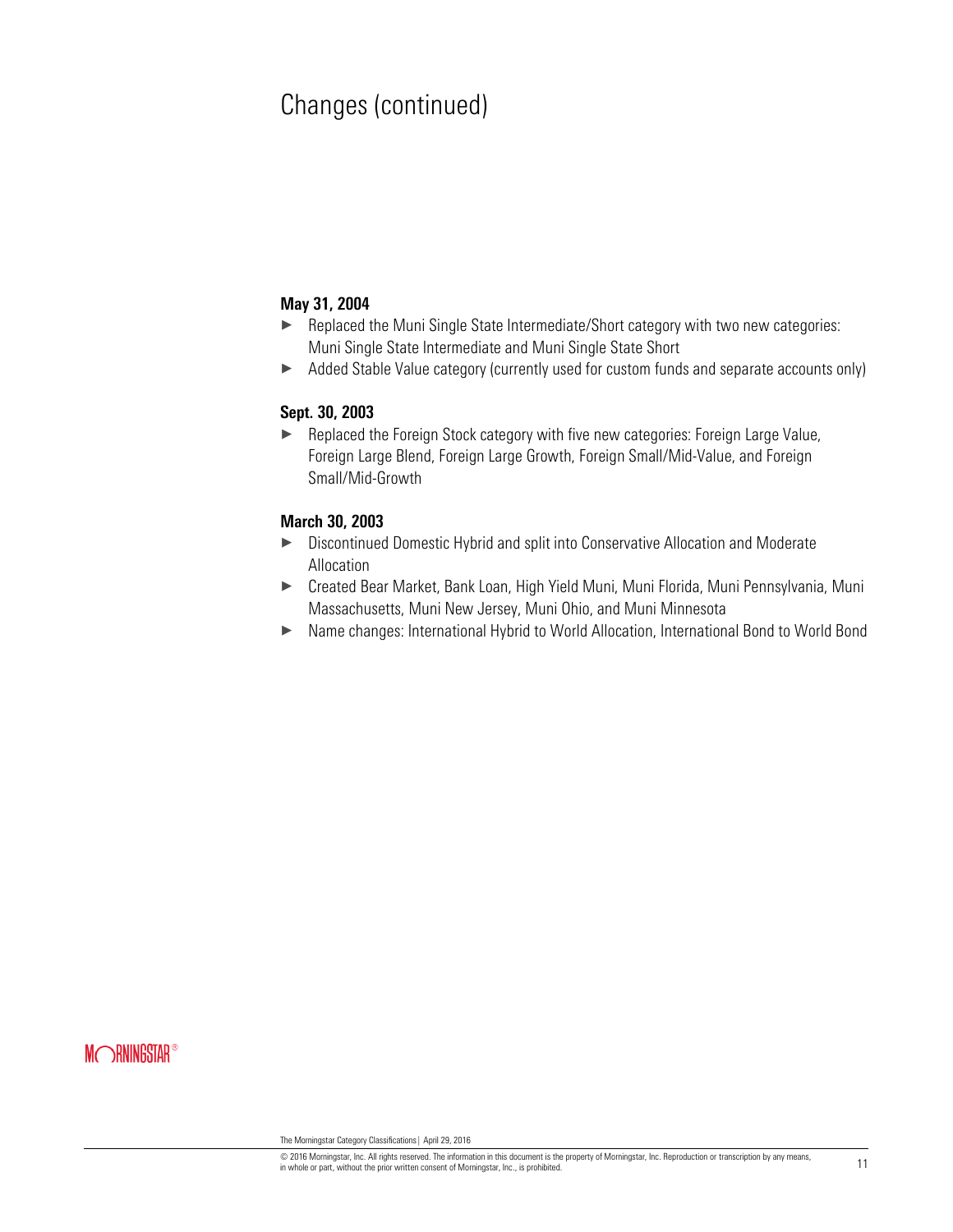# U.S. Equity

#### **Large Value**

Large-value portfolios invest primarily in big U.S. companies that are less expensive or growing more slowly than other large-cap stocks. Stocks in the top 70% of the capitalization of the U.S. equity market are defined as large cap. Value is defined based on low valuations (low price ratios and high dividend yields) and slow growth (low growth rates for earnings, sales, book value, and cash flow).

Category Group Index: S&P 500 TR Category Index: Russell 1000 Value TR USD Morningstar Index: Morningstar US Large Val TR USD

#### **Large Blend**

Large-blend portfolios are fairly representative of the overall US stock market in size, growth rates and price. Stocks in the top 70% of the capitalization of the US equity market are defined as large cap. The blend style is assigned to portfolios where neither growth nor value characteristics predominate. These portfolios tend to invest across the spectrum of US industries, and owing to their broad exposure, the portfolios' returns are often similar to those of the S&P 500 Index.

Category Group Index: S&P 500 TR Category Index: Russell 1000 TR USD Morningstar Index: Morningstar US Large Cap TR USD

#### **Large Growth**

Large-growth portfolios invest primarily in big U.S. companies that are projected to grow faster than other large-cap stocks. Stocks in the top 70% of the capitalization of the U.S. equity market are defined as large cap. Growth is defined based on fast growth (high growth rates for earnings, sales, book value, and cash flow) and high valuations (high price ratios and low dividend yields). Most of these portfolios focus on companies in rapidly expanding industries. Category Group Index: S&P 500 TR

Category Index: Russell 1000 Growth TR USD

Morningstar Index: Morningstar US Large Growth TR USD

### **MORNINGSTAR®**

© 2016 Morningstar, Inc. All rights reserved. The information in this document is the property of Morningstar, Inc. Reproduction or transcription by any means, in whole or part, inc. All rights reserved. The information in this occurrient is the property or withingstar, inc. reproduction or transcription by any means,  $12$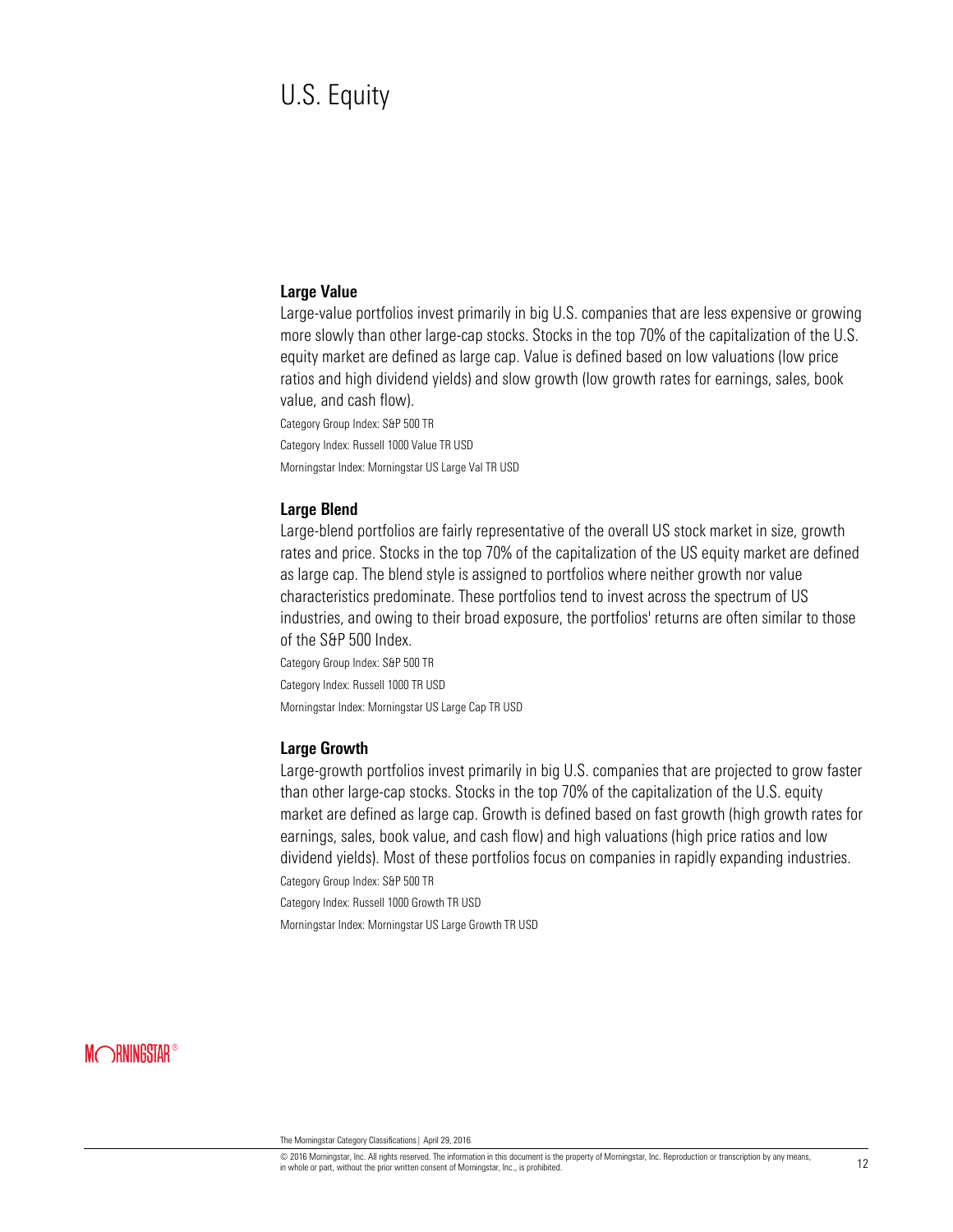## U.S. Equity (continued)

#### **Mid-Cap Value**

Some mid-cap value portfolios focus on medium-size companies while others land here because they own a mix of small-, mid-, and large-cap stocks. All look for U.S. stocks that are less expensive or growing more slowly than the market. The U.S. mid-cap range for market capitalization typically falls between \$1 billion and \$8 billion and represents 20% of the total capitalization of the U.S. equity market. Value is defined based on low valuations (low price ratios and high dividend yields) and slow growth (low growth rates for earnings, sales, book value, and cash flow).

Category Group Index: S&P 500 TR

Category Index: Russell Midcap Value TR USD

Morningstar Index: Morningstar US Mid Val TR USD

#### **Mid-Cap Blend**

The typical mid-cap blend portfolio invests in U.S. stocks of various sizes and styles, giving it a middle-of-the-road profile. Most shy away from high-priced growth stocks but aren't so priceconscious that they land in value territory. The U.S. mid-cap range for market capitalization typically falls between \$1 billion and \$8 billion and represents 20% of the total capitalization of the U.S. equity market. The blend style is assigned to portfolios where neither growth nor value characteristics predominate.

Category Group Index: S&P 500 TR Category Index: Russell Midcap TR USD Morningstar Index: Morningstar US Mid Cap TR USD

#### **Mid-Cap Growth**

Some mid-cap growth portfolios invest in stocks of all sizes, thus leading to a mid-cap profile, but others focus on midsize companies. Mid-cap growth portfolios target U.S. firms that are projected to grow faster than other mid-cap stocks, therefore commanding relatively higher prices. The U.S. mid-cap range for market capitalization typically falls between \$1 billion and \$8 billion and represents 20% of the total capitalization of the U.S. equity market. Growth is defined based on fast growth (high growth rates for earnings, sales, book value, and cash flow) and high valuations (high price ratios and low dividend yields).

Category Group Index: S&P 500 TR

Category Index: Russell Mid Cap Growth TR USD

Morningstar Index: Morningstar US Mid Core TR USD

The Morningstar Category Classifications| April 29, 2016

<sup>©</sup> 2016 Morningstar, Inc. All rights reserved. The information in this document is the property of Morningstar, Inc. Reproduction or transcription by any means,  $\omega$  zo io wormingstar, inc. An ingins reserved. The information in this occurrent is the property or wormingstar, inc. reproduction or datiscription by any means,  $13$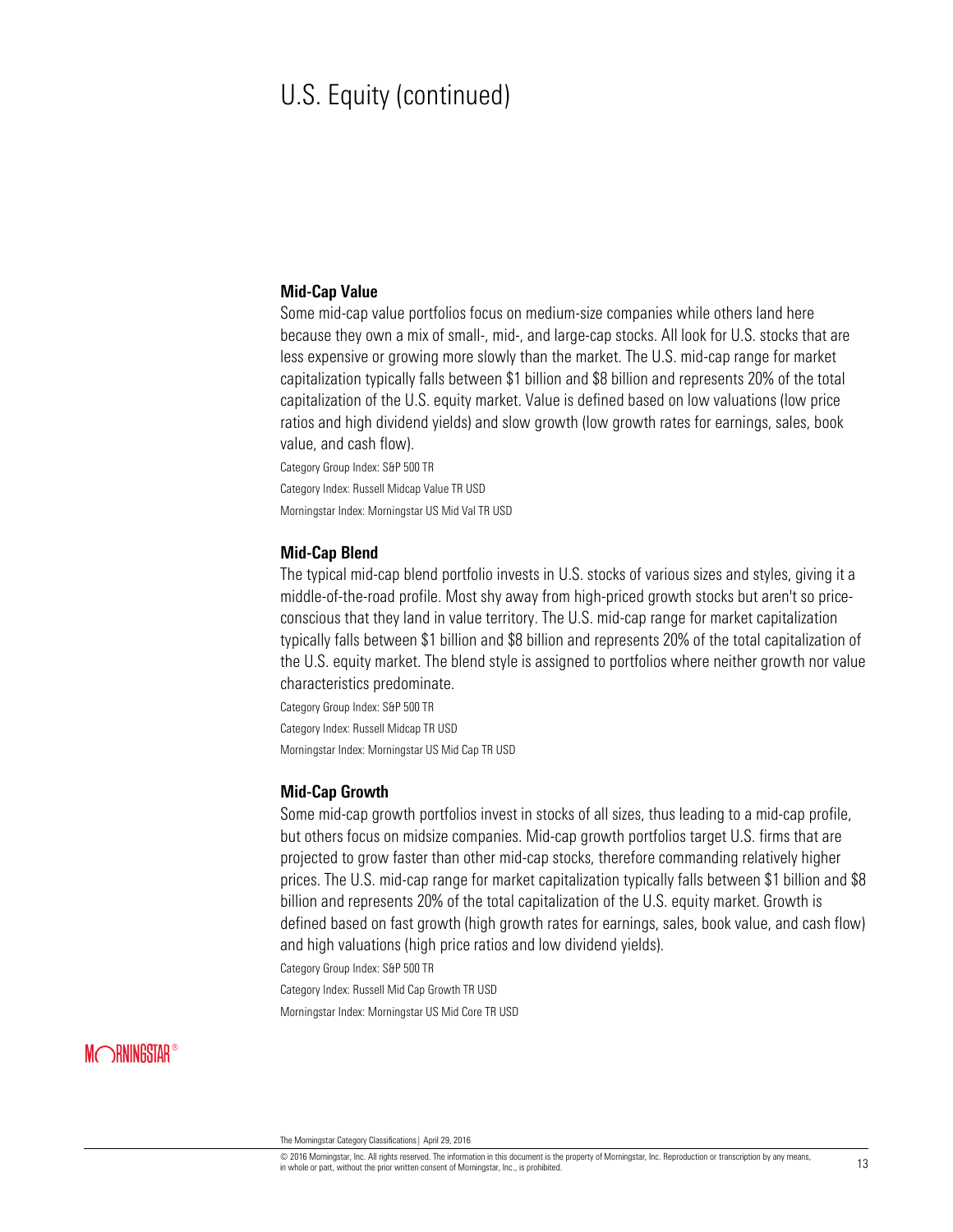# U.S. Equity (continued)

#### **Small Value**

Small-value portfolios invest in small U.S. companies with valuations and growth rates below other small-cap peers. Stocks in the bottom 10% of the capitalization of the U.S. equity market are defined as small cap. Value is defined based on low valuations (low price ratios and high dividend yields) and slow growth (low growth rates for earnings, sales, book value, and cash flow).

Category Group Index: S&P 500 TR Category Index: Russell 2000 Value TR USD Morningstar Index: Morningstar US Small Val TR USD

#### **Small Blend**

Small-blend portfolios favor U.S. firms at the smaller end of the market-capitalization range. Some aim to own an array of value and growth stocks while others employ a discipline that leads to holdings with valuations and growth rates close to the small-cap averages. Stocks in the bottom 10% of the capitalization of the U.S. equity market are defined as small cap. The blend style is assigned to portfolios where neither growth nor value characteristics predominate.

Category Group Index: S&P 500 TR Category Index: Russell 2000 TR USD Morningstar Index: Morningstar US Small Cap TR USD

#### **Small Growth**

Small-growth portfolios focus on faster-growing companies whose shares are at the lower end of the market-capitalization range. These portfolios tend to favor companies in up-and-coming industries or young firms in their early growth stages. Because these businesses are fastgrowing and often richly valued, their stocks tend to be volatile. Stocks in the bottom 10% of the capitalization of the U.S. equity market are defined as small cap. Growth is defined based on fast growth (high growth rates for earnings, sales, book value, and cash flow) and high valuations (high price ratios and low dividend yields).

Category Group Index: S&P 500 TR

Category Index: Russell 2000 Growth TR USD

Morningstar Index: Morningstar US Small Growth TR USD

The Morningstar Category Classifications| April 29, 2016

<sup>©</sup> 2016 Morningstar, Inc. All rights reserved. The information in this document is the property of Morningstar, Inc. Reproduction or transcription by any means,  $\omega$  zo ro wonningstar, inc. All magnes reserved. The monmentation in universection of the property of wonningstar, inc., is prohibited.  $14$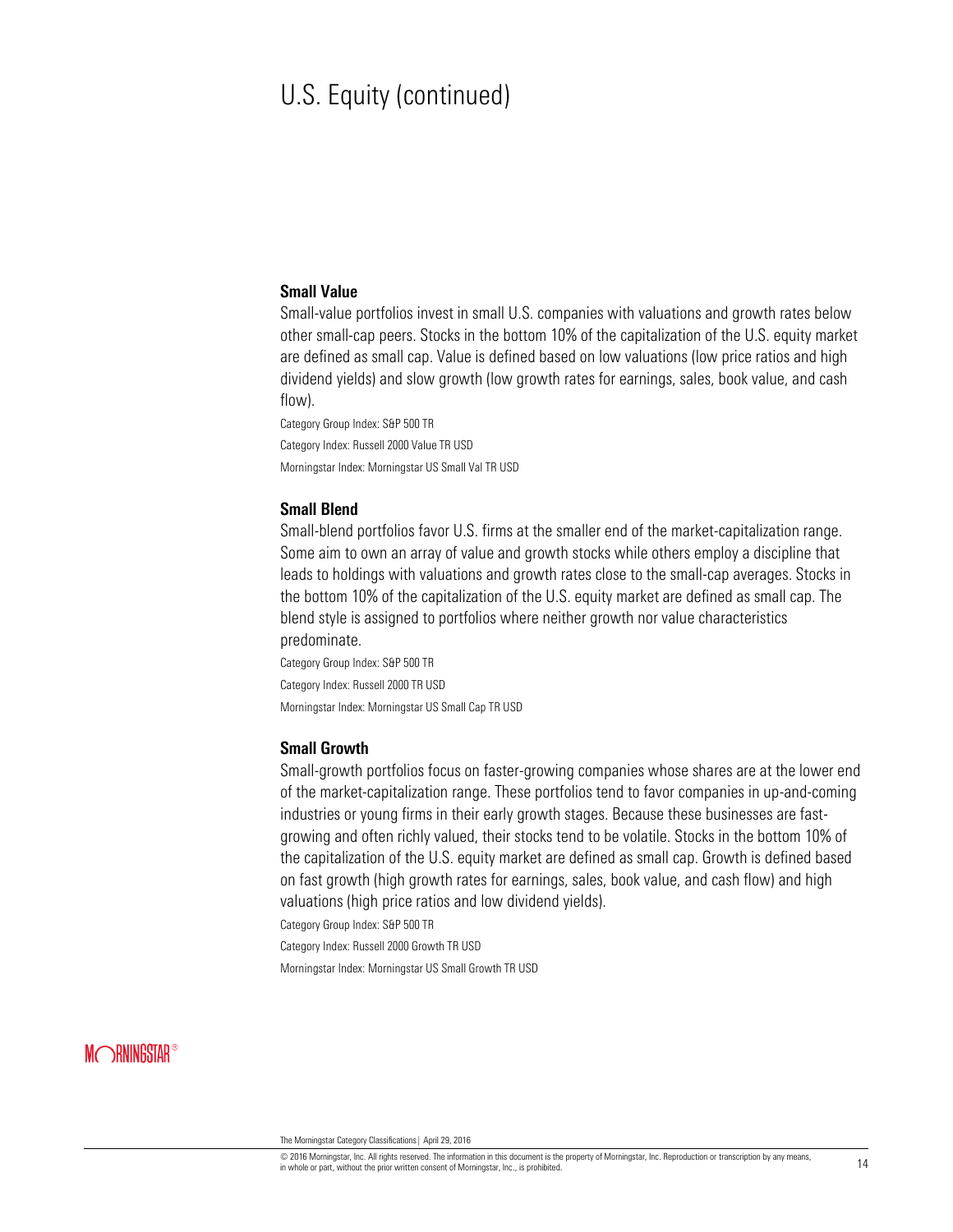# U.S. Equity (continued)

#### **Leveraged Net Long**

Leveraged net long portfolios seek income by establishing long and short positions in securities. The most common strategy for leveraged net long portfolios is to take long positions in securities that have been identified as attractive and short positions in securities that have been identified as overvalued. These portfolios typically hold long positions in securities with an aggregate value of up to 130% of its net assets. In addition, these portfolios will establish short positions in securities with a market value of up to 30% of its net assets. The net long exposure therefore remains 100%, but it is a leveraged exposure. This category is only used in Morningstar's custom fund and separate account databases.

Category Group Index: S&P 500 TR

Category Index: Russell 3000 TR USD

Morningstar Index: Morningstar US Market TR USD

The Morningstar Category Classifications| April 29, 2016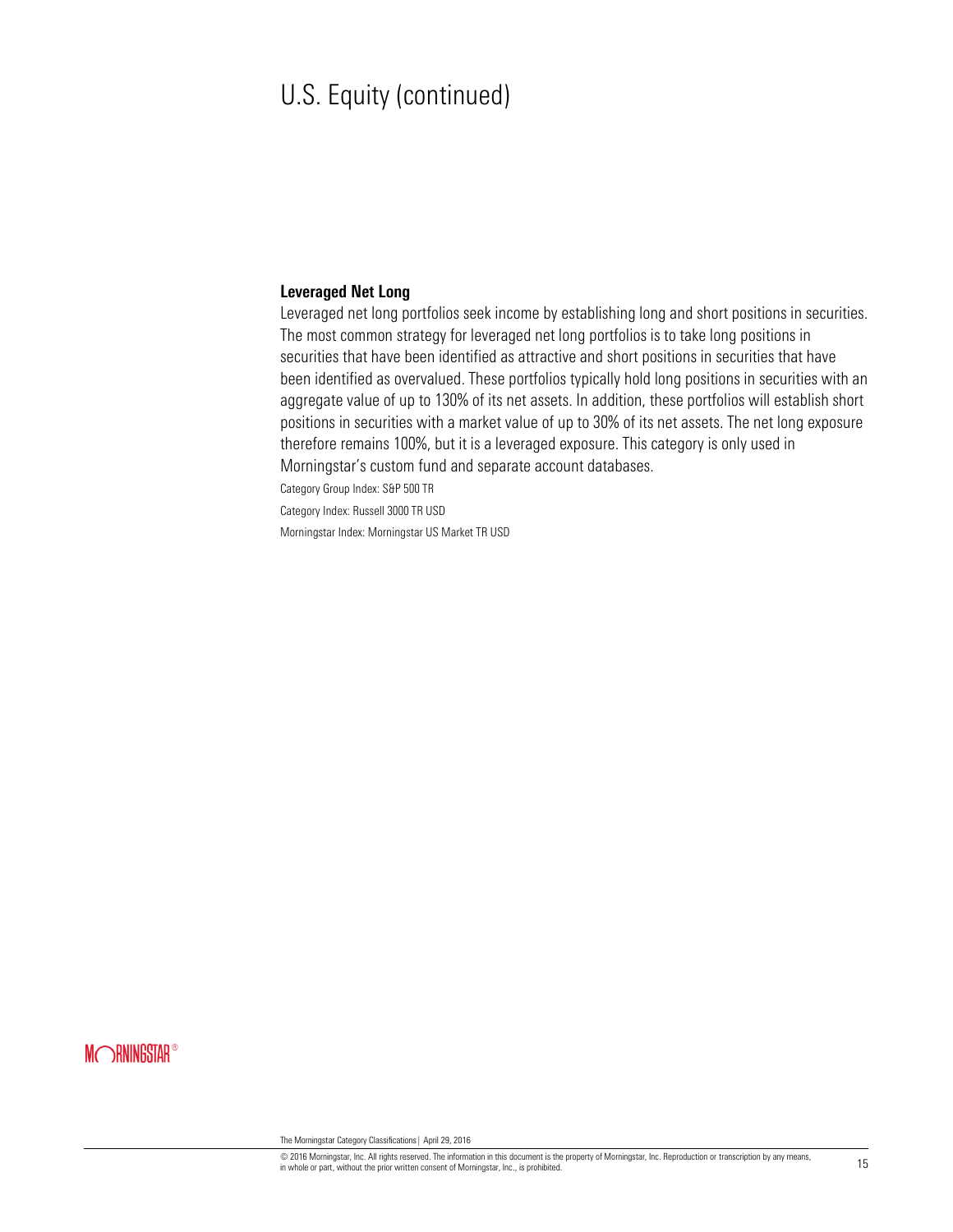# Sector Equity

#### **Communications**

Communications portfolios concentrate on telecommunications and media companies of various kinds. Most buy some combination of cable television, wireless-communications, and communications-equipment firms as well as traditional phone companies. A few favor entertainment firms, mainly broadcasters, film studios, publishers, and online service providers. Category Group Index: MSCI ACWI NR USD Category Index: S&P 1500 Telecom Services TR

Morningstar Index: Morningstar US Commun Svc TR USD

#### **Consumer Cyclical**

Consumer cyclical portfolios seek capital appreciation by investing in equity securities of U.S. or non-U.S. companies in the consumer cyclical sector.

Category Group Index: MSCI ACWI NR USD

Category Index: S&P 1500 Cons Discretionary TR

Morningstar Index: Morningstar US Consumr Cyclcl TR USD

#### **Consumer Defensive**

Consumer defensive portfolios seek capital appreciation by investing in equity securities of U.S. or non-U.S. companies that are engaged in the manufacturing, sales, or distribution of consumer staples. Category Group Index: MSCI ACWI NR USD Category Index: S&P 1500 Cons Staples TR Morningstar Index: Morningstar US Consumr Dfnsve TR USD

#### **Energy Limited Partnership**

Energy Limited Partnership funds invest a significant amount of their portfolio in energy master limited partnerships. These include but are not limited to limited partnerships specializing in midstream operations in the energy industry.

Category Group Index: MSCI ACWI NR USD

Category Index: Morningstar MLP Composite TR USD

Morningstar Index: Morningstar MLP Composite TR USD

### **MORNINGSTAR®**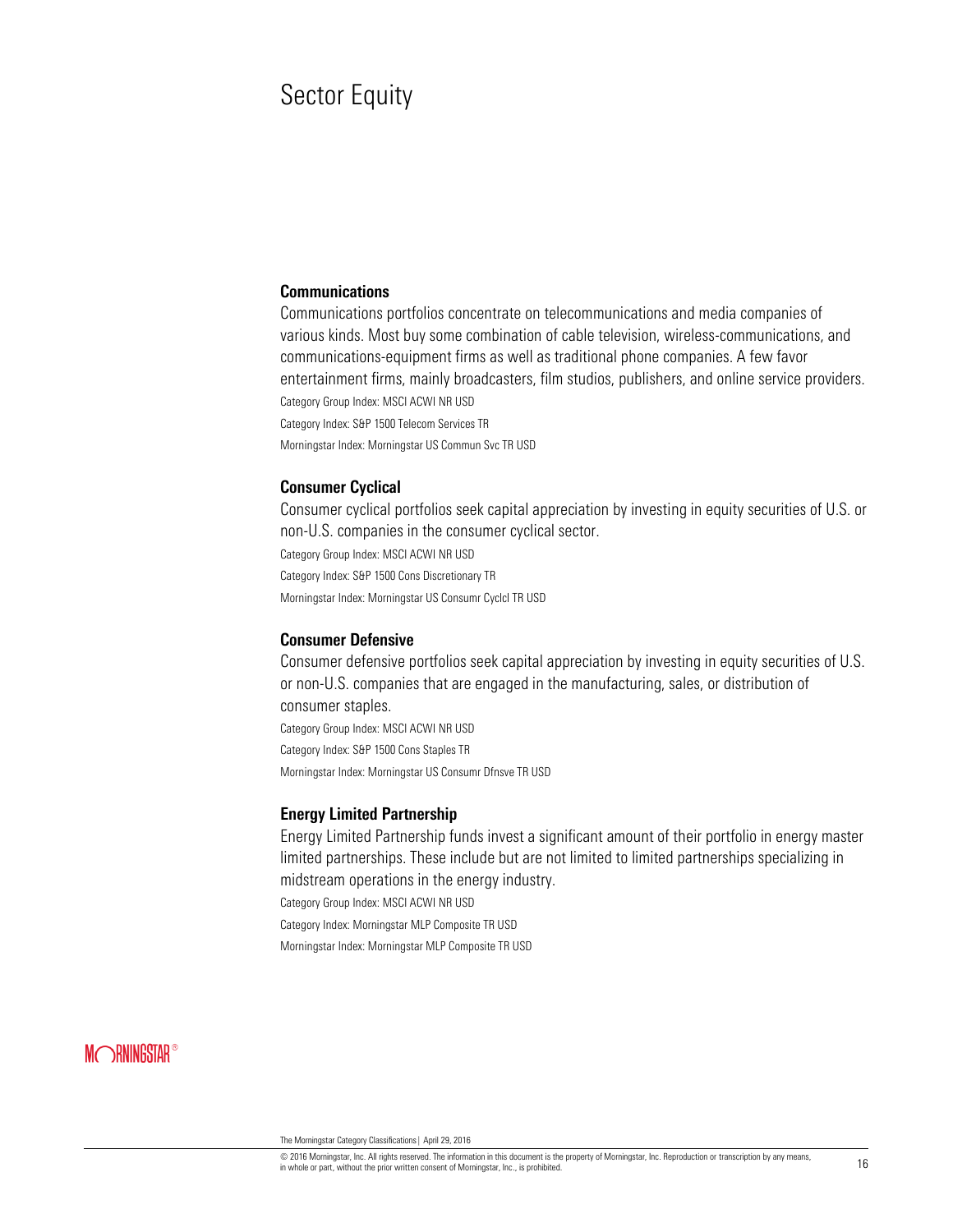### Sector Equity (continued)

#### **Equity Energy**

Equity energy portfolios invest primarily in equity securities of U.S. or non-U.S. companies who conduct business primarily in energy-related industries. This includes and is not limited to companies in alternative energy, coal, exploration, oil and gas services, pipelines, natural gas services, and refineries. Category Group Index: MSCI ACWI NR USD

Category Index: S&P 1500 Energy TR

Morningstar Index: Morningstar US Energy TR USD

#### **Equity Precious Metals**

Precious-metals portfolios focus on mining stocks, though some do own small amounts of gold bullion. Most portfolios concentrate on gold-mining stocks, but some have significant exposure to silver-, platinum-, and base-metal-mining stocks as well. Precious-metals companies are typically based in North America, Australia, or South Africa.

Category Group Index: MSCI ACWI NR USD

Category Index: MSCI World/Metals & Mining NR USD

Morningstar Index: None

#### **Financial**

Financial portfolios seek capital appreciation by investing primarily in equity securities of U.S. or non-U.S. financial-services companies, including banks, brokerage firms, insurance companies, and consumer credit providers.

Category Group Index: MSCI ACWI NR USD

Category Index: S&P 1500 Financials TR

Morningstar Index: Morningstar US Financial Services TR USD

#### **Global Real Estate**

Global real estate portfolios invest primarily in non-U.S. real estate securities but may also invest in U.S. real estate securities. Securities that these portfolios purchase include: debt securities, equity securities, convertible securities, and securities issued by real estate investment trusts and REIT-like entities. Portfolios in this category also invest in real estate operating companies.

Category Group Index: MSCI ACWI NR USD

Category Index: S&P Global REIT TR USD

Morningstar Index: Morningstar US Real Estate PR USD

### **MORNINGSTAR®**

© 2016 Morningstar, Inc. All rights reserved. The information in this document is the property of Morningstar, Inc. Reproduction or transcription by any means, in whole or part, inc. All rights reserved. The information in this occurrient is the property or withingstar, inc. reproduction or transcription by any means,  $17$ 

The Morningstar Category Classifications| April 29, 2016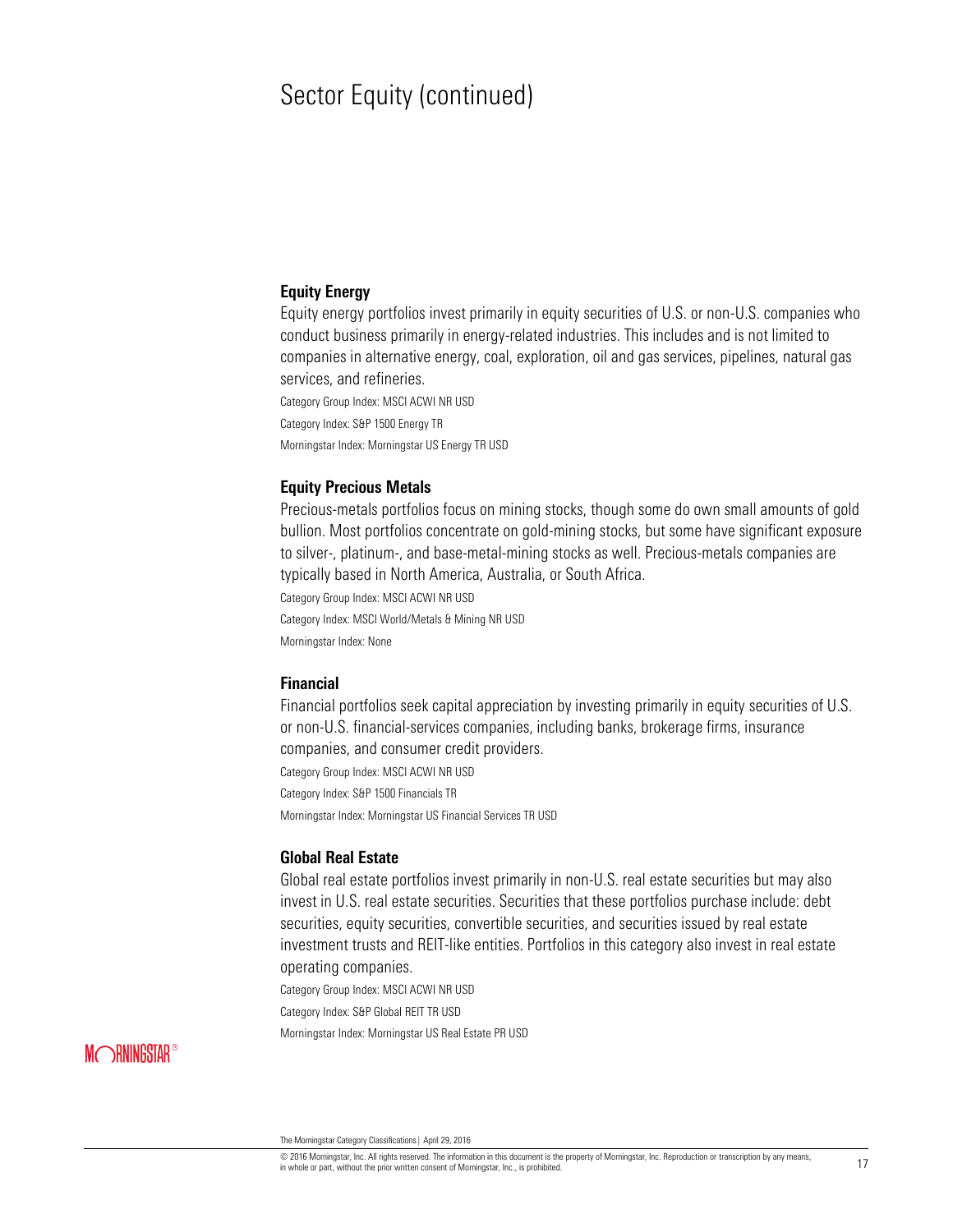### Sector Equity (continued)

#### **Health**

Health portfolios focus on the medical and health-care industries. Most invest in a range of companies, buying everything from pharmaceutical and medical-device makers to HMOs, hospitals, and nursing homes. A few portfolios concentrate on just one industry segment, such as service providers or biotechnology firms. Category Group Index: MSCI ACWI NR USD

Category Index: S&P 1500 Health Care TR

Morningstar Index: Morningstar US Healthcare TR USD

#### **Industrials**

Industrial portfolios seek capital appreciation by investing in equity securities of U.S. or non-U.S. companies that are engaged in services related to cyclical industries. This includes and is not limited to companies in aerospace and defense, automotive, chemicals, construction, environmental services, machinery, paper, and transportation.

Category Group Index: MSCI ACWI NR USD

Category Index: S&P 1500 Industrials TR

Morningstar Index: Morningstar US Industrials TR USD

#### **Infrastructure**

Infrastructure equity funds invest more than 60% of their assets in stocks of companies engaged in infrastructure activities. Industries considered to be part of the infrastructure sector include: oil & gas midstream; waste management; airports; integrated shipping; railroads; shipping & ports; trucking; engineering & construction; infrastructure operations; and the utilities sector.

Category Group Index: MSCI ACWI NR USD Category Index: DJ Brookfld Global Infra TR USD Morningstar Index: Morningstar Gbl Eq Infra GR USD

#### **Natural Resources**

Natural-resources portfolios focus on commodity-based industries such as energy, chemicals, minerals, and forest products in the United States or outside of the United States. Some portfolios invest across this spectrum to offer broad natural-resources exposure. Others concentrate heavily or even exclusively in specific industries. Portfolios that concentrate primarily in energy-related industries are part of the equity energy category.

Category Group Index: MSCI ACWI NR USD

Category Index: S&P North American Natural Resources TR

Morningstar Index: Morningstar Gbl Upstm Nat Res TR USD

The Morningstar Category Classifications| April 29, 2016

<sup>©</sup> 2016 Morningstar, Inc. All rights reserved. The information in this document is the property of Morningstar, Inc. Reproduction or transcription by any means,  $\omega$  zo it withingstar, inc. an ityms reserved. The information in this touculment is the property of Morningstar, inc., is prohibited. in whole or part, without the prior written consent of Morningstar, Inc., is prohibit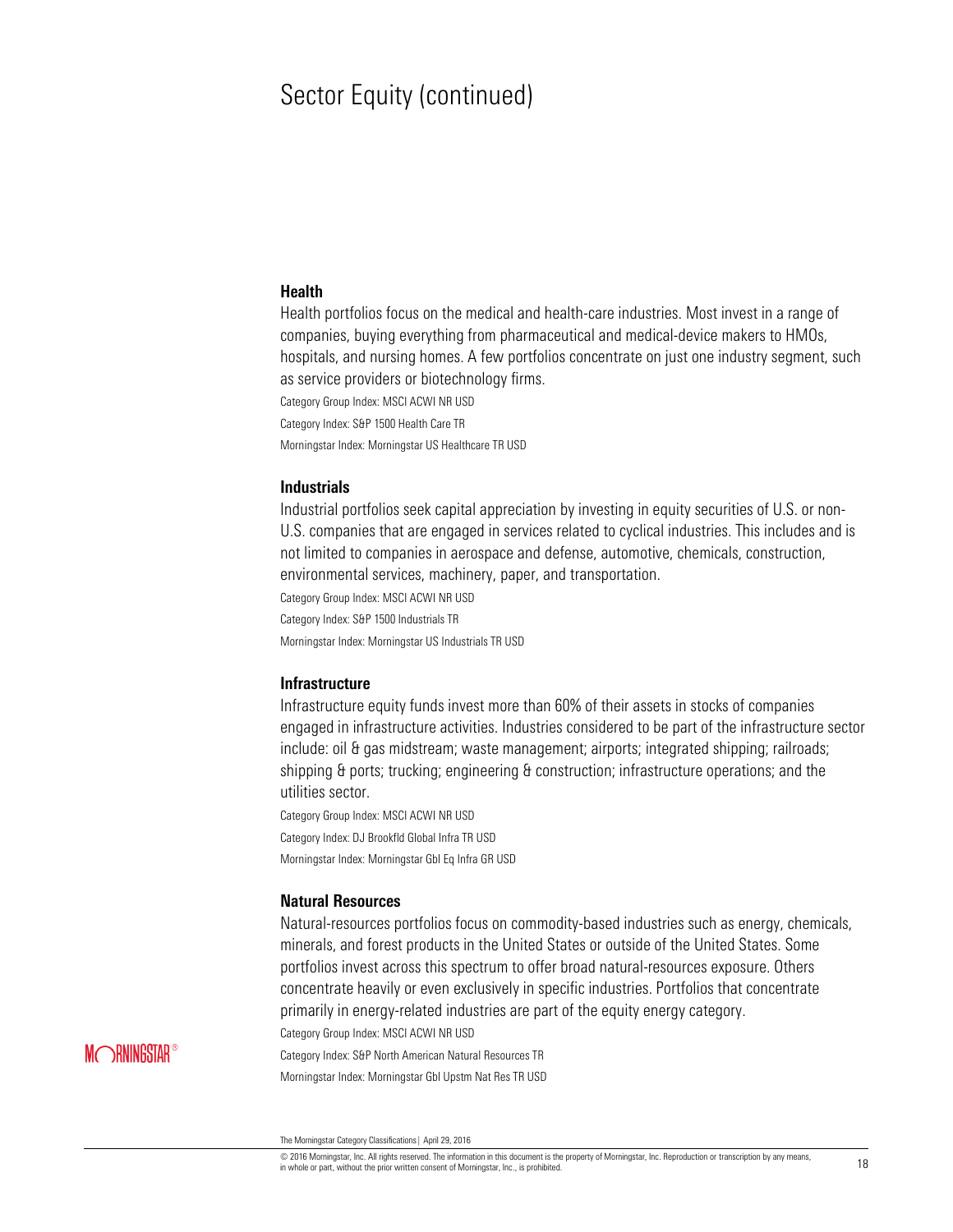# Sector Equity (continued)

#### **Real Estate**

Real estate portfolios invest primarily in real estate investment trusts of various types. REITs are companies that develop and manage real estate properties. There are several different types of REITs, including apartment, factory-outlet, health-care, hotel, industrial, mortgage, office, and shopping center REITs. Some portfolios in this category also invest in real estate operating companies.

Category Group Index: MSCI ACWI NR USD Category Index: S&P United States REIT TR USD Morningstar Index: Morningstar US Real Estate PR USD

#### **Technology**

Technology portfolios buy high-tech businesses in the U.S. or outside of the U.S. Most concentrate on computer, semiconductor, software, networking, and Internet stocks. A few also buy medical-device and biotechnology stocks, and some concentrate on a single technology industry.

Category Group Index: MSCI ACWI NR USD Category Index: Morningstar SEC/Technology TR Morningstar Index: Morningstar US Technology TR USD

#### **Utilities**

Utilities portfolios seek capital appreciation by investing primarily in equity securities of U.S. or non-U.S. public utilities including electric, gas, and telephone-service providers. Category Group Index: MSCI ACWI NR USD Category Index: S&P 1500 Utilities TR

Morningstar Index: Morningstar US Utilities TR USD

#### **Miscellaneous Sector**

Miscellaneous-sector portfolios invest in specific sectors that do not fit into any of Morningstar's existing sector categories and for which not enough funds exist to merit the creation of a separate category. Category Group Index: MSCI ACWI NR USD Category Index: Morningstar US Market TR USD

Morningstar Index: Morningstar US Market TR USD

The Morningstar Category Classifications| April 29, 2016

<sup>©</sup> 2016 Morningstar, Inc. All rights reserved. The information in this document is the property of Morningstar, Inc. Reproduction or transcription by any means, in whole or part, inc. All rights reserved. The information in this occurrient is the property or withingstar, inc. reproduction or transcription by any means, the prior written consent of Morningstar, Inc., is prohibited.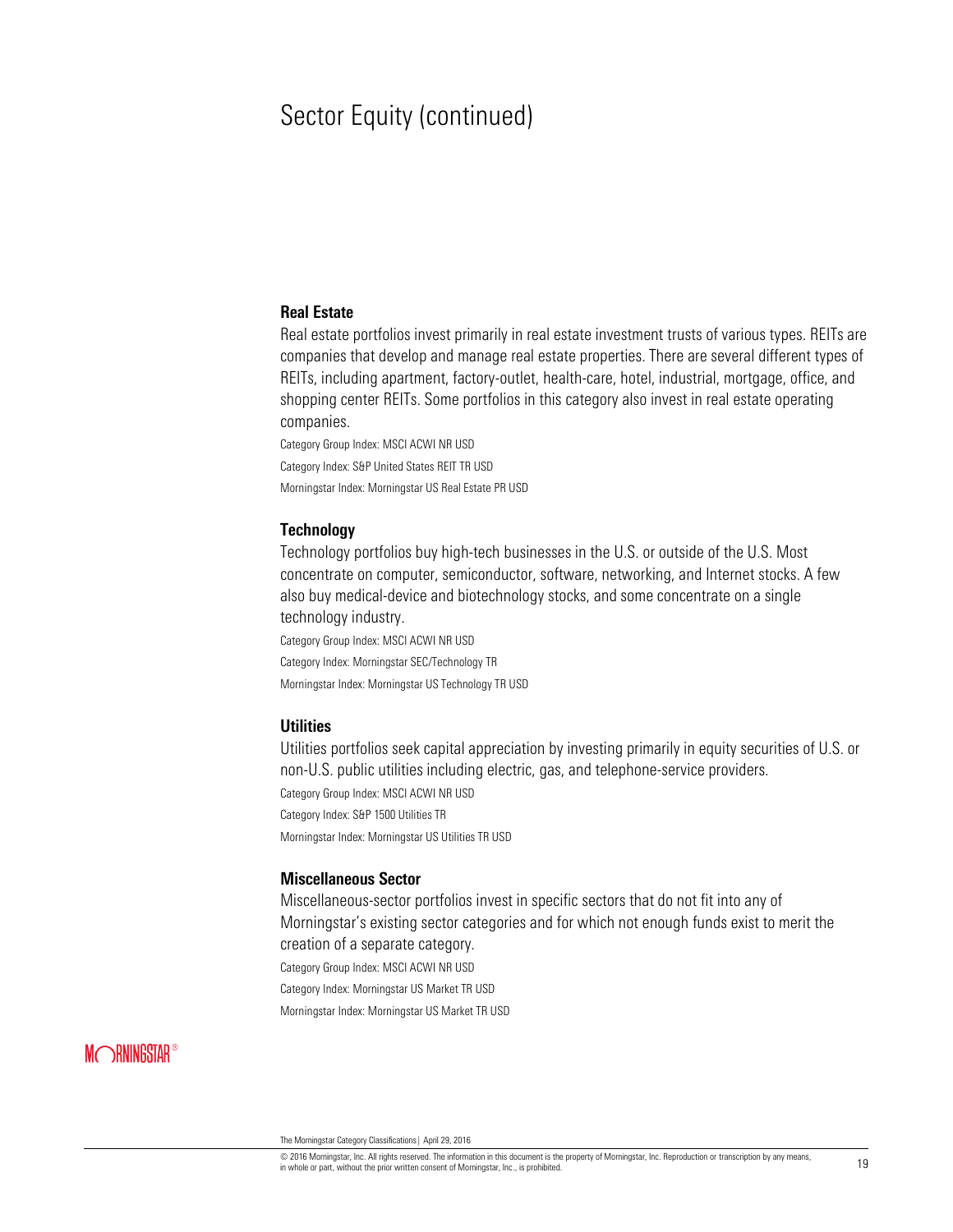# Allocation

#### **Allocation—15% to 30% Equity**

Funds in allocation categories seek to provide both income and capital appreciation by investing in multiple asset classes, including stocks, bonds, and cash. These portfolios are dominated by domestic holdings and have equity exposures between 15% and 30%. Category Group Index: Morningstar Moderate Target Risk TR USD Category Index: Morningstar Con Tgt Risk TR USD Morningstar Index: Morningstar Con Tgt Risk TR USD

#### **Allocation—30% to 50% Equity**

Funds in allocation categories seek to provide both income and capital appreciation by investing in multiple asset classes, including stocks, bonds, and cash. These portfolios are dominated by domestic holdings and have equity exposures between 30% and 50%. Category Group Index: Morningstar Mod Tgt Risk TR USD Category Index: Morningstar Mod Con Tgt Risk TR USD Morningstar Index: Morningstar Mod Con Tgt Risk TR USD

#### **Allocation—50% to 70% Equity**

Funds in allocation categories seek to provide both income and capital appreciation by investing in multiple asset classes, including stocks, bonds, and cash. These portfolios are dominated by domestic holdings and have equity exposures between 50% and 70%. Category Group Index: Morningstar Mod Tgt Risk TR USD Category Index: Morningstar Mod Tgt Risk TR USD Morningstar Index: Morningstar Mod Tgt Risk TR USD

#### **Allocation—70% to 85% Equity**

Funds in allocation categories seek to provide both income and capital appreciation by investing in multiple asset classes, including stocks, bonds, and cash. These portfolios are dominated by domestic holdings and have equity exposures between 70% and 85%.

Category Group Index: Morningstar Mod Tgt Risk TR USD

Category Index: Morningstar Mod Agg Tgt Risk TR USD

Morningstar Index: Morningstar Mod Agg Tgt Risk TR USD

### **MORNINGSTAR®**

© 2016 Morningstar, Inc. All rights reserved. The information in this document is the property of Morningstar, Inc. Reproduction or transcription by any means, with one of the primary of the prior with the proceduct the material continent is une property or withingstar, inc. reproduction or transcription by any means, 20 in the prior written consent of Morningstar, Inc., is prohi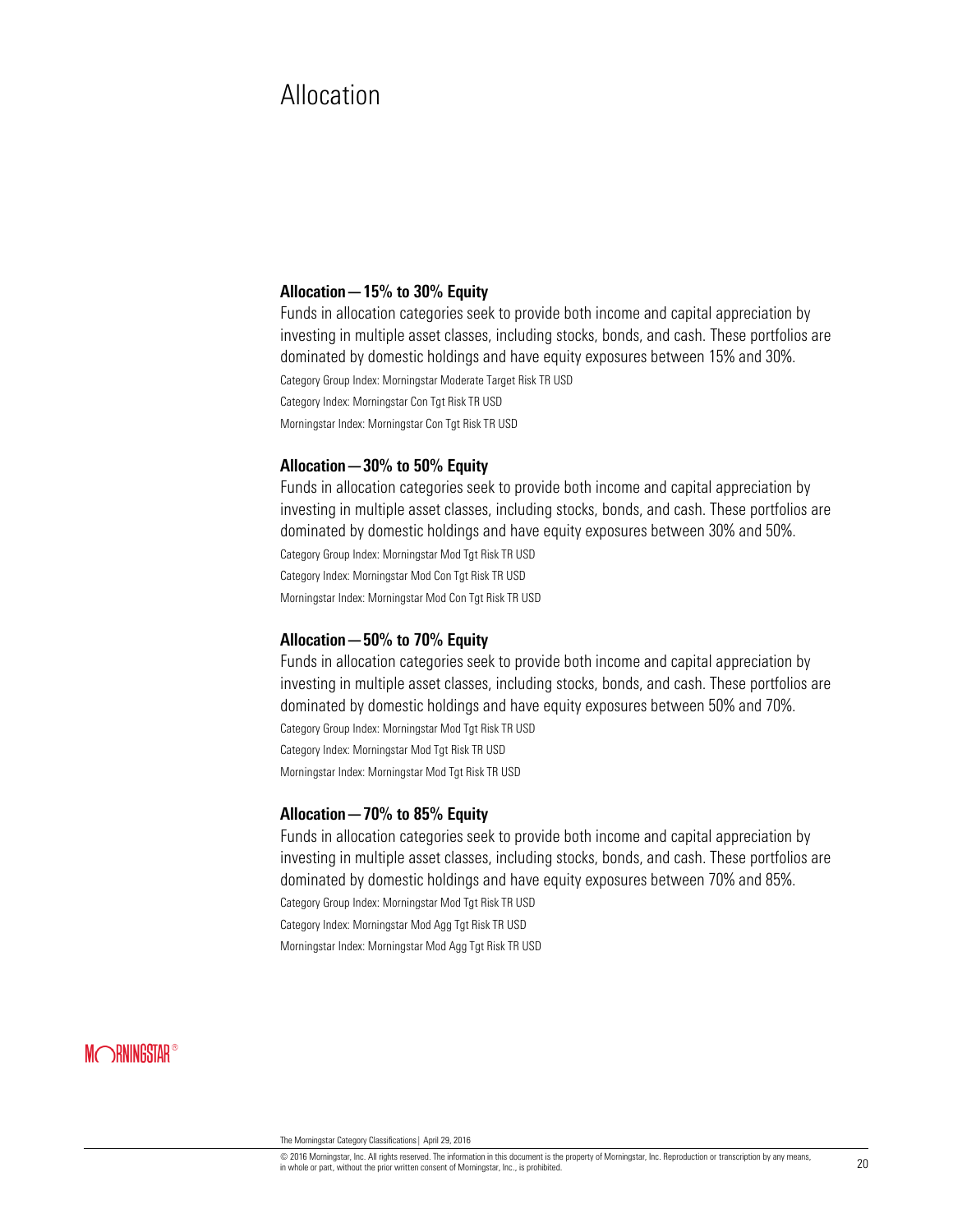#### **Allocation—85%+ Equity**

Funds in allocation categories seek to provide both income and capital appreciation by investing in multiple asset classes, including stocks, bonds, and cash. These portfolios are dominated by domestic holdings and have equity exposures of over 85%. These funds typically allocate at least 10% to equities of foreign companies and do not exclusively allocate between cash and equities.

Category Group Index: Morningstar Mod Tgt Risk TR USD Category Index: Morningstar Agg Tgt Risk TR USD Morningstar Index: Morningstar Agg Tgt Risk TR USD

#### **Convertibles**

Convertible-bond portfolios are designed to offer some of the capital-appreciation potential of stock portfolios while also supplying some of the safety and yield of bond portfolios. To do so, they focus on convertible bonds and convertible preferred stocks. Convertible bonds allow investors to convert the bonds into shares of stock, usually at a preset price. These securities thus act a bit like stocks and a bit like bonds.

Category Group Index: Morningstar Mod Tgt Risk TR USD

Category Index: BofAML Convertible Bonds All Qualities

Morningstar Index: Morningstar US Core Bd TR USD

#### **World Allocation**

World-allocation portfolios seek to provide both capital appreciation and income by investing in three major areas: stocks, bonds, and cash. While these portfolios do explore the whole world, most of them focus on the U.S., Canada, Japan, and the larger markets in Europe. It is rare for such portfolios to invest more than 10% of their assets in emerging markets. These portfolios typically have at least 10% of assets in bonds, less than 70% of assets in stocks, and at least 40% of assets in non-U.S. stocks or bonds.

Category Group Index: Morningstar Mod Tgt Risk TR USD

Category Index: Morningstar Gbl Allocation TR USD

Morningstar Index: Morningstar Mod Tgt Risk TR USD

### **MORNINGSTAR®**

© 2016 Morningstar, Inc. All rights reserved. The information in this document is the property of Morningstar, Inc. Reproduction or transcription by any means,  $\omega$  zo ro morningstar, inc. An ingins reserved. The information in this occurrent is the property or morningstar, inc. reproduction or datiscription by any means,  $21$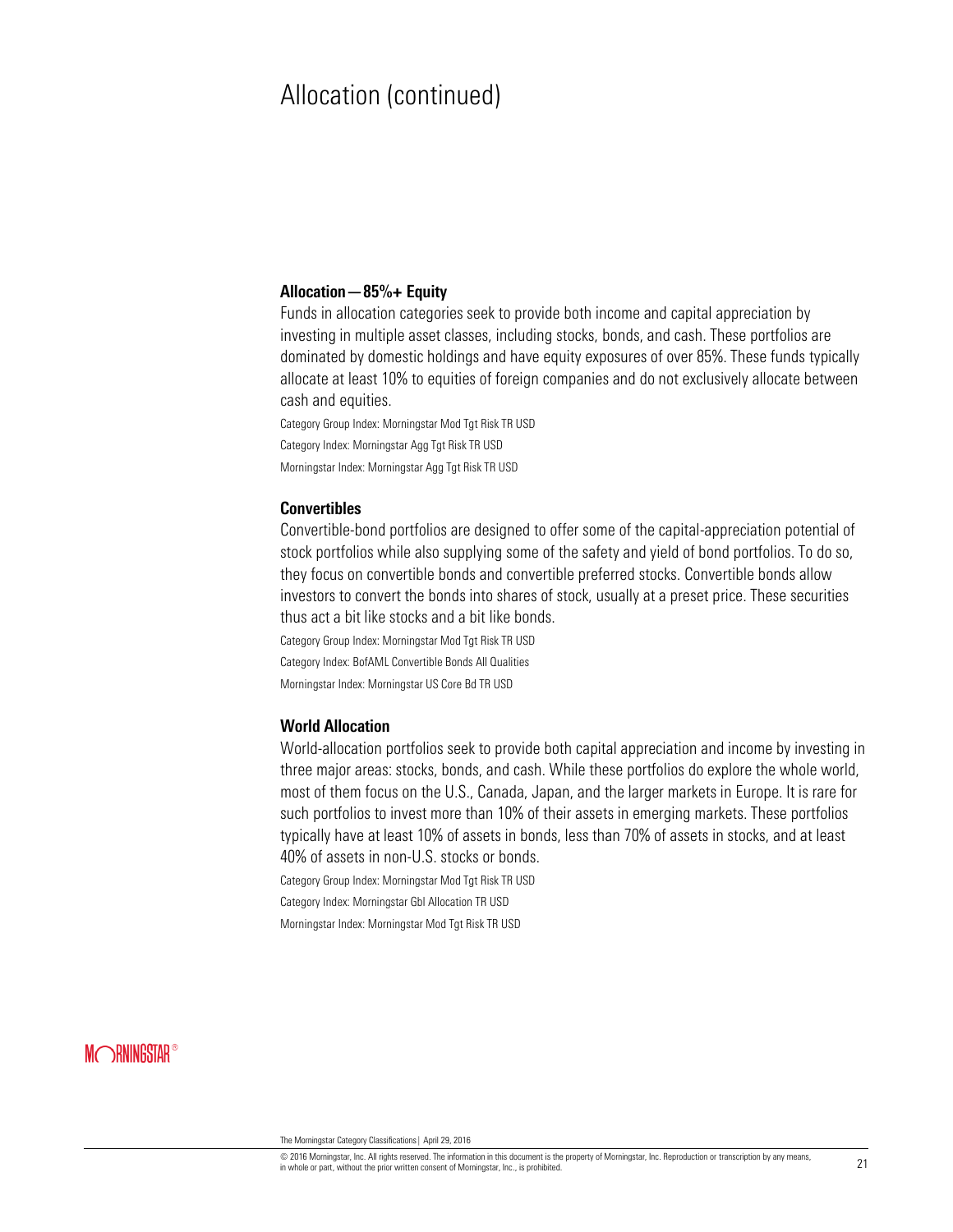#### **Tactical Allocation**

Tactical Allocation portfolios seek to provide capital appreciation and income by actively shifting allocations across investments. These portfolios have material shifts across equity regions, and bond sectors on a frequent basis. To qualify for the tactical allocation category, the fund must have minimum exposures of 10% in bonds and 20% in equity. Next, the fund must historically demonstrate material shifts in sector or regional allocations either through a gradual shift over three years or through a series of material shifts on a quarterly basis. Within a threeyear period, typically the average quarterly changes between equity regions and bond sectors exceeds 15% or the difference between the maximum and minimum exposure to a single equity region or bond sector exceeds 50%.

Category Group Index: Morningstar Mod Tgt Risk TR USD Category Index: Morningstar Mod Agg Tgt Risk TR USD

Morningstar Index: Morningstar Mod Tgt Risk TR USD

#### **Target-Date 2000-2010**

Target-date portfolios provide diversified exposure to stocks, bonds, and cash for those investors who have a specific date in mind (in this case, the years 2000-2010) for retirement. These portfolios aim to provide investors with an optimal level of return and risk, based solely on the target date. Management adjusts the allocation among asset classes to moreconservative mixes as the target date approaches, following a preset glide path. A target-date portfolio is part of a series of funds offering multiple retirement dates to investors.

Category Group Index: Morningstar Mod Tgt Risk TR USD

Category Index: Morningstar Lifetime Mod 2010 TR USD

Morningstar Index: Morningstar Lifetime Mod 2010 TR USD

#### **Target-Date 2015**

Target-date portfolios provide diversified exposure to stocks, bonds, and cash for those investors who have a specific date in mind (in this case, the years 2011-2015) for retirement. These portfolios aim to provide investors with an optimal level of return and risk, based solely on the target date. Management adjusts the allocation among asset classes to moreconservative mixes as the target date approaches, following a preset glide path. A target-date portfolio is part of a series of funds offering multiple retirement dates to investors.

Category Group Index: Morningstar Mod Tgt Risk TR USD

Category Index: Morningstar Lifetime Mod 2015 TR USD

Morningstar Index: Morningstar Lifetime Mod 2015 TR USD

© 2016 Morningstar, Inc. All rights reserved. The information in this document is the property of Morningstar, Inc. Reproduction or transcription by any means, with one of the primary of the prior with the proceduct the material continent is the property of Morningstar, inc. reproduction or transcription by any means, 22 and the prior written consent of Morningstar, Inc., is proh

The Morningstar Category Classifications| April 29, 2016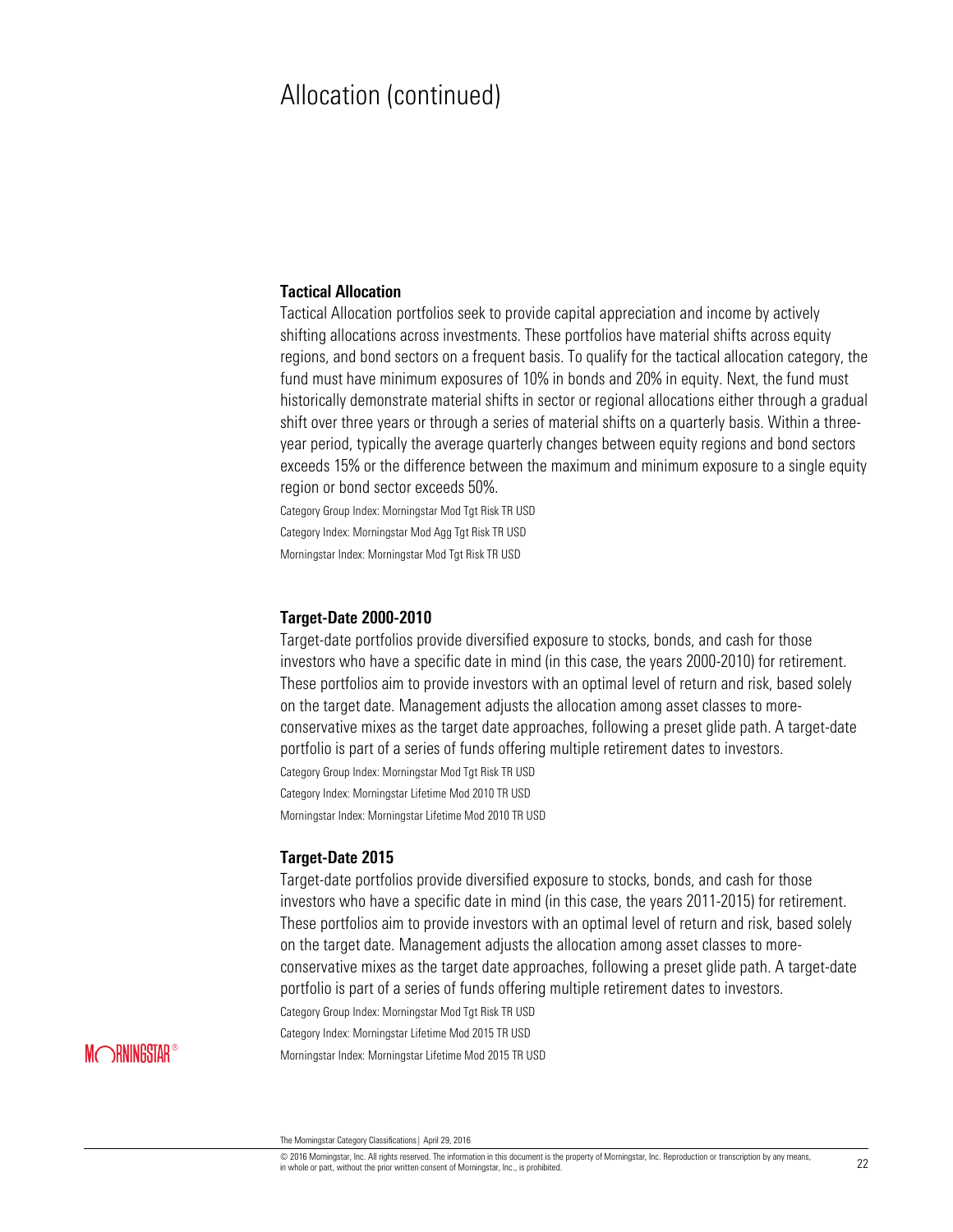#### **Target-Date 2020**

Target-date portfolios provide diversified exposure to stocks, bonds, and cash for those investors who have a specific date in mind (in this case, the years 2016-2020) for retirement. These portfolios aim to provide investors with an optimal level of return and risk, based solely on the target date. Management adjusts the allocation among asset classes to moreconservative mixes as the target date approaches, following a preset glide path. A target-date portfolio is part of a series of funds offering multiple retirement dates to investors. Category Group Index: Morningstar Mod Tgt Risk TR USD Category Index: Morningstar Lifetime Mod 2020 TR USD Morningstar Index: Morningstar Lifetime Mod 2020 TR USD

#### **Target-Date 2025**

Target-date portfolios provide diversified exposure to stocks, bonds, and cash for those investors who have a specific date in mind (in this case, the years 2021-2025) for retirement. These portfolios aim to provide investors with an optimal level of return and risk, based solely on the target date. Management adjusts the allocation among asset classes to moreconservative mixes as the target date approaches, following a preset glide path. A target-date portfolio is part of a series of funds offering multiple retirement dates to investors. Category Group Index: Morningstar Mod Tgt Risk TR USD Category Index: Morningstar Lifetime Mod 2025 TR USD

Morningstar Index: Morningstar Lifetime Mod 2025 TR USD

#### **Target-Date 2030**

Target-date portfolios provide diversified exposure to stocks, bonds, and cash for those investors who have a specific date in mind (in this case, the years 2026-2030) for retirement. These portfolios aim to provide investors with an optimal level of return and risk, based solely on the target date. Management adjusts the allocation among asset classes to moreconservative mixes as the target date approaches, following a preset glide path. A target-date portfolio is part of a series of funds offering multiple retirement dates to investors.

Category Group Index: Morningstar Mod Tgt Risk TR USD

Category Index: Morningstar Lifetime Mod 2030 TR USD

Morningstar Index: Morningstar Lifetime Mod 2030 TR USD

The Morningstar Category Classifications| April 29, 2016

<sup>©</sup> 2016 Morningstar, Inc. All rights reserved. The information in this document is the property of Morningstar, Inc. Reproduction or transcription by any means, in whole or part, inc. All rights reserved. The information in this occurrient is the property or withingstar, inc. reproduction or transcription by any means, 23 in the prior written consent of Morningstar, Inc., is prohi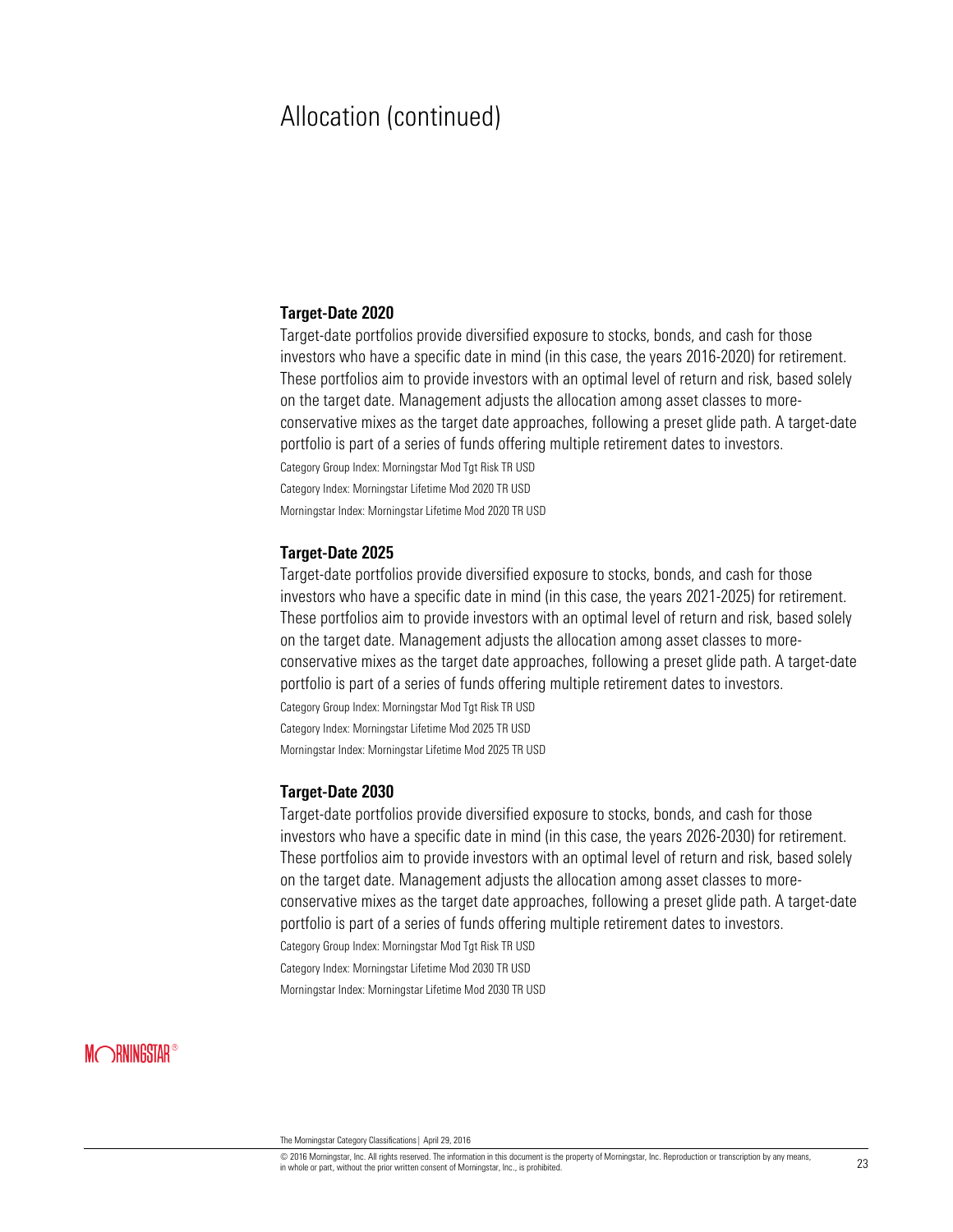#### **Target-Date 2035**

Target-date portfolios provide diversified exposure to stocks, bonds, and cash for those investors who have a specific date in mind (in this case, the years 2031-2035) for retirement. These portfolios aim to provide investors with an optimal level of return and risk, based solely on the target date. Management adjusts the allocation among asset classes to moreconservative mixes as the target date approaches, following a preset glide path. A target-date portfolio is part of a series of funds offering multiple retirement dates to investors.

Category Group Index: Morningstar Mod Tgt Risk TR USD

Category Index: Morningstar Lifetime Mod 2035 TR USD

Morningstar Index: Morningstar Lifetime Mod 2035 TR USD

#### **Target-Date 2040**

Target-date portfolios provide diversified exposure to stocks, bonds, and cash for those investors who have a specific date in mind (in this case, the years 2036-2040) for retirement. These portfolios aim to provide investors with an optimal level of return and risk, based solely on the target date. Management adjusts the allocation among asset classes to moreconservative mixes as the target date approaches, following a preset glide path. A target-date portfolio is part of a series of funds offering multiple retirement dates to investors.

Category Group Index: Morningstar Mod Tgt Risk TR USD Category Index: Morningstar Lifetime Mod 2040 TR USD Morningstar Index: Morningstar Lifetime Mod 2040 TR USD

#### **Target-Date 2045**

Target-date portfolios provide diversified exposure to stocks, bonds, and cash for those investors who have a specific date in mind (in this case, the years 2041-2045) for retirement. These portfolios aim to provide investors with an optimal level of return and risk, based solely on the target date. Management adjusts the allocation among asset classes to moreconservative mixes as the target date approaches, following a preset glide path. A target-date portfolio is part of a series of funds offering multiple retirement dates to investors.

Category Group Index: Morningstar Mod Tgt Risk TR USD

Category Index: Morningstar Lifetime Mod 2045 TR USD

Morningstar Index: Morningstar Lifetime Mod 2045 TR USD

### **MORNINGSTAR®**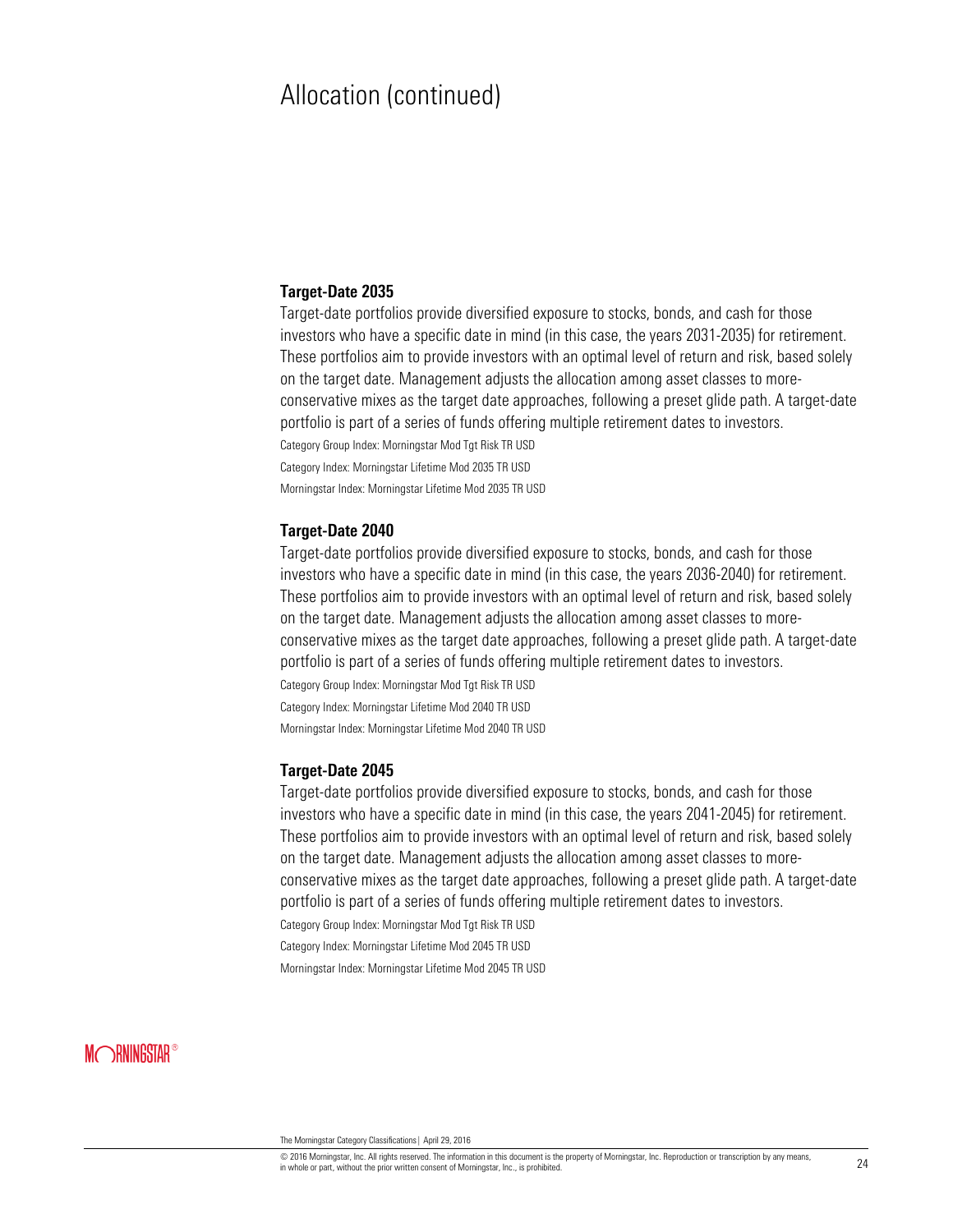#### **Target-Date 2050**

Target-date portfolios provide diversified exposure to stocks, bonds, and cash for those investors who have a specific date in mind (in this case, the years 2046-2050) for retirement. These portfolios aim to provide investors with an optimal level of return and risk, based solely on the target date. Management adjusts the allocation among asset classes to moreconservative mixes as the target date approaches, following a preset glide path. A target-date portfolio is part of a series of funds offering multiple retirement dates to investors.

Category Group Index: Morningstar Mod Tgt Risk TR USD

Category Index: Morningstar Lifetime Mod 2050 TR USD

Morningstar Index: Morningstar Lifetime Mod 2050 TR USD

#### **Target-Date 2055**

Target-date portfolios provide a diversified exposure to stocks, bonds, and cash for those investors who have a specific date in mind (in this case, the years 2051-2055 and beyond) for retirement. These portfolios aim to provide investors with an optimal level of return and risk, based solely on the target date. Management adjusts the allocation among asset classes to more-conservative mixes as the target date approaches, following a preset glide path. A targetdate portfolio is part of a series of funds offering multiple retirement dates to investors.

Category Group Index: Morningstar Mod Tgt Risk TR USD Category Index: Morningstar Lifetime Mod 2055 TR USD Morningstar Index: Morningstar Lifetime Mod 2055 TR USD

#### **Target-Date 2060+**

Target-date portfolios provide a diversified exposure to stocks, bonds, and cash for those investors who have a specific date in mind (in this case, the year 2060 and beyond) for retirement. These portfolios aim to provide investors with an optimal level of return and risk, based solely on the target date. Management adjusts the allocation among asset classes to more-conservative mixes as the target date approaches, following a preset glide path. A targetdate portfolio is part of a series of funds offering multiple retirement dates to investors. Category Group Index: Morningstar Mod Tgt Risk TR USD

Category Index: Morningstar Lifetime Mod 2060 TR USD

Morningstar Index: Morningstar Lifetime Mod 2060 TR USD

### **MORNINGSTAR®**

© 2016 Morningstar, Inc. All rights reserved. The information in this document is the property of Morningstar, Inc. Reproduction or transcription by any means,  $\omega$  zo io wormingstar, inc. An ingins reserved. The imormation in this occurrent is the property or wormingstar, inc. reproduction or transcription by any means,  $25$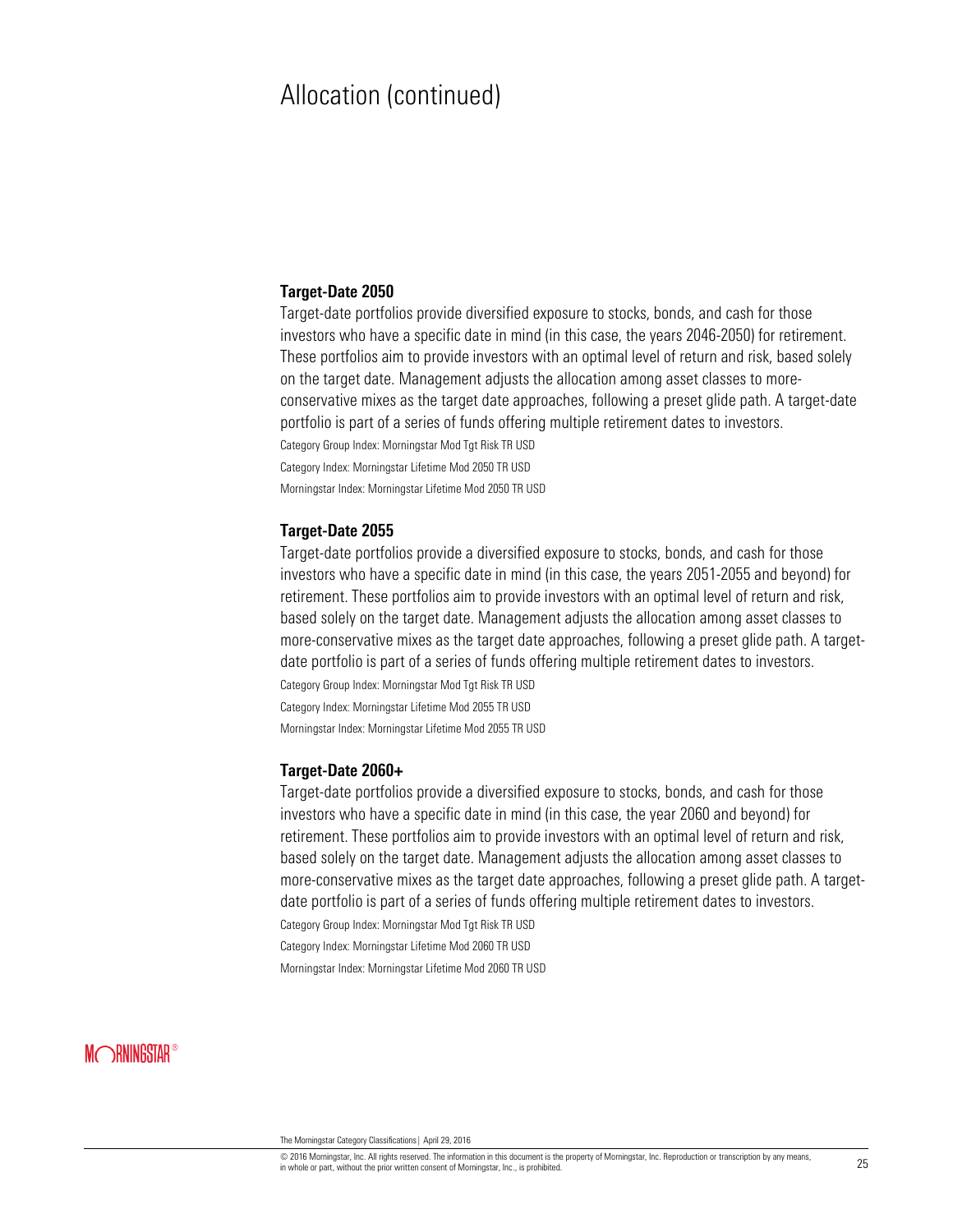#### **Target-Date Retirement**

Target-Date Retirement portfolios provide a mix of stocks, bonds, and cash for those investors already in or entering retirement. These portfolios tend to be managed to more of a conservative asset-allocation strategy. These portfolios aim to provide investors with steady income throughout retirement.

Category Group Index: Morningstar Mod Tgt Risk TR USD

Category Index: Morningstar Lifetime Mod Incm TR USD

Morningstar Index: Morningstar Lifetime Mod Incm TR USD

### **MORNINGSTAR®**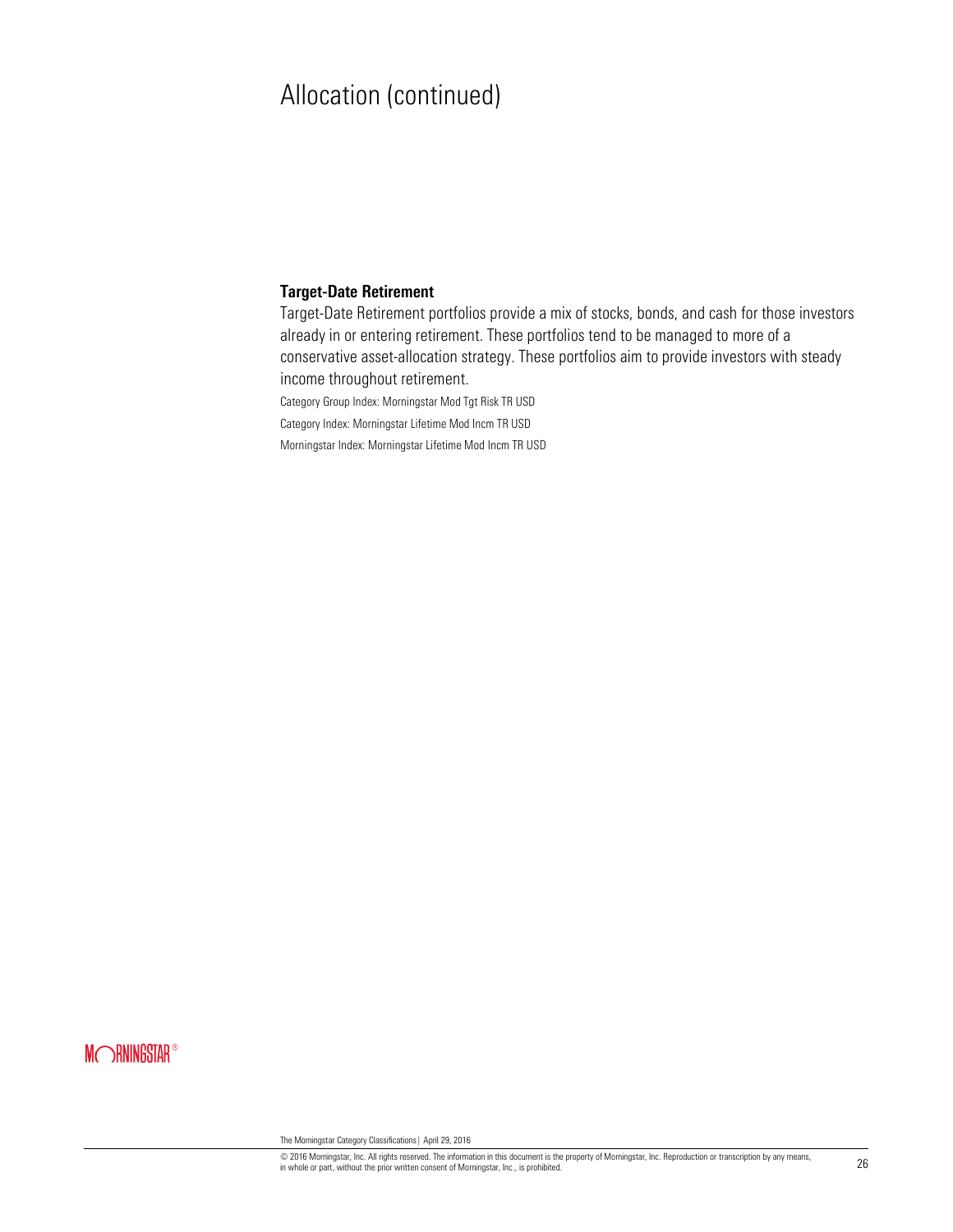## International Equity

#### **Foreign Large-Value**

Foreign large-value portfolios invest mainly in big international stocks that are less expensive or growing more slowly than other large-cap stocks. Most of these portfolios divide their assets among a dozen or more developed markets, including Japan, Britain, France, and Germany. These portfolios primarily invest in stocks that have market caps in the top 70% of each economically integrated market (such as Europe or Asia ex-Japan). Value is defined based on low valuations (low price ratios and high dividend yields) and slow growth (low growth rates for earnings, sales, book value, and cash flow). These portfolios typically will have less than 20% of assets invested in U.S. stocks.

Category Group Index: MSCI ACWI Ex USA NR USD Category Index: MSCI ACWI Ex USA Value NR USD Morningstar Index: Morningstar Gbl Mkts xUS GR USD

#### **Foreign Large-Blend**

Foreign large-blend portfolios invest in a variety of big international stocks. Most of these portfolios divide their assets among a dozen or more developed markets, including Japan, Britain, France, and Germany. These portfolios primarily invest in stocks that have market caps in the top 70% of each economically integrated market (such as Europe or Asia ex-Japan). The blend style is assigned to portfolios where neither growth nor value characteristics predominate. These portfolios typically will have less than 20% of assets invested in U.S. stocks.

Category Group Index: MSCI ACWI Ex USA NR USD Category Index: MSCI ACWI Ex USA NR USD Morningstar Index: Morningstar Gbl Mkts xUS GR USD

#### **Foreign Large-Growth**

Foreign large-growth portfolios focus on high-priced growth stocks, mainly outside of the United States. Most of these portfolios divide their assets among a dozen or more developed markets, including Japan, Britain, France, and Germany. These portfolios primarily invest in stocks that have market caps in the top 70% of each economically integrated market (such as Europe or Asia ex-Japan). Growth is defined based on fast growth (high growth rates for earnings, sales, book value, and cash flow) and high valuations (high price ratios and low dividend yields). These portfolios typically will have less than 20% of assets invested in U.S. stocks.

Category Group Index: MSCI ACWI Ex USA NR USD Category Index: MSCI ACWI Ex USA Growth NR USD Morningstar Index: Morningstar Gbl Mkts xUS GR USD

© 2016 Morningstar, Inc. All rights reserved. The information in this document is the property of Morningstar, Inc. Reproduction or transcription by any means, in whole or part, inc. All rights reserved. The information in this occurrient is the property or withingstar, inc. reproduction or transcription by any means, 27 in the prior written consent of Morningstar, Inc., is prohi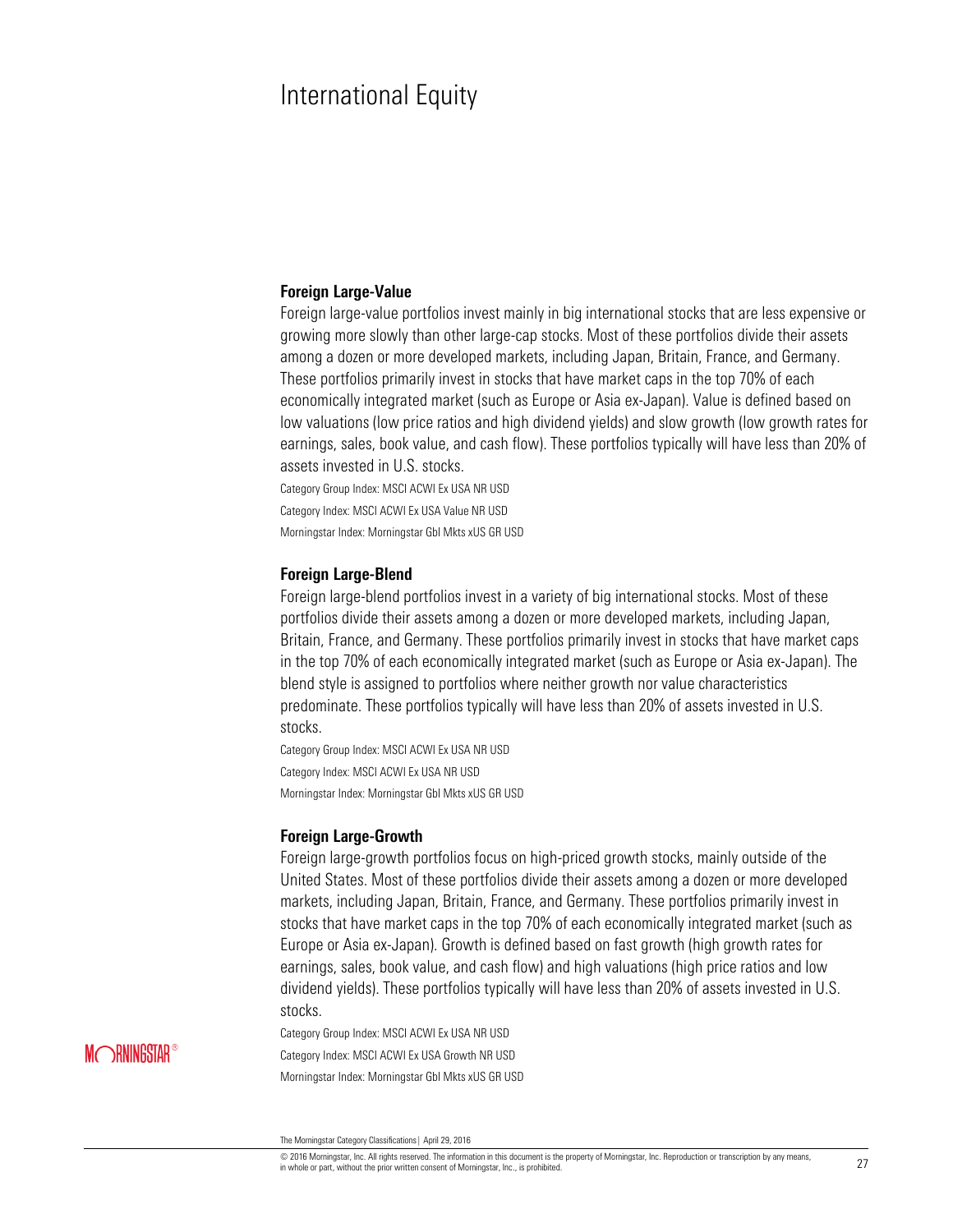#### **Foreign Small/Mid-Value**

Foreign small/mid-value portfolios invest in international stocks that are smaller and less expensive than other stocks. These portfolios primarily invest in stocks that fall in the bottom 30% of each economically integrated market (such as Europe or Asia ex-Japan). Value is defined based on low valuations (low price ratios and high dividend yields) and slow growth (low growth rates for earnings, sales, book value, and cash flow). These portfolios typically will have less than 20% of assets invested in U.S. stocks.

Category Group Index: MSCI ACWI Ex USA NR USD Category Index: MSCI World Ex USA SMID NR USD Morningstar Index: Morningstar Gbl Mkts xUS GR USD

#### **Foreign Small/Mid-Blend**

Foreign small/mid-blend portfolios invest in a variety of international stocks that are smaller. These portfolios primarily invest in stocks that fall in the bottom 30% of each economically integrated market (such as Europe or Asia ex-Japan). The blend style is assigned to portfolios where neither growth nor value characteristics predominate. These portfolios typically will have less than 20% of assets invested in U.S. stocks. Category Group Index: MSCI ACWI Ex USA NR USD

Category Index: MSCI World Ex USA SMID NR USD Morningstar Index: Morningstar Gbl Mkts xUS GR USD

#### **Foreign Small/Mid-Growth**

Foreign small/mid-growth portfolios invest in international stocks that are smaller, growing faster, and higher-priced than other stocks. These portfolios primarily invest in stocks that fall in the bottom 30% of each economically integrated market (such as Europe or Asia ex-Japan). Growth is defined based on fast growth (high growth rates for earnings, sales, book value, and cash flow) and high valuations (high price ratios and low dividend yields). These portfolios typically will have less than 20% of assets invested in U.S. stocks.

Category Group Index: MSCI ACWI Ex USA NR USD

Category Index: MSCI World Ex USA SMID NR USD

Morningstar Index: Morningstar Gbl Mkts xUS GR USD

### **MORNINGSTAR®**

© 2016 Morningstar, Inc. All rights reserved. The information in this document is the property of Morningstar, Inc. Reproduction or transcription by any means,  $\omega$  zo to morningstar, inc. An ingitis reserved. The information in this occurrent is the property or morningstar, inc. reproduction or transcription by any means,  $28$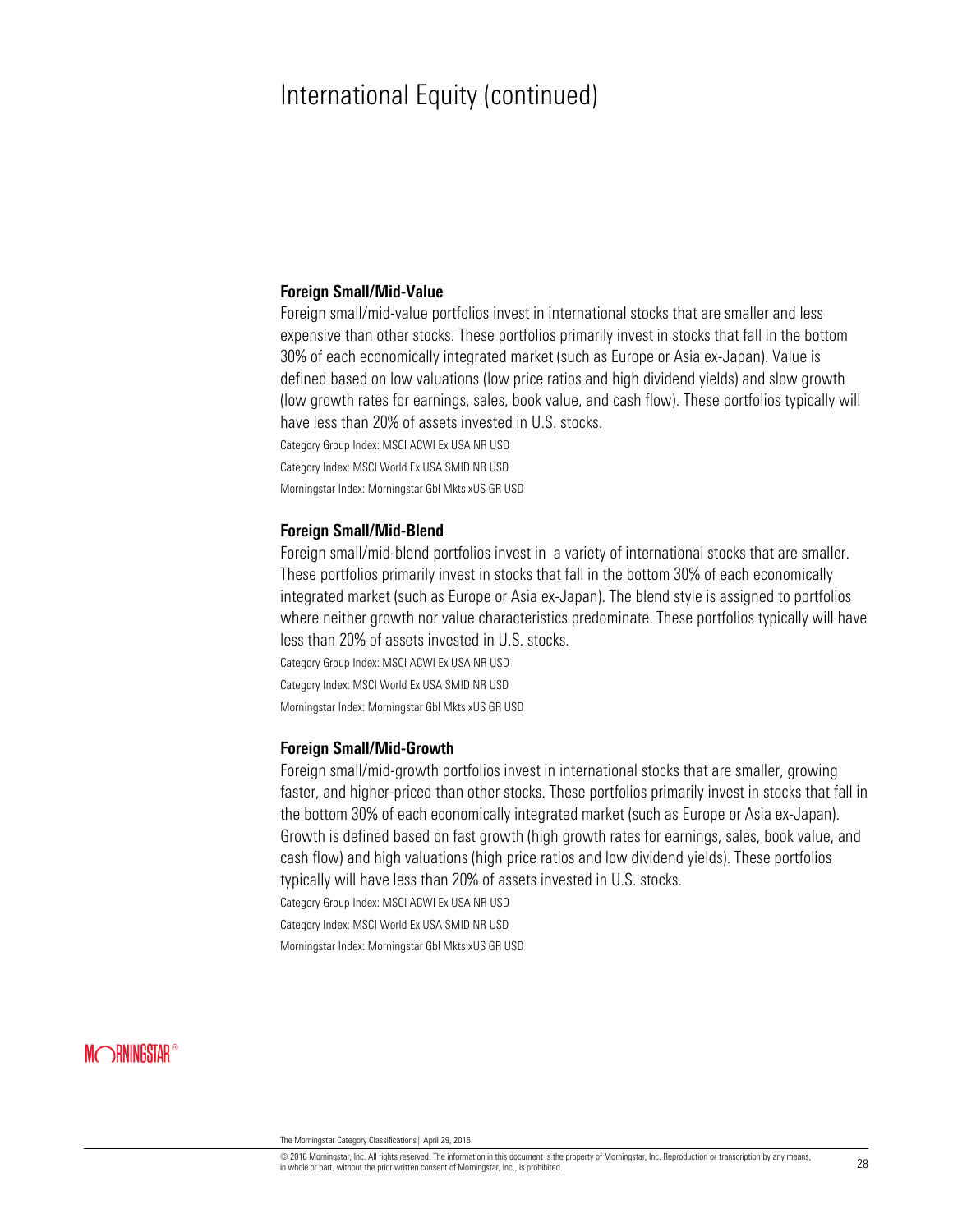#### **World Stock**

World-stock portfolios have few geographical limitations. It is common for these portfolios to invest the majority of their assets in the U.S., Europe, and Japan, with the remainder divided among the globe's smaller markets. These portfolios typically have 20%-60% of assets in U.S. stocks.

Category Group Index: MSCI ACWI Ex USA NR USD Category Index: MSCI ACWI NR USD Morningstar Index: Morningstar Gbl Mkts GR USD

#### **Diversified Emerging Markets**

Diversified emerging-markets portfolios tend to divide their assets among 20 or more nations, although they tend to focus on the emerging markets of Asia and Latin America rather than on those of the Middle East, Africa, or Europe. These portfolios invest predominantly in emerging market equities, but some funds also invest in both equities and fixed income investments from emerging markets.

Category Group Index: MSCI ACWI Ex USA NR USD Category Index: MSCI EM NR USD Morningstar Index: Morningstar EM GR USD

#### **Diversified Pacific/Asia**

Diversified Pacific/Asia stock portfolios have a wider investment range than other Asia-oriented portfolios. These portfolios can invest throughout the Pacific Rim, including Australia and New Zealand. As a result, country weightings for these portfolios vary tremendously, though most retain some exposure to Japan and Hong Kong. These portfolios invest at least 70% of total assets in equities and invest at least 75% of stock assets in Pacific countries, including at least 10% in Japan.

Category Group Index: MSCI ACWI Ex USA NR USD Category Index: MSCI Pacific NR USD Morningstar Index: Morningstar Gbl Mkts xUS GR USD

#### **Miscellaneous Region**

Miscellaneous Region stock portfolios invest in countries or smaller regions that do not have their own category. They typically have a narrow geographical range.

Category Group Index: MSCI ACWI Ex USA NR USD

Category Index: MSCI ACWI Ex USA NR USD

Morningstar Index: Morningstar Gbl Mkts xUS GR USD

### **MORNINGSTAR®**

© 2016 Morningstar, Inc. All rights reserved. The information in this document is the property of Morningstar, Inc. Reproduction or transcription by any means, with one of the primary of the prior with the proceduct the material continent is une property or withingstar, inc. reproduction or transcription by any means, 29 in the prior written consent of Morningstar, Inc., is prohi

The Morningstar Category Classifications| April 29, 2016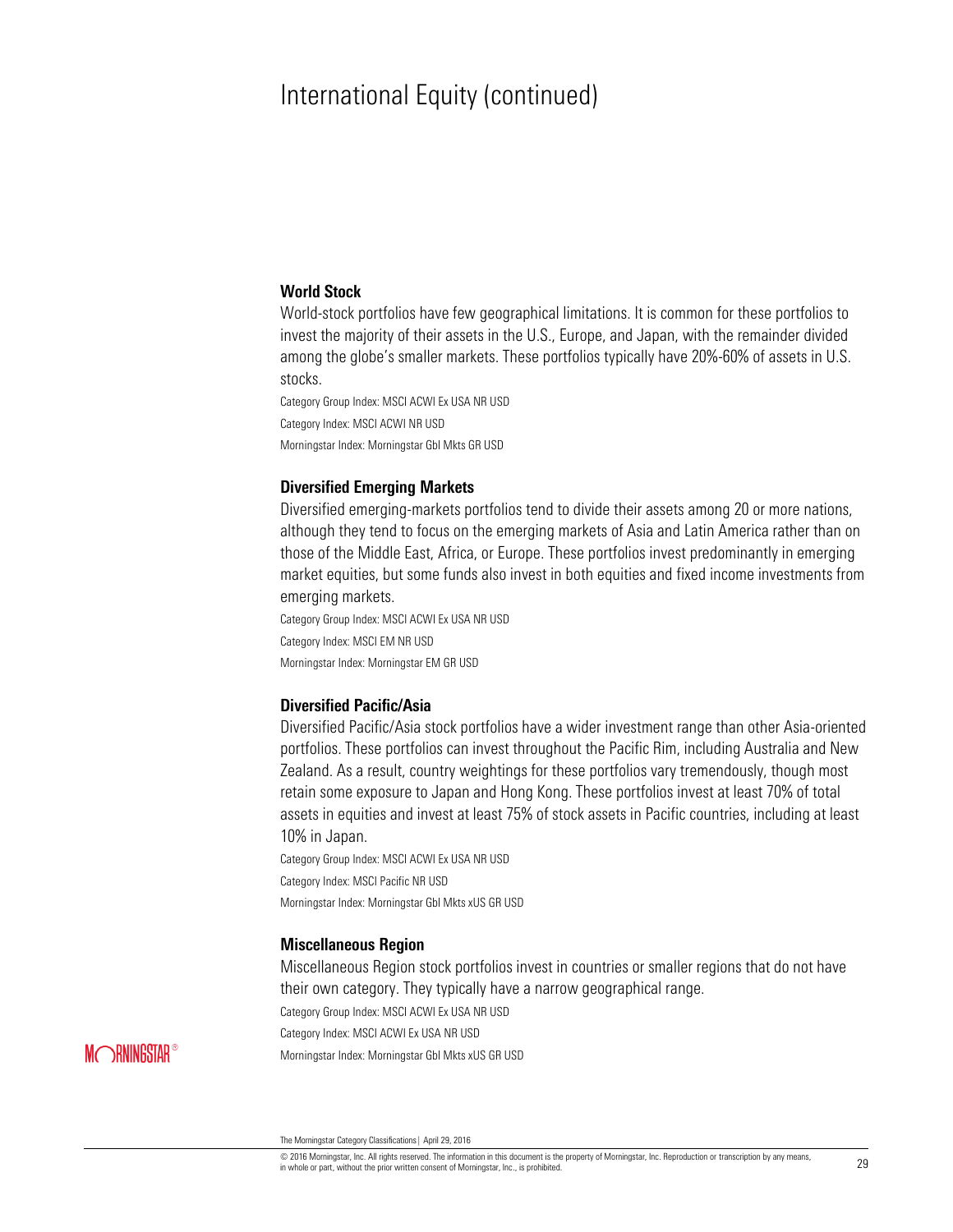#### **Europe Stock**

Europe-stock portfolios invest at least 70% of total assets in equities and invest at least 75% of stock assets in Europe. Most of these portfolios emphasize the region's larger and more developed markets, including Britain, the Netherlands, Germany, France, and Switzerland. Many also invest in the region's smaller markets, including the emerging markets of eastern Europe.

Category Group Index: MSCI ACWI Ex USA NR USD Category Index: MSCI Europe NR USD Morningstar Index: Morningstar Gbl Mkts xUS GR USD

#### **Latin America Stock**

Latin America stock portfolios invest almost exclusively in stocks from Latin America. Most of these portfolios strongly favor the area's large markets, specifically Brazil, Mexico, and Argentina. Smaller markets such as Peru or Colombia aren't generally as well-represented in these portfolios. These portfolios invest at least 70% of total assets in equities and invest at least 75% of stock assets in Latin America.

Category Group Index: MSCI ACWI Ex USA NR USD Category Index: MSCI EM Latin America NR USD Morningstar Index: None

#### **Pacific/Asia ex-Japan Stock**

Pacific/Asia ex-Japan stock portfolios cover a wide geographic range. Most of these portfolios focus on export-oriented nations such as Hong Kong, Singapore, Taiwan, and Korea. These portfolios invest at least 70% of total assets in equities and invest at least 75% of stock assets in Pacific countries, with less than 10% in Japan.

Category Group Index: MSCI ACWI Ex USA NR USD Category Index: MSCI AC Far East Ex Japan NR USD

Morningstar Index: Morningstar Gbl Mkts xUS GR USD

#### **China Region**

China-region stock portfolios invest almost exclusively in stocks from China, Taiwan, and Hong Kong. These portfolios invest at least 70% of total assets in equities and invest at least 75% of stock assets in one specific region or a combination of China, Taiwan, and/or Hong Kong. Category Group Index: MSCI ACWI Ex USA NR USD

Category Index: MSCI China NR USD

Morningstar Index: None

**MORNINGSTAR®** 

The Morningstar Category Classifications| April 29, 2016

<sup>©</sup> 2016 Morningstar, Inc. All rights reserved. The information in this document is the property of Morningstar, Inc. Reproduction or transcription by any means,  $\omega$  zo io wormingstar, inc. An ingins reserved. The imormation in this occurrient is the property or wormingstar, inc. reproduction or transcription by any means,  $30$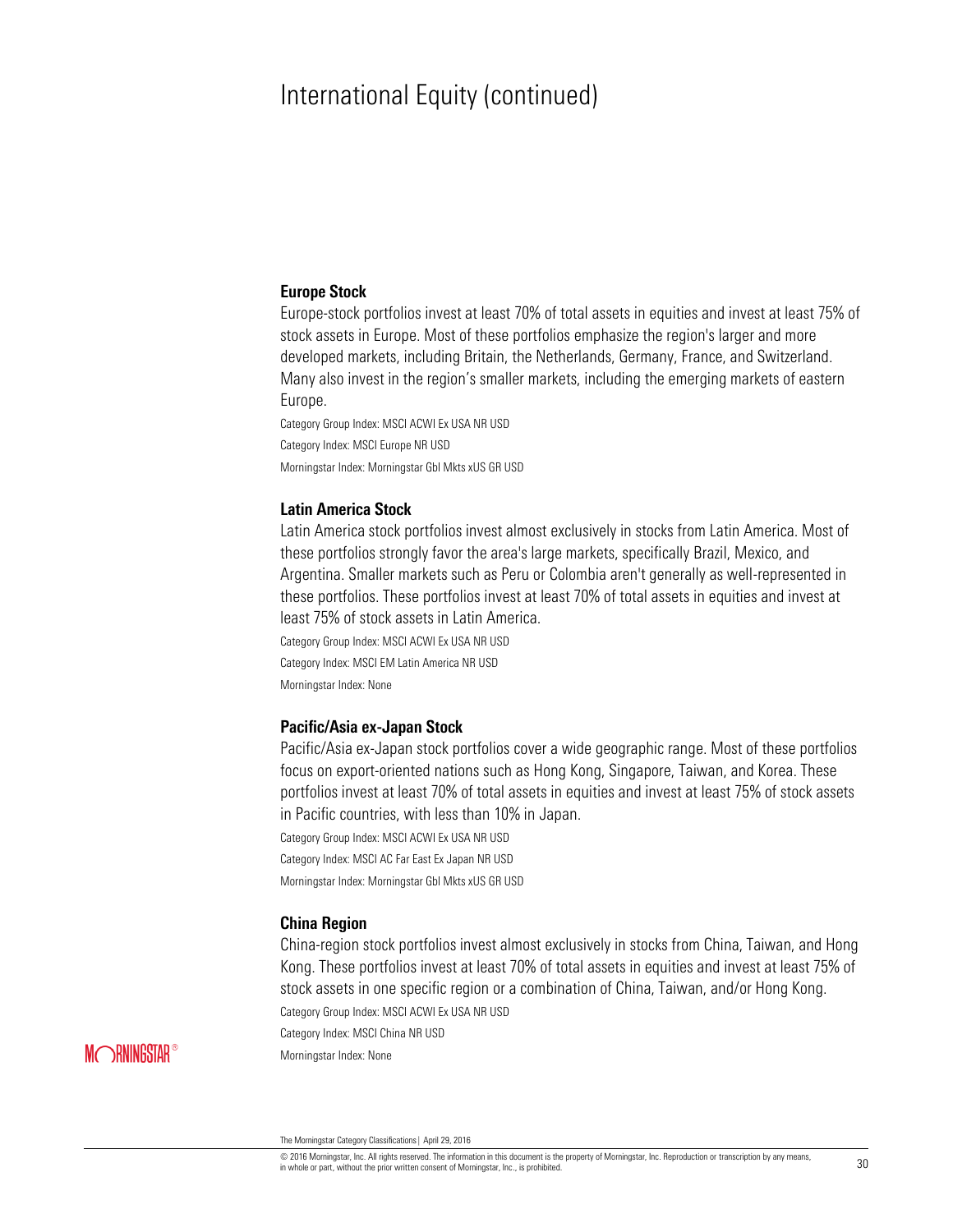#### **India Equity**

India-stock portfolios emphasize companies based in India. These portfolios invest at least 70% of total assets in equities and invest at least 75% of stock assets in India. Category Group Index: MSCI ACWI Ex USA NR USD Category Index: MSCI India NR USD Morningstar Index: None

#### **Japan Stock**

Japan-stock portfolios emphasize companies based in Japan. The Japanese stock market is one of the largest in the world, so these portfolios' holdings vary significantly. Some portfolios concentrate on Japan's larger companies, while others concentrate on the nation's smaller firms. These portfolios invest at least 70% of total assets in equities and invest at least 75% of stock assets in Japan.

Category Group Index: MSCI ACWI Ex USA NR USD

Category Index: MSCI Japan NR USD

Morningstar Index: None

**MORNINGSTAR®**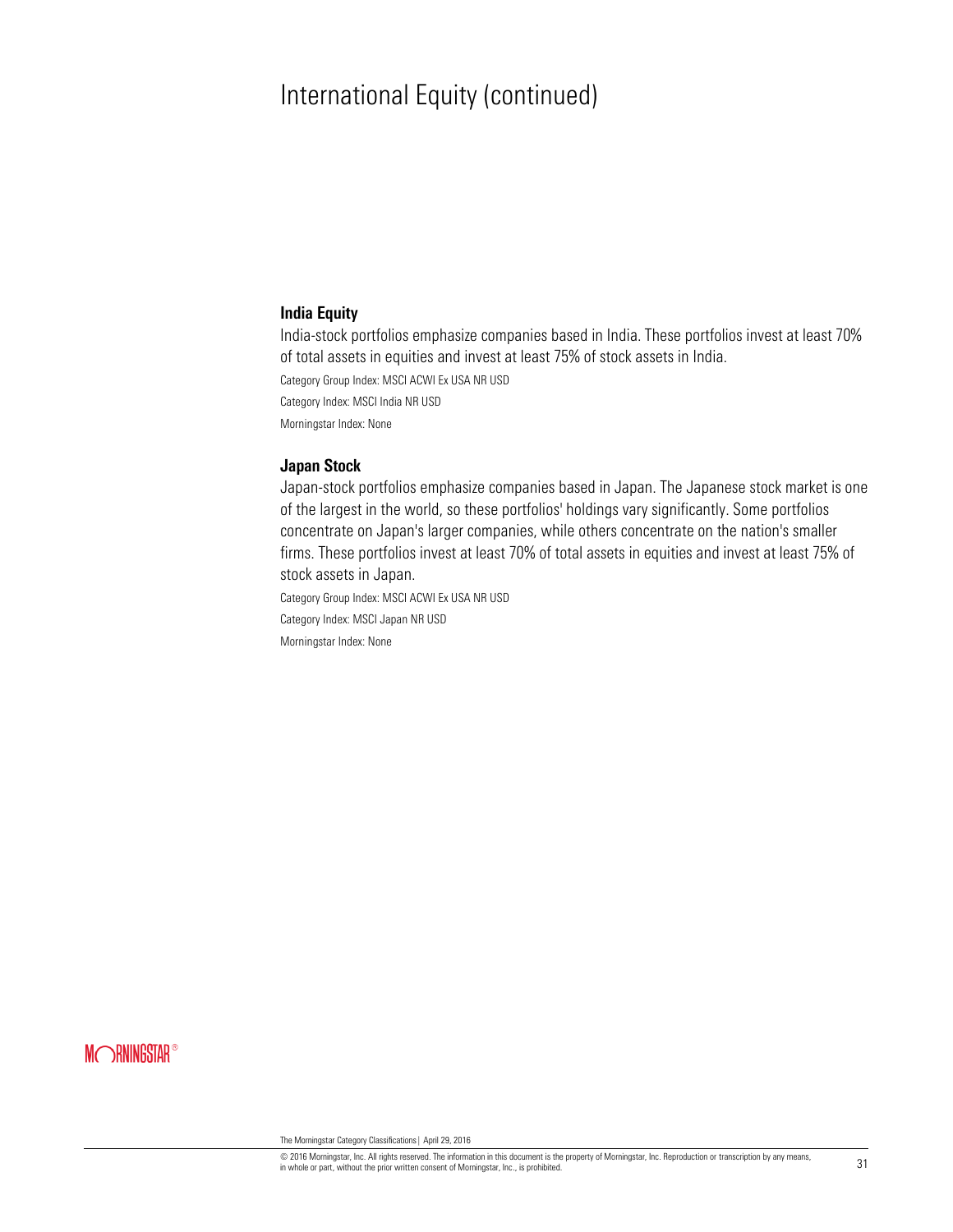# **Alternative**

#### **Bear Market**

These funds dedicate a majority of the fund's assets to equities. Most of the portfolio is dedicated to short stock positions in an attempt to take advantage of anticipated market or stock declines producing a net exposure to equities of less than or equal to negative 20%. Some managers invest the proceeds from their short positions in low-risk assets, while others dedicate a portion to long stock positions in order to hedge against broad market rallies. In the event of a broad market rally, these funds will lose money on their short positions but will experience a gain on their long positions. Short positions typically account for 60% to 85% of fund active exposure, although some funds may be 100% short after excluding regulatory collateral. These funds will typically have a beta of less than negative 0.3 to equity indexes such as the S&P 500 or MSCI World. Category Group Index: S&P 500 TR USD

Category Index: S&P 500 TR USD

Morningstar Index: Morningstar US Market TR USD

#### **Multicurrency**

Currency portfolios invest in multiple currencies through the use of short-term money market instruments; derivative instruments including and not limited to forward currency contracts, index swaps, and options; and cash deposits. These funds include both systematic currency traders and discretionary traders.

Category Group Index: BofAML USD LIBOR 3 Mon CM Category Index: Morningstar Gbl Lng/Shrt Curr TR USD Morningstar Index: Morningstar Gbl Lng/Shrt Curr TR USD

#### **Single Currency**

Currency portfolios invest in a single currency through the use of short-term money market instruments; derivative instruments including and not limited to forward currency contracts, index swaps, and options; and cash deposits.

Category Group Index: BofAML USD LIBOR 3 Mon CM

Category Index: BofAML USD LIBOR 3 Mon CM

Morningstar Index: Morningstar Cash TR USD

### **MORNINGSTAR®**

© 2016 Morningstar, Inc. All rights reserved. The information in this document is the property of Morningstar, Inc. Reproduction or transcription by any means,  $\omega$  zo it withingstar, inc. an ityms reserved. The information in this touculment is the property of Morningstar, inc., is prohibited.  $32$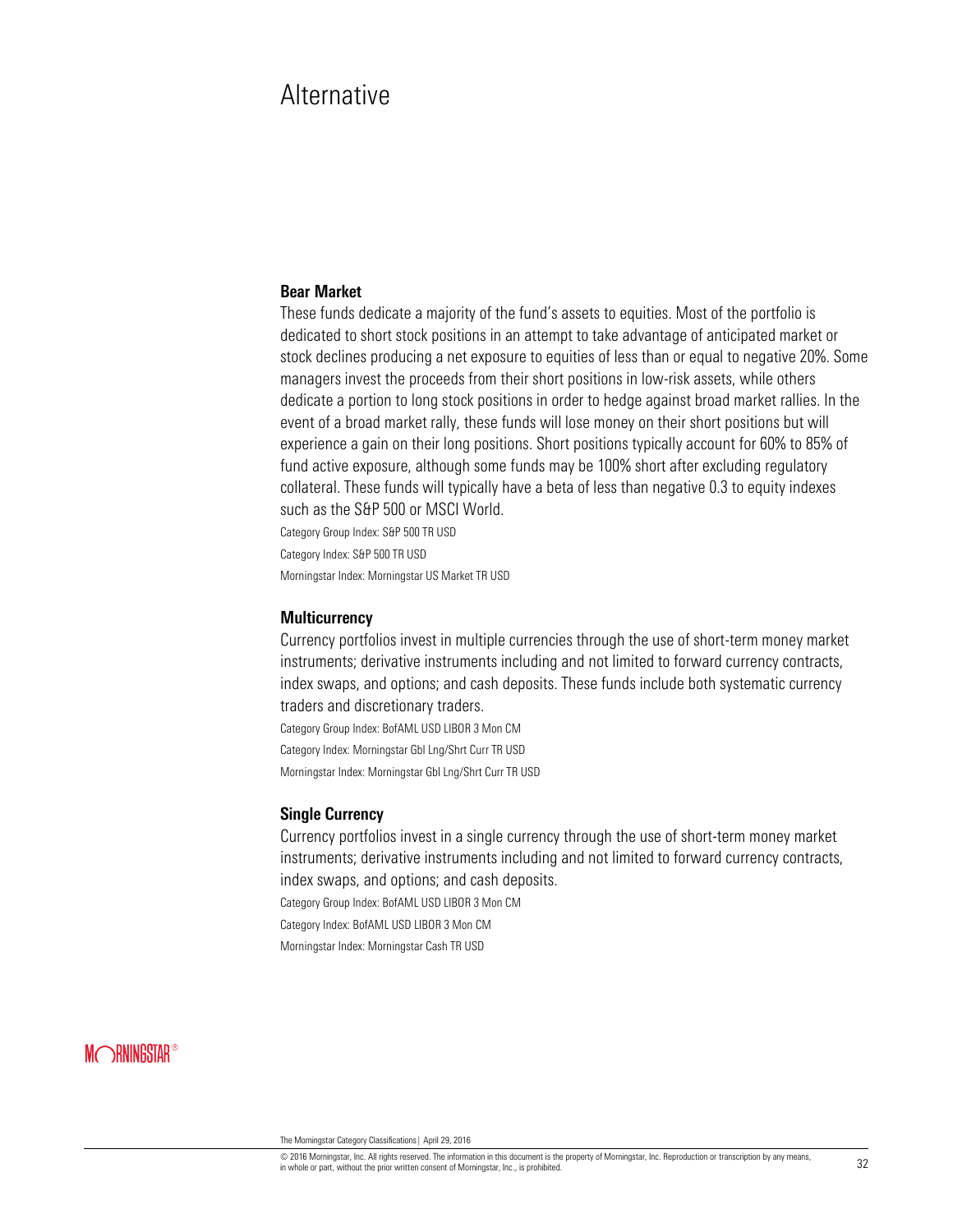#### **Long-Short Credit**

Funds in the Long-Short Credit category seek to profit from changes in the credit conditions of individual bond issuers and credit markets segments represented by credit indexes. Typically, portfolios purchase bonds, or sell credit default swaps, with the expectation of profiting from narrowing credit spreads; or, the funds sell bonds, or purchase credit default swaps, with the expectation of profiting from the deteriorating credit of the underlying issuer. This category includes funds that use credit derivatives to hedge systematic risk of credit markets to isolate credit selection returns. Funds in this category frequently use derivatives to hedge interest rate risk.

Category Group Index: Barclays US Agg Bond TR USD Category Index: BofAML USD LIBOR 3 Mon CM Morningstar Index: Morningstar US Core Bd TR USD

#### **Long-Short Equity**

Long-short portfolios hold sizeable stakes in both long and short positions in equities and related derivatives. Some funds that fall into this category will shift their exposure to long and short positions depending on their macro outlook or the opportunities they uncover through bottom-up research. Some funds may simply hedge long stock positions through exchangetraded funds or derivatives. At least 75% of the assets are in equity securities or derivatives. Category Group Index: S&P 500 TR USD Category Index: S&P 500 TR USD

Morningstar Index: Morningstar US Market TR USD

#### **Market Neutral**

These funds attempt to reduce systematic risk created by factors such as exposures to sectors, market-cap ranges, investment styles, currencies, and/or countries. They try to achieve this by matching short positions within each area against long positions. These strategies are often managed as beta-neutral, dollar-neutral, or sector-neutral. A distinguishing feature of funds in this category is that they typically have low beta exposures (< 0.3 in absolute value) to market indexes such as MSCI World. In attempting to reduce systematic risk, these funds put the emphasis on issue selection, with profits dependent on their ability to sell short and buy long the correct securities.

Category Group Index: Barclays US Agg Bond TR USD Category Index: USTREAS T-Bill Auction Ave 3 Mon

Morningstar Index: Morningstar Cash TR USD

### **MORNINGSTAR®**

© 2016 Morningstar, Inc. All rights reserved. The information in this document is the property of Morningstar, Inc. Reproduction or transcription by any means, with one of the primary of the prior with the proceduct the material continent is une property or withingstar, inc. reproduction or datisciplion by any means, 33 and the prior written consent of Morningstar, Inc., is prohi

The Morningstar Category Classifications| April 29, 2016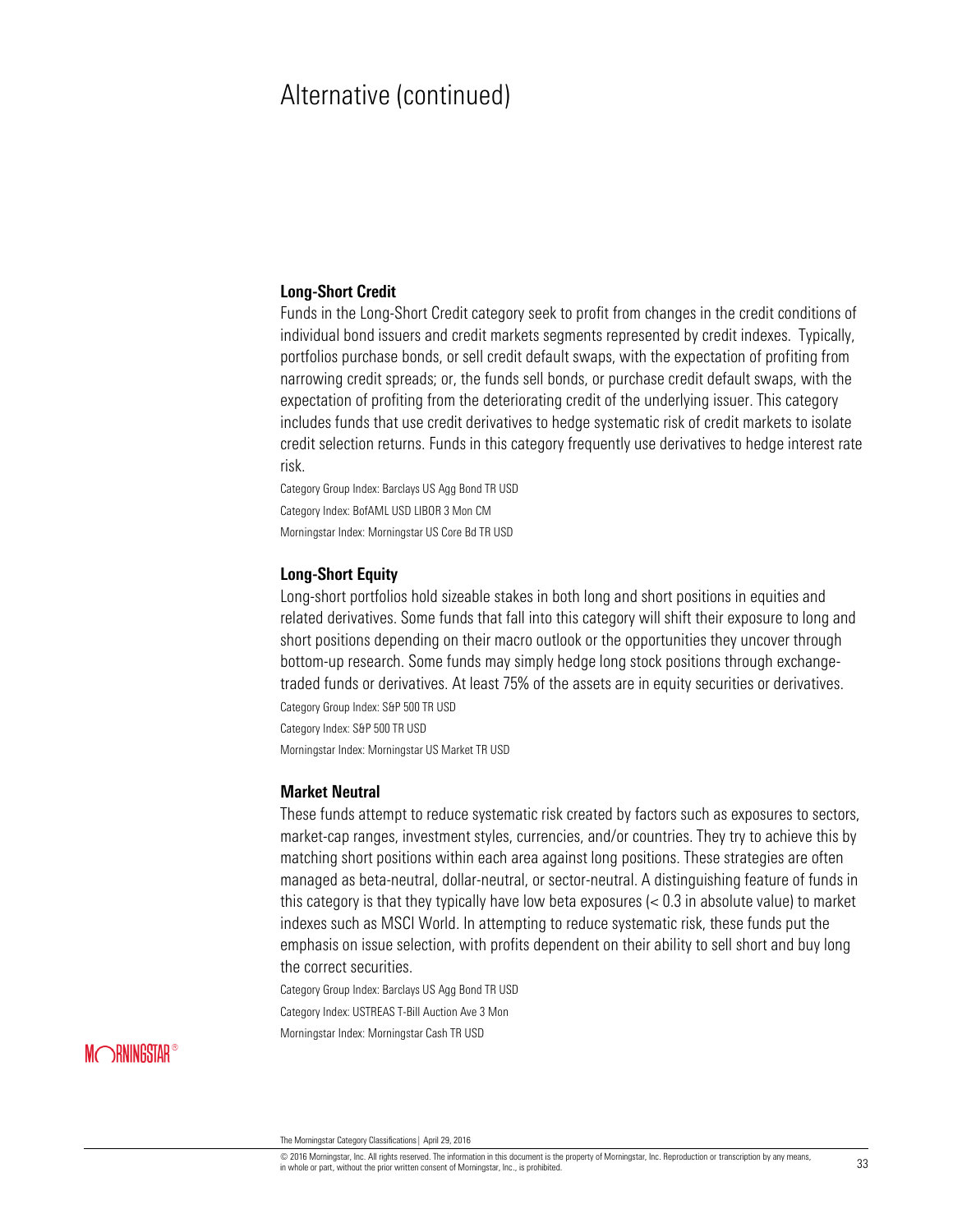#### **Multialternative**

These funds offer investors exposure to several different alternative investment tactics. Funds in this category have a majority of their assets exposed to alternative strategies. An investor's exposure to different tactics may change slightly over time in response to market movements. Funds in this category include both funds with static allocations to alternative strategies and funds tactically allocating among alternative strategies and asset classes. The gross short exposure is greater than 20%.

Category Group Index: Morningstar Mod Tgt Risk TR USD Category Index: Morningstar Mod Tgt Risk TR USD Morningstar Index: Morningstar Mod Tgt Risk TR USD

#### **Managed Futures**

These funds primarily trade liquid global futures, options, swaps, and foreign exchange contracts, both listed and over-the-counter. A majority of these funds follow trend-following, price-momentum strategies. Other strategies included in this category are systematic meanreversion, discretionary global macro strategies, commodity index tracking, and other futures strategies. More than 60% of the fund's exposure is invested through derivative securities. These funds obtain exposure primarily through derivatives; the holdings are largely cash instruments.

Category Group Index: Credit Suisse Mgd Futures Liquid TR USD Category Index: Credit Suisse Mgd Futures Liquid TR USD Morningstar Index: Morningstar Diversd Futures TR USD

#### **Option Writing**

Option writing funds aim to generate a significant portion of their returns from the collection of premiums on options contracts sold. This category includes covered call strategies, put writing strategies, as well as options strategies that target returns primarily from contract premiums. In addition, option writing funds may seek to generate a portion of their returns, either indirectly or directly, from the volatility risk premium associated with options trading strategies. Category Group Index: S&P 500 TR USD

Category Index: CBOE S&P 500 BuyWrite BXM

Morningstar Index: Morningstar US Market TR USD

### **MORNINGSTAR®**

© 2016 Morningstar, Inc. All rights reserved. The information in this document is the property of Morningstar, Inc. Reproduction or transcription by any means,  $\omega$  zo to morningstar, inc. An ingitis reserved. The information in this occurrent is the property or morningstar, inc. reproduction or transcription by any means,  $34$ 

The Morningstar Category Classifications| April 29, 2016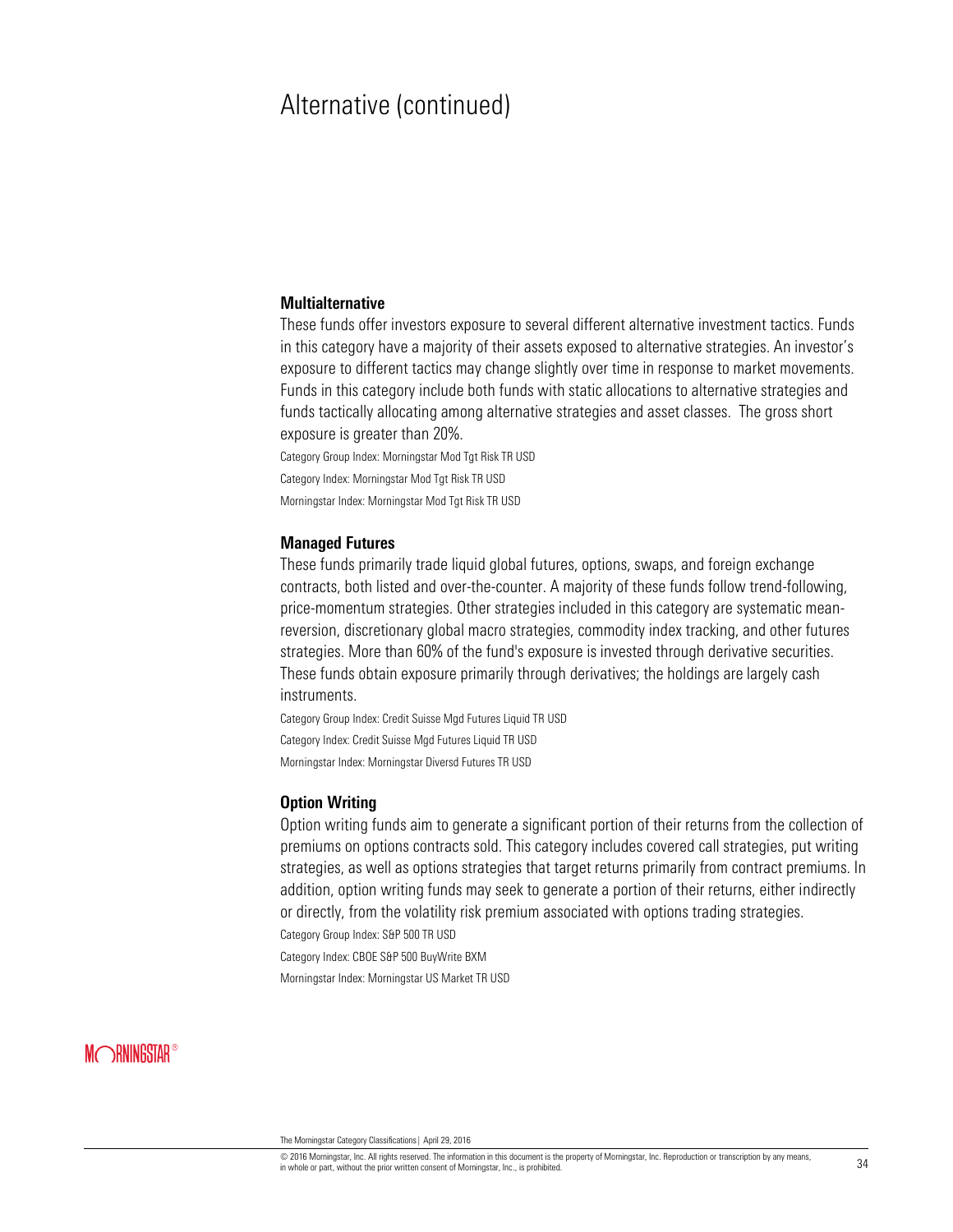#### **Volatility**

Volatility strategies trade volatility as an asset class. Directional volatility strategies aim to profit from the trend in the implied volatility embedded in derivatives referencing other asset classes. Volatility arbitrage seeks to profit from the implied volatility discrepancies between related securities.

Category Group Index: S&P 500 VIX Short Term Futures TR USD Category Index: S&P 500 VIX Short Term Futures TR USD Morningstar Index: Morningstar Cash TR USD

#### **Trading—Leveraged Commodities**

These funds seek to generate returns equal to a fixed multiple of short-term returns of a commodity index. The compounding of short-term returns results in performance that does not correspond to those of investing in the index with external leverage. For example, a fund attempting to achieve 2 times the returns of a given index on a daily basis is unlikely to deliver anything like 2 times the index's returns over periods longer than one day. Many of these funds seek to generate a multiple of the daily or weekly return of the reference index. Trading funds are not considered suitable for a long-term investor and are designed to be used by traders. Category Group Index: Morningstar Lng-Only Cmdty TR USD Category Index: Morningstar Lng-Only Cmdty TR USD

Morningstar Index: Morningstar Lng-Only Cmdty TR USD

#### **Trading—Inverse Commodities**

These funds seek to generate returns equal to an inverse multiple of short-term returns of a commodity index. The compounding of short-term returns results in performance that does not correspond to those of investing in the index with external leverage. For example, a fund attempting to achieve negative 2 times the returns of a given index on a daily basis is unlikely to deliver anything like negative 2 times the index's returns over periods longer than one day. Many of these funds seek to generate a multiple typically negative 1 to negative 3 times of the daily or weekly return of the reference index. Trading funds are not considered suitable for a long-term investor and are designed to be used by active traders.

Category Group Index: Morningstar Shrt-Only Cmdty TR USD

Category Index: Morningstar Shrt-Only Cmdty TR USD

Morningstar Index: Morningstar Shrt-Only Cmdty TR USD

### **MORNINGSTAR®**

© 2016 Morningstar, Inc. All rights reserved. The information in this document is the property of Morningstar, Inc. Reproduction or transcription by any means,  $\omega$  zo io wormingstar, inc. An ingins reserved. The imormation in this occurrient is the property or wormingstar, inc. reproduction or transcription by any means,  $35$ 

The Morningstar Category Classifications| April 29, 2016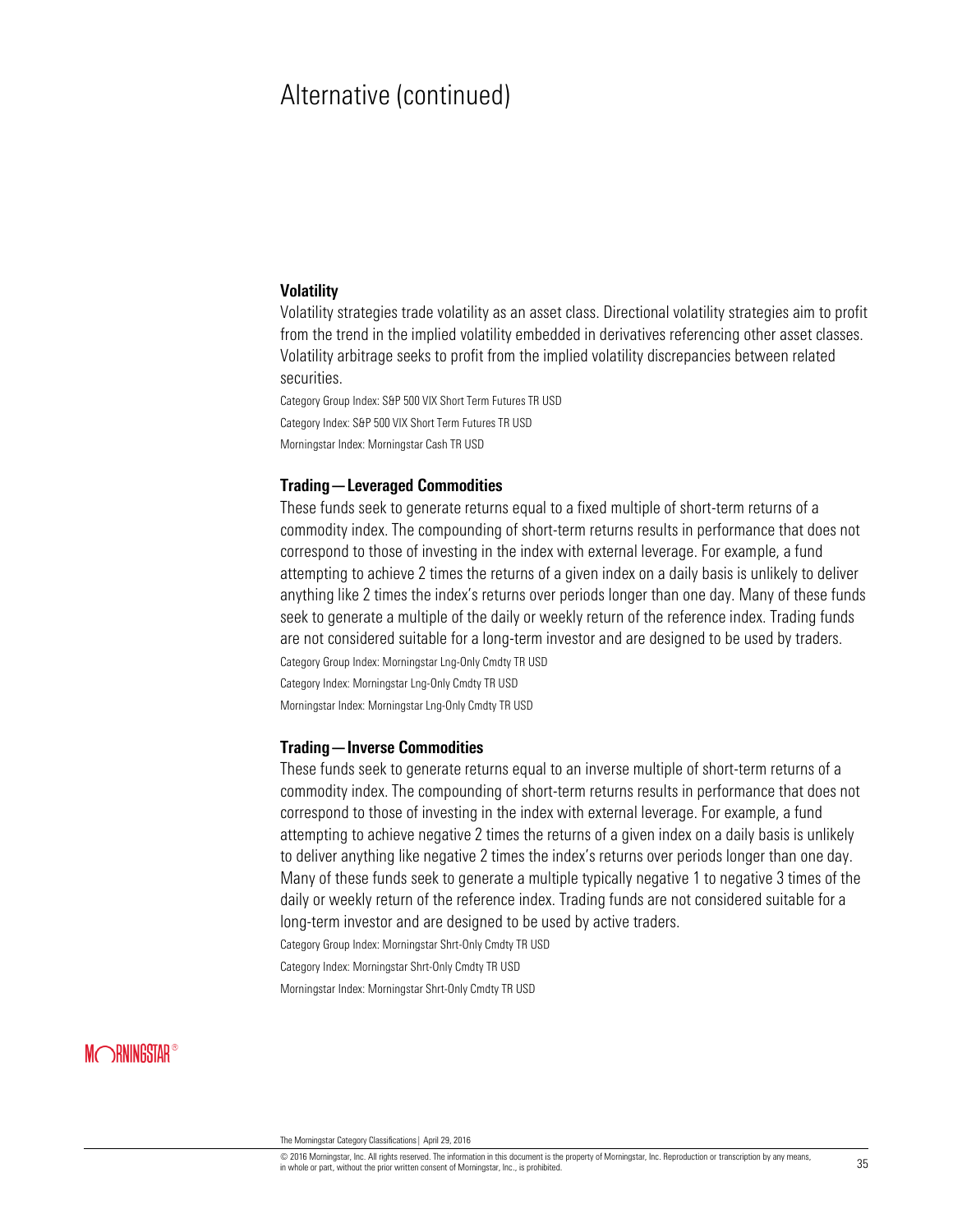#### **Trading—Leveraged Debt**

These funds seek to generate returns equal to a fixed multiple of the short-term returns of a fixed-income index. The compounding of short-term returns results in performance that does not correspond to those of investing in the index with external leverage. For example, a fund attempting to achieve 2 times the returns of a given index on a daily basis is unlikely to deliver anything like 2 times the index's returns over periods longer than one day. Many of these funds seek to generate a multiple of the daily or weekly return of the reference index. Trading funds are not considered suitable for a long-term investor and are designed to be used by active traders.

Category Group Index: Barclays US Agg Bond TR USD Category Index: Barclays US Agg Bond TR USD Morningstar Index: Morningstar US Core Bd TR USD

#### **Trading—Inverse Debt**

These funds seek to generate returns equal to an inverse fixed multiple of short-term returns of a fixed-income index. The compounding of short-term returns results in performance that does not correspond to those of investing in the index with external leverage. For example, a fund attempting to achieve negative 2 times the returns of a given index on a daily basis is unlikely to deliver anything like negative 2 times the index's returns over periods longer than one day. Many of these funds seek to generate a multiple typically negative 1 to negative 3 times of the daily or weekly return of the reference index. Trading funds are not considered suitable for a long-term investor and are designed to be used by active traders.

Category Group Index: Barclays US Agg Bond TR USD Category Index: Barclays US Agg Bond TR USD Morningstar Index: Morningstar US Core Bd TR USD

#### **Trading—Leveraged Equity**

These funds seek to generate returns equal to a fixed multiple of the short-term returns of an equity index. The compounding of short-term returns results in performance that does not correspond to those of investing in the index with external leverage. For example, a fund attempting to achieve 2 times the returns of a given index on a daily basis is unlikely to deliver anything like 2 times the index's returns over periods longer than one day. Many of these funds seek to generate a multiple of the daily or weekly return of the reference index. Trading funds are not considered suitable for a long-term investor and are designed to be used by active traders.

Category Group Index: S&P 500 TR USD Category Index: S&P 500 TR USD Morningstar Index: Morningstar US Market TR USD

The Morningstar Category Classifications| April 29, 2016

© 2016 Morningstar, Inc. All rights reserved. The information in this document is the property of Morningstar, Inc. Reproduction or transcription by any means,  $\omega$  zo io wormingstar, inc. An ingins reserved. The information in this occurrent is the property or wormingstar, inc. reproduction or transcription by any means,  $36$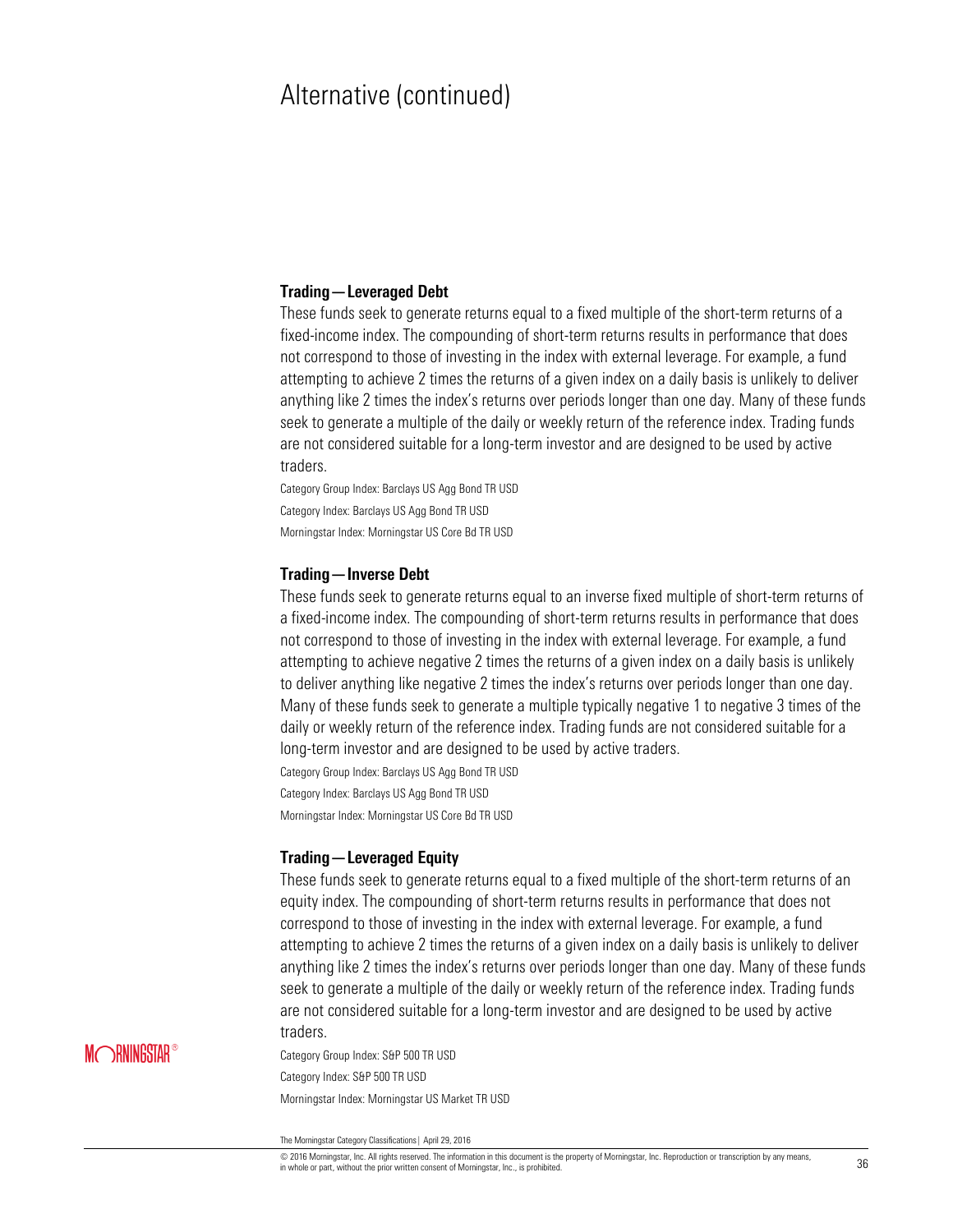#### **Trading—Inverse Equity**

These funds seek to generate returns equal to an inverse fixed multiple of short-term returns of an equity index. The compounding of short-term returns results in performance that does not correspond to those of investing in the index with external leverage. For example, a fund attempting to achieve negative 2 times the returns of a given index on a daily basis is unlikely to deliver anything like negative 2 times the index's returns over periods longer than one day. Many of these funds seek to generate a multiple typically negative 1 to negative 3 times the daily or weekly return of the reference index. Trading funds are not considered suitable for a long-term investor and are designed to be used by active traders.

Category Group Index: S&P 500 TR USD

Category Index: S&P 500 TR USD

Morningstar Index: Morningstar US Market TR USD

#### **Trading—Miscellaneous**

These funds seek to generate returns equal to a fixed multiple (positive or negative) of shortterm returns of an index. The reference index for this category is not equity, fixed-income, or commodity linked. The compounding of short-term returns results in performance that does not correspond to those of investing in the index with external leverage. For example, a fund attempting to achieve 2 times the returns of a given index on a daily basis is unlikely to deliver anything like 2 times the index's returns over periods longer than one day. Many of these funds seek to generate a multiple of the daily or weekly return of the reference index. Trading funds are not considered suitable for a long-term investor and are designed to be used by active traders.

Category Group Index: BofAML USD LIBOR 3 Mon CM Category Index: BofAML USD LIBOR 3 Mon CM Morningstar Index: Morningstar Cash TR USD

**MORNINGSTAR®** 

© 2016 Morningstar, Inc. All rights reserved. The information in this document is the property of Morningstar, Inc. Reproduction or transcription by any means,  $\omega$  zo to morningstar, inc. An ingitis reserved. The information in this occurrent is the property or morningstar, inc. reproduction or transcription by any means,  $37$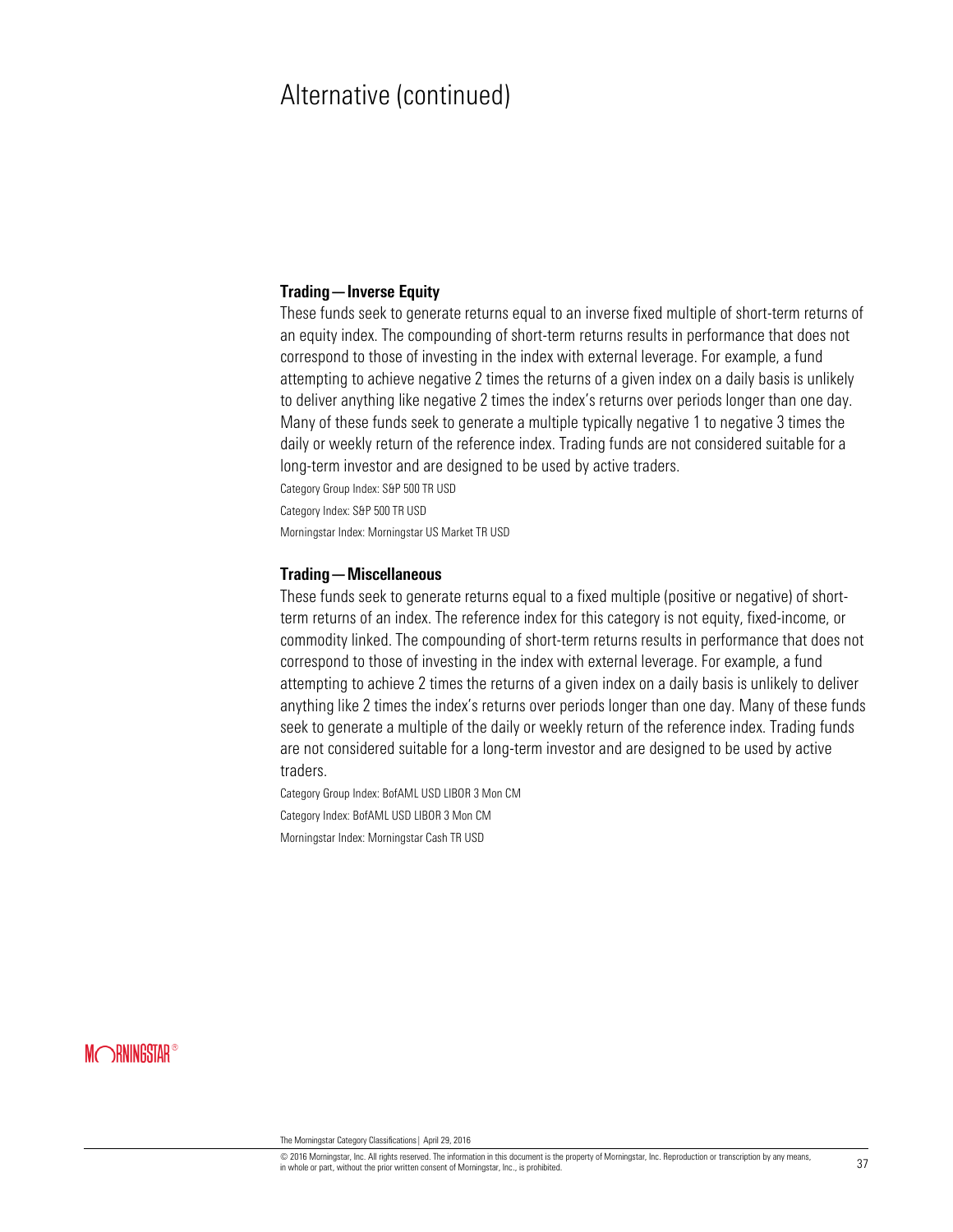# Commodities

#### **Commodities Agriculture**

Agriculture portfolios invest in grain and feed products, oilseeds, cotton, dairy, livestock, poultry, and/or horticultural products. Investment can be made directly in physical assets or commodity-linked derivative instruments.

Category Group Index: Morningstar Lng-Only Cmdty TR USD

Category Index: Morningstar Agriculture Cmdty TR USD

Morningstar Index: Morningstar Agriculture Cmdty TR USD

#### **Commodities Broad Basket**

Broad-basket portfolios can invest in a diversified basket of commodity goods including but not limited to grains, minerals, metals, livestock, cotton, oils, sugar, coffee, and cocoa. Investment can be made directly in physical assets or commodity-linked derivative instruments, such as commodity swap agreements.

Category Group Index: Morningstar Lng-Only Cmdty TR USD Category Index: Morningstar Lng-Only Cmdty TR USD Morningstar Index: Morningstar Lng-Only Cmdty TR USD

#### **Commodities Energy**

Energy portfolios invest in oil (crude, heating, and gas), natural gas, coal, kerosene, diesel fuel, and propane. Investment can be made directly in physical assets or commodity-linked derivative instruments.

Category Group Index: Morningstar Lng-Only Cmdty TR USD Category Index: Morningstar Energy Cmdty TR USD Morningstar Index: Morningstar Energy Cmdty TR USD

#### **Commodities Industrial Metals**

Industrial-metals portfolios invest in such industrial metals as aluminum, copper, lead, nickel, and zinc. Investment can be made directly in physical assets or commodity-linked derivative instruments.

Category Group Index: Morningstar Lng-Only Cmdty TR USD Category Index: Morningstar Metals Cmdty TR USD

Morningstar Index: Morningstar Metals Cmdty TR USD

The Morningstar Category Classifications| April 29, 2016

<sup>©</sup> 2016 Morningstar, Inc. All rights reserved. The information in this document is the property of Morningstar, Inc. Reproduction or transcription by any means,  $\omega$  zo to morningstar, inc. An ingitis reserved. The information in this occurrent is the property or morningstar, inc. reproduction or transcription by any means,  $38$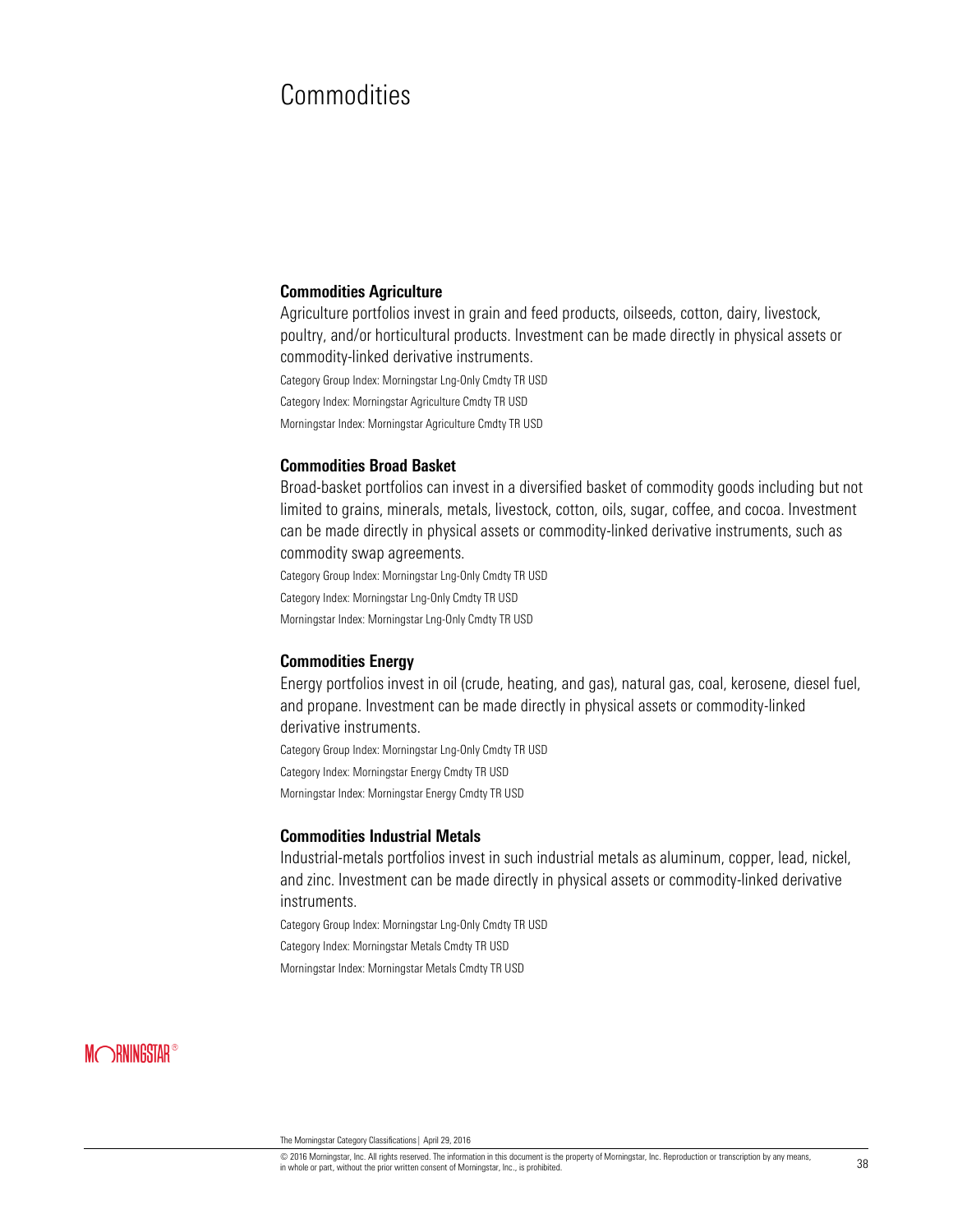# Commodities (continued)

#### **Commodities Miscellaneous**

Miscellaneous portfolios invest in a specific commodity that does not fit into any of Morningstar's existing commodity categories and for which not enough funds exist to merit the creation of a separate category. Category Group Index: Morningstar Lng-Only Cmdty TR USD

Category Index: Morningstar Lng-Only Cmdty TR USD

Morningstar Index: Morningstar Lng-Only Cmdty ER USD

#### **Commodities Precious Metals**

Commodities precious-metals portfolios invest in precious metals such as gold, silver, platinum, and palladium. Investment can be made directly in physical assets or commodity-linked derivative instruments.

Category Group Index: Morningstar Lng-Only Cmdty TR USD Category Index: Bloomberg Sub Precious Metals TR USD

Morningstar Index: Morningstar Metals Cmdty TR USD

### **MORNINGSTAR®**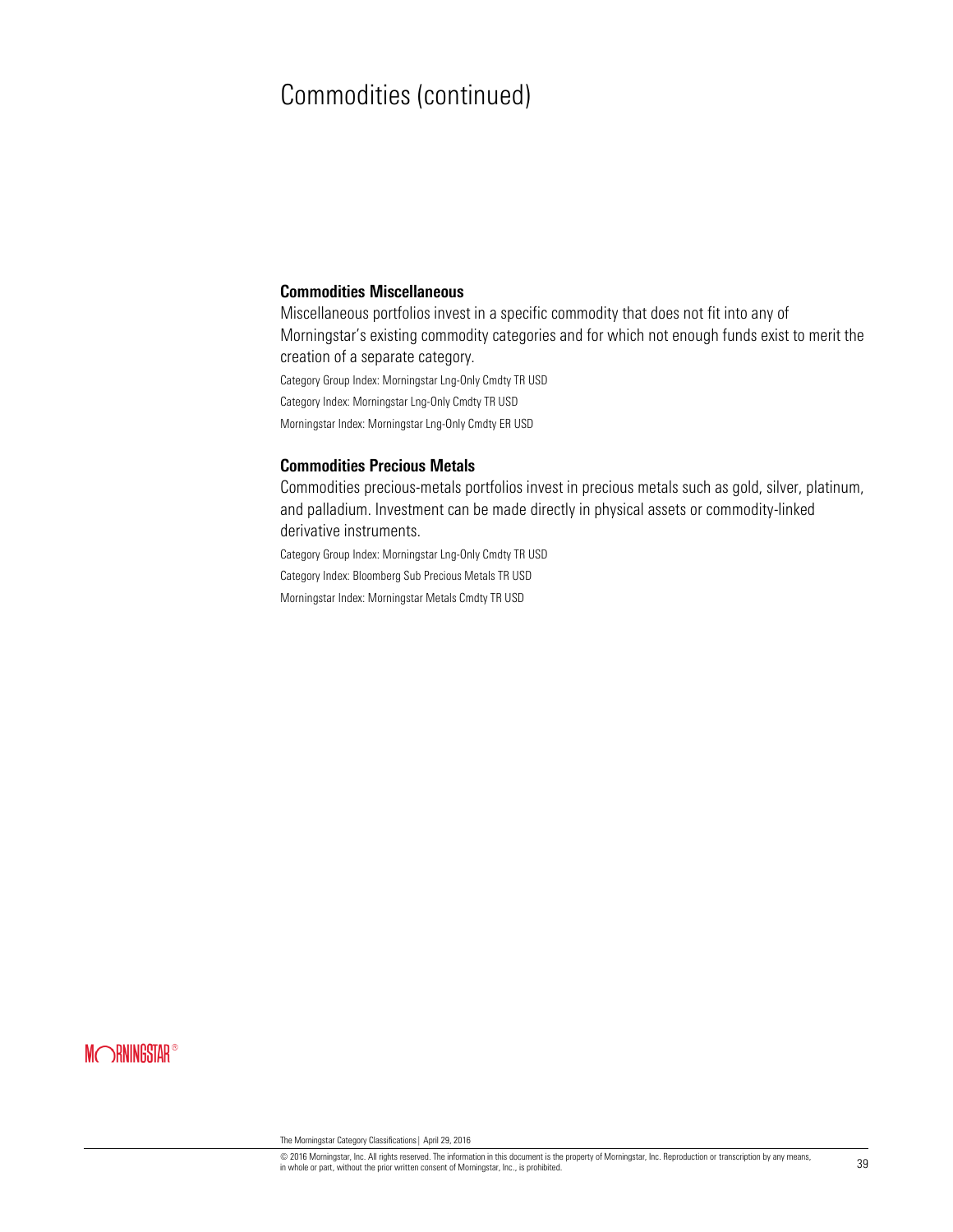# Taxable Bond

#### **Long Government**

Long-government portfolios have at least 90% of their bond holdings invested in bonds backed by the U.S. government or by government-linked agencies. This backing minimizes the credit risk of these portfolios, as the U.S. government is unlikely to default on its debt. They are not risk-free, though. Because these portfolios have durations of typically more than 6.0 years, they are more sensitive to interest rates, and thus riskier, than portfolios that have shorter durations. Morningstar calculates monthly breakpoints using the effective duration of the Morningstar Core Bond Index in determining duration assignment. Long term is defined as 125% of the three-year average effective duration of the MCBI.

Category Group Index: Barclays US Agg Bond TR USD

Category Index: Barclays US Government Long TR USD

Morningstar Index: Morningstar US Lng Gov Bd TR USD

#### **Intermediate Government**

Intermediate-government portfolios have at least 90% of their bond holdings in bonds backed by the U.S. government or by government-linked agencies. This backing minimizes the credit risk of these portfolios, as the U.S. government is unlikely to default on its debt. These portfolios have durations typically between 3.5 and 6.0 years. Consequently, the group's performance--and its level of volatility--tends to fall between that of the short government and long government bond categories. Morningstar calculates monthly breakpoints using the effective duration of the Morningstar Core Bond Index in determining duration assignment. Intermediate is defined as 75% to 125% of the three-year average effective duration of the MCBI.

Category Group Index: Barclays US Agg Bond TR USD Category Index: Barclays US Government TR USD Morningstar Index: Morningstar US Inter Gov Bd TR USD

**MORNINGSTAR®** 

© 2016 Morningstar, Inc. All rights reserved. The information in this document is the property of Morningstar, Inc. Reproduction or transcription by any means,  $\omega$  zo ro wormingstar, inc. An ingins reserved. The information in this occurrent is the property or wormingstar, inc. reproduction or transcription by any means,  $40$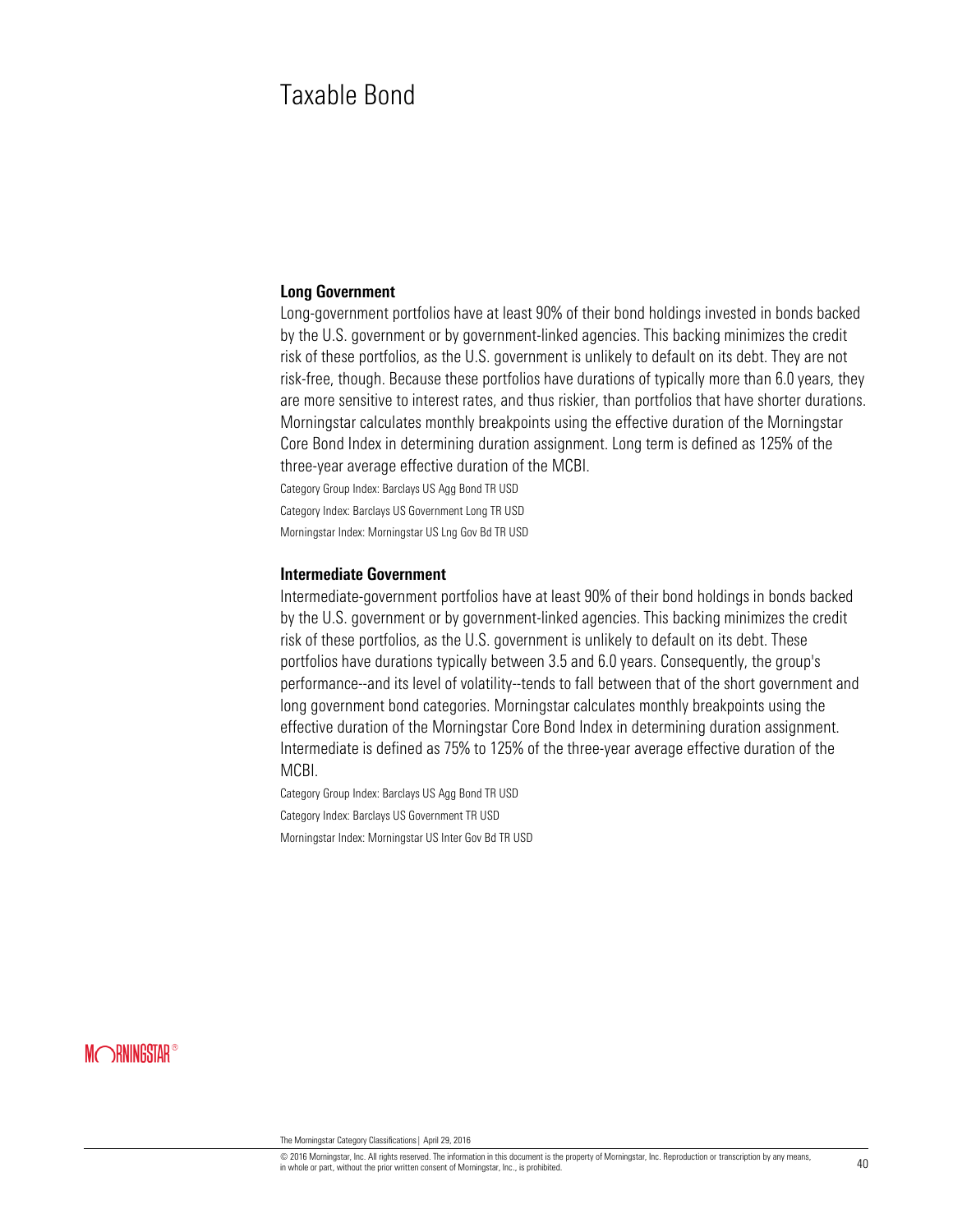#### **Short Government**

Short-government portfolios have at least 90% of their bond holdings in bonds backed by the U.S. government or by government-linked agencies. This backing minimizes the credit risk of these portfolios, as the U.S. government is unlikely to default on its debt. These portfolios have durations typically between 1.0 and 3.5 years, so they have relatively less sensitivity to interest rates and, thus, low risk potential. Morningstar calculates monthly breakpoints using the effective duration of the Morningstar Core Bond Index in determining duration assignment. Short is defined as 25% to 75% of the three-year average effective duration of the MCBI. Category Group Index: Barclays US Agg Bond TR USD Category Index: Barclays Government 1-5 Yr TR USD Morningstar Index: Morningstar US Shrt Gov Bd TR USD

#### **Inflation-Protected Bond**

Inflation-protected bond portfolios invest primarily in debt securities that adjust their principal values in line with the rate of inflation. These bonds can be issued by any organization, but the U.S. Treasury is currently the largest issuer for these types of securities.

Category Group Index: Barclays US Agg Bond TR USD Category Index: Barclays US Treasury US TIPS TR USD Morningstar Index: Morningstar TIPS TR USD

#### **Long-Term Bond**

Long-term bond portfolios invest primarily in corporate and other investment-grade U.S. fixedincome issues and typically have durations of more than 6.0 years. Because of their long durations, these portfolios are exposed to greater interest-rate risk. Morningstar calculates monthly breakpoints using the effective duration of the Morningstar Core Bond Index in determining duration assignment. Long-term is defined as 125% of the three-year average effective duration of the MCBI.

Category Group Index: Barclays US Agg Bond TR USD Category Index: Barclays US Govt/Credit Long TR USD Morningstar Index: Morningstar US Lng Corp Bd TR USD

### **MORNINGSTAR®**

© 2016 Morningstar, Inc. All rights reserved. The information in this document is the property of Morningstar, Inc. Reproduction or transcription by any means,  $\omega$  zo ro wonningstar, inc. An ingitial reservent. The motionation in this uoculinearch stare property or with interpretation or transcription by any incaris,  $41$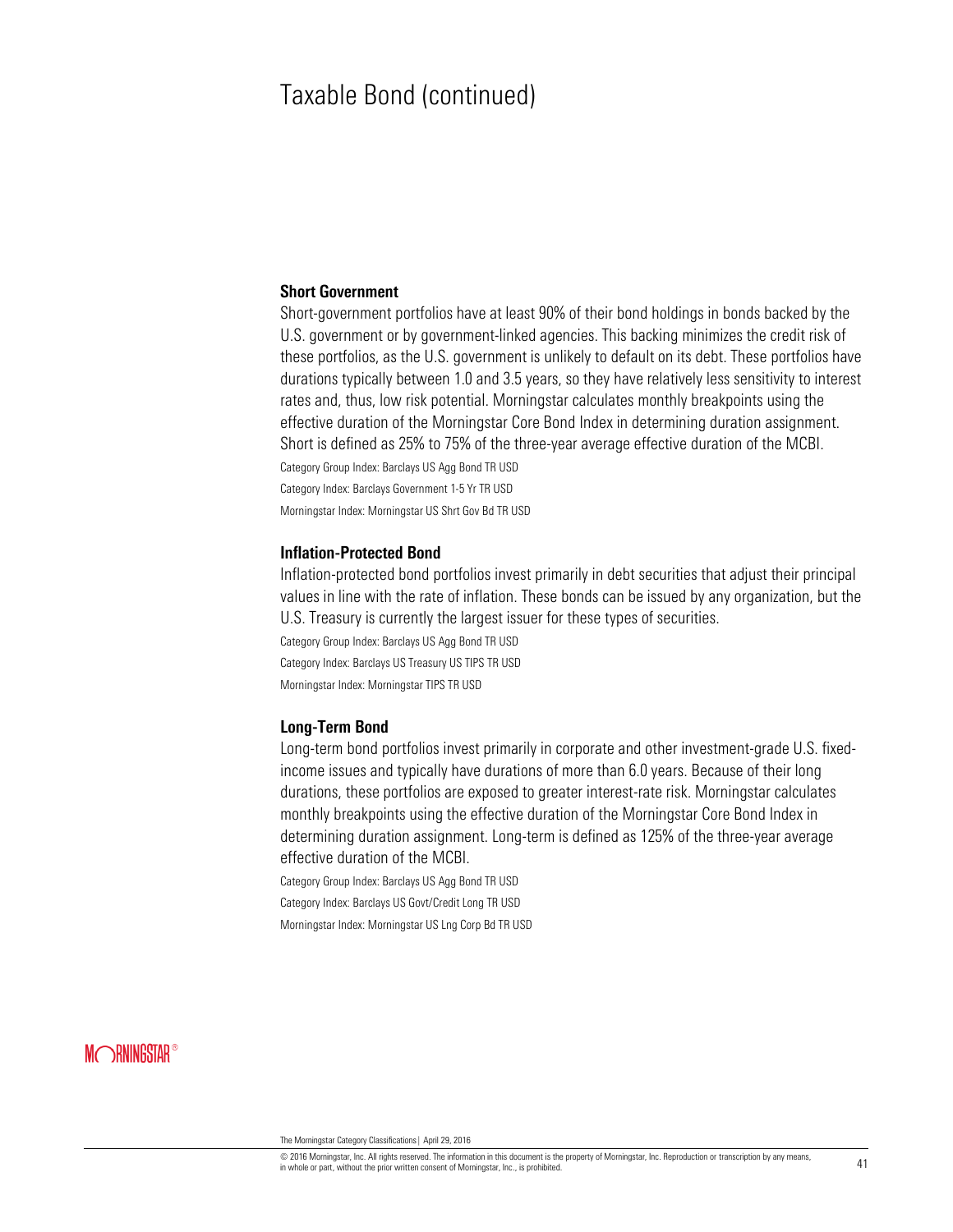#### **Intermediate-Term Bond**

Intermediate-term bond portfolios invest primarily in corporate and other investment-grade U.S. fixed-income issues and typically have durations of 3.5 to 6.0 years. These portfolios are less sensitive to interest rates, and therefore less volatile, than portfolios that have longer durations. Morningstar calculates monthly breakpoints using the effective duration of the Morningstar Core Bond Index in determining duration assignment. Intermediate-term is defined as 75% to 125% of the three-year average effective duration of the MCBI.

Category Group Index: Barclays US Agg Bond TR USD Category Index: Barclays US Agg Bond TR USD Morningstar Index: Morningstar US Core Bd TR USD

#### **Short-Term Bond**

Short-term bond portfolios invest primarily in corporate and other investment-grade U.S. fixedincome issues and typically have durations of 1.0 to 3.5 years. These portfolios are attractive to fairly conservative investors, because they are less sensitive to interest rates than portfolios with longer durations. Morningstar calculates monthly breakpoints using the effective duration of the Morningstar Core Bond Index in determining duration assignment. Short-term is defined as 25% to 75% of the three-year average effective duration of the MCBI.

Category Group Index: Barclays US Agg Bond TR USD Category Index: Barclays US Govt/Credit 1-5 Yr TR USD Morningstar Index: Morningstar US Shrt Core Bd TR USD

#### **Ultrashort Bond**

Ultrashort-bond portfolios invest primarily in investment-grade U.S. fixed-income issues and have durations typically of less than one year. This category can include corporate or government ultrashort bond portfolios, but it excludes international, convertible, multisector, and high-yield bond portfolios. Because of their focus on bonds with very short durations, these portfolios offer minimal interest-rate sensitivity and therefore low risk and total return potential. Morningstar calculates monthly breakpoints using the effective duration of the Morningstar Core Bond Index in determining duration assignment. Ultrashort is defined as 25% of the threeyear average effective duration of the MCBI.

Category Group Index: Barclays US Agg Bond TR USD Category Index: Barclays Govt/Corp 1 Yr Duration TR USD Morningstar Index: Morningstar US Shrt Core Bd TR USD

The Morningstar Category Classifications| April 29, 2016

<sup>©</sup> 2016 Morningstar, Inc. All rights reserved. The information in this document is the property of Morningstar, Inc. Reproduction or transcription by any means,  $\omega$  zo to morningstar, inc. An ingitis reserved. The information in this occurrent is the property or morningstar, inc. reproduction or transcription by any means,  $42$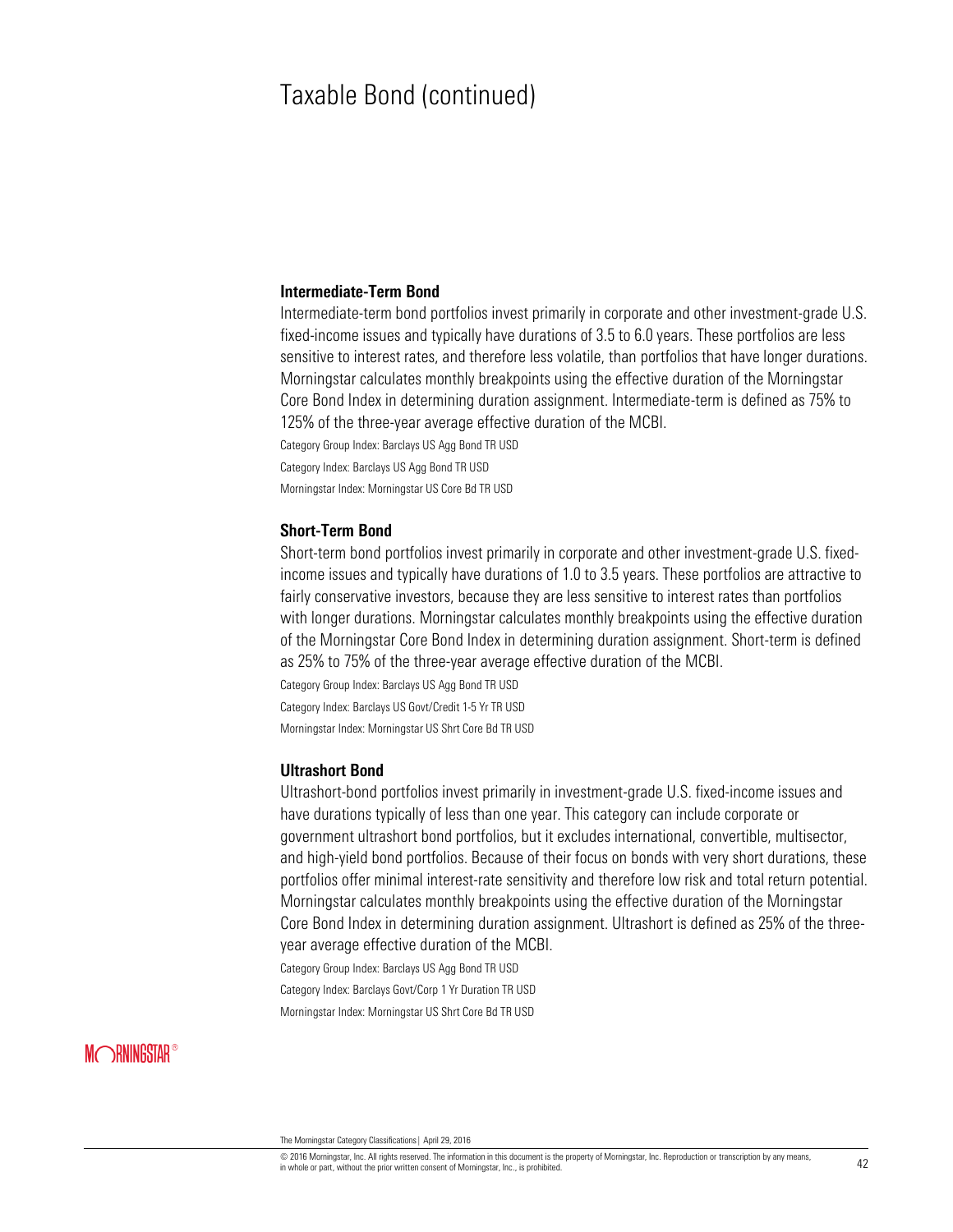#### **Bank Loan**

Bank-loan portfolios primarily invest in floating-rate bank loans instead of bonds. In exchange for their credit risk, these loans offer high interest payments that typically float above a common short-term benchmark such as the London Interbank Offered Rate, or LIBOR. Category Group Index: Barclays US Agg Bond TR USD Category Index: S&P/LSTA Leveraged Loan TR

Morningstar Index: Morningstar US Shrt Core Bd TR USD

#### **Stable Value**

Stable-value portfolios seek to provide income while preventing price fluctuations. The most common stable-value portfolios invest in a diversified portfolio of bonds and enter into wrapper agreements with financial companies to guarantee against fluctuations in their share prices. These wrapper agreements typically provide price stability on a day-to-day basis, thereby insulating each portfolio's net asset value from interest-rate volatility. Therefore, the duration for each of these funds is essentially zero. This category is only used in Morningstar's custom fund, separate account, and collective investment trust databases.

Category Group Index: Barclays US Agg Bond TR USD Category Index: USTREAS T-Bill Cnst Mat Rate 3 Yr Morningstar Index: Morningstar Cash TR USD

#### **Corporate Bond**

Corporate Bond portfolios concentrate on bonds issued by corporations. These tend to have more credit risk than government or agency-backed bonds. These portfolios hold more than 65% of their assets in corporate bonds, hold less than 40% of their assets in foreign bonds, less than 35% in high yield bonds, and have an effective duration of more than 75% of the Morningstar Core Bond Index.

Category Group Index: Barclays US Agg Bond TR USD Category Index: Barclays US Corp IG TR USD Morningstar Index: Morningstar US Corp Bd TR USD

#### **Preferred Stock**

Preferred stock portfolios concentrate on preferred stocks and perpetual bonds. These portfolios tend to have more credit risk than government or agency backed bonds, and effective duration longer than other bond portfolios. These portfolios hold more than 65% of assets in preferred stocks and perpetual bonds.

Category Group Index: Barclays US Agg Bond TR USD Category Index: BofAML Preferred Stock Fixed Rate TR USD Morningstar Index: None

The Morningstar Category Classifications| April 29, 2016

© 2016 Morningstar, Inc. All rights reserved. The information in this document is the property of Morningstar, Inc. Reproduction or transcription by any means,  $\omega$  zo to morningstar, inc. An ingitis reserved. The information in this occurrent is the property or morningstar, inc. reproduction or transcription by any means,  $43$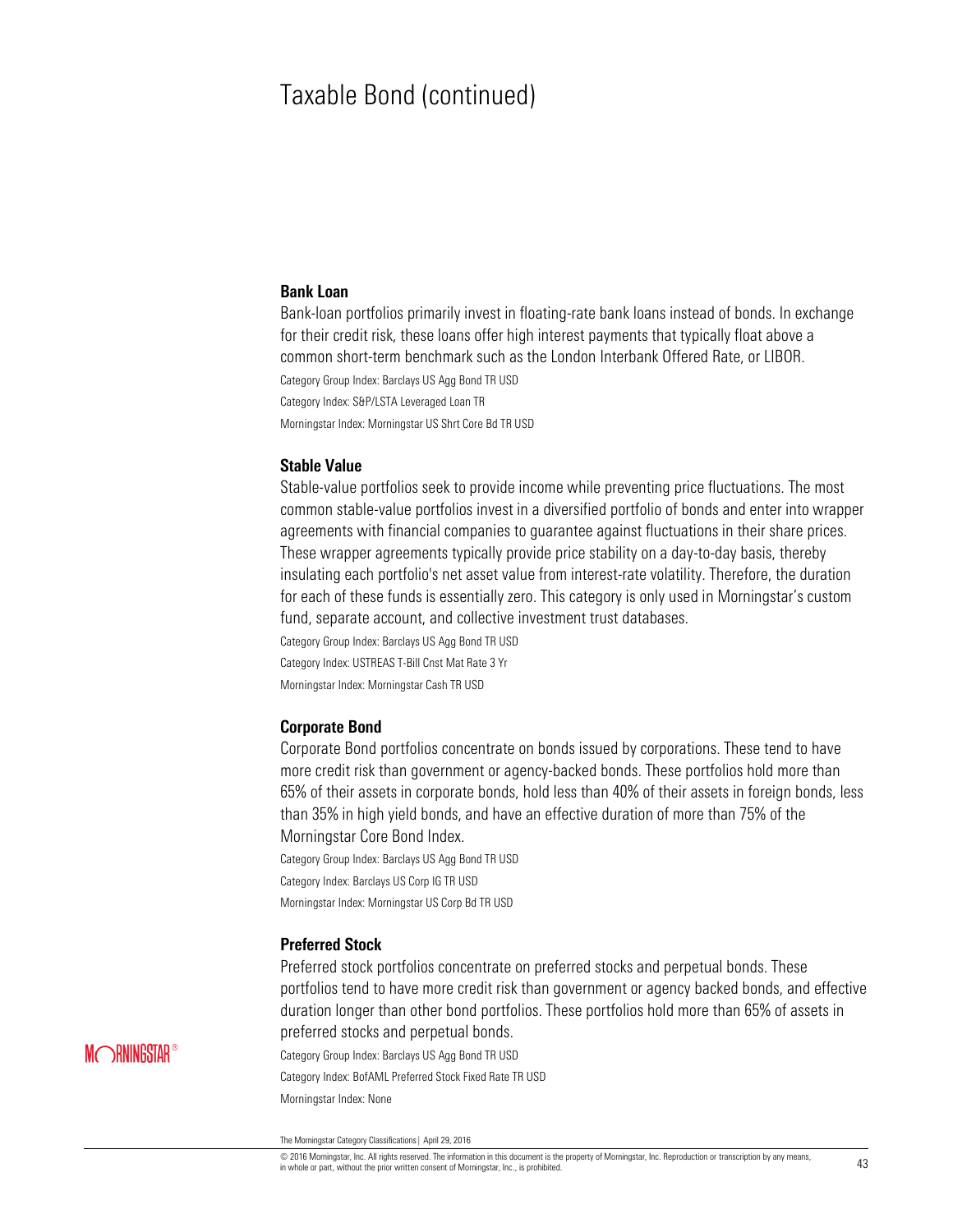#### **High-Yield Bond**

High-yield bond portfolios concentrate on lower-quality bonds, which are riskier than those of higher-quality companies. These portfolios generally offer higher yields than other types of portfolios, but they are also more vulnerable to economic and credit risk. These portfolios primarily invest in U.S. high-income debt securities where at least 65% or more of bond assets are not rated or are rated by a major agency such as Standard & Poor's or Moody's at the level of BB (considered speculative for taxable bonds) and below.

Category Group Index: Barclays US Agg Bond TR USD Category Index: BofAML US HY Master II TR USD Morningstar Index: None

#### **Multisector Bond**

Multisector-bond portfolios seek income by diversifying their assets among several fixedincome sectors, usually U.S. government obligations, U.S. corporate bonds, foreign bonds, and high-yield U.S. debt securities. These portfolios typically hold 35% to 65% of bond assets in securities that are not rated or are rated by a major agency such as Standard & Poor's or Moody's at the level of BB (considered speculative for taxable bonds) and below. Category Group Index: Barclays US Agg Bond TR USD Category Index: Barclays US Universal TR USD Morningstar Index: None

#### **World Bond**

World-bond portfolios invest 40% or more of their assets in foreign bonds. Some world-bond portfolios follow a conservative approach, favoring high-quality bonds from developed markets. Others are more adventurous and own some lower-quality bonds from developed or emerging markets. Some portfolios invest exclusively outside the U.S., while others regularly invest in both U.S. and non-U.S. bonds.

Category Group Index: Barclays US Agg Bond TR USD Category Index: Citi WGBI NonUSD USD Morningstar Index: Morningstar Gbl xUS Gov Bd TR LCL

#### **Emerging-Markets Bond**

Emerging-markets bond portfolios invest more than 65% of their assets in foreign bonds from developing countries. The largest portion of the emerging-markets bond market comes from Latin America, followed by Eastern Europe. Africa, the Middle East, and Asia make up the rest. Category Group Index: Barclays US Agg Bond TR USD Category Index: JPM EMBI Global TR USD

Morningstar Index: Morningstar EM Composite Bd TR USD

The Morningstar Category Classifications| April 29, 2016

<sup>©</sup> 2016 Morningstar, Inc. All rights reserved. The information in this document is the property of Morningstar, Inc. Reproduction or transcription by any means,  $\omega$  zo ro wonningstar, inc. All magnes reserved. The monination in this uoculinearch strep population of the property of Morningstar, Inc., is prohibited.  $44$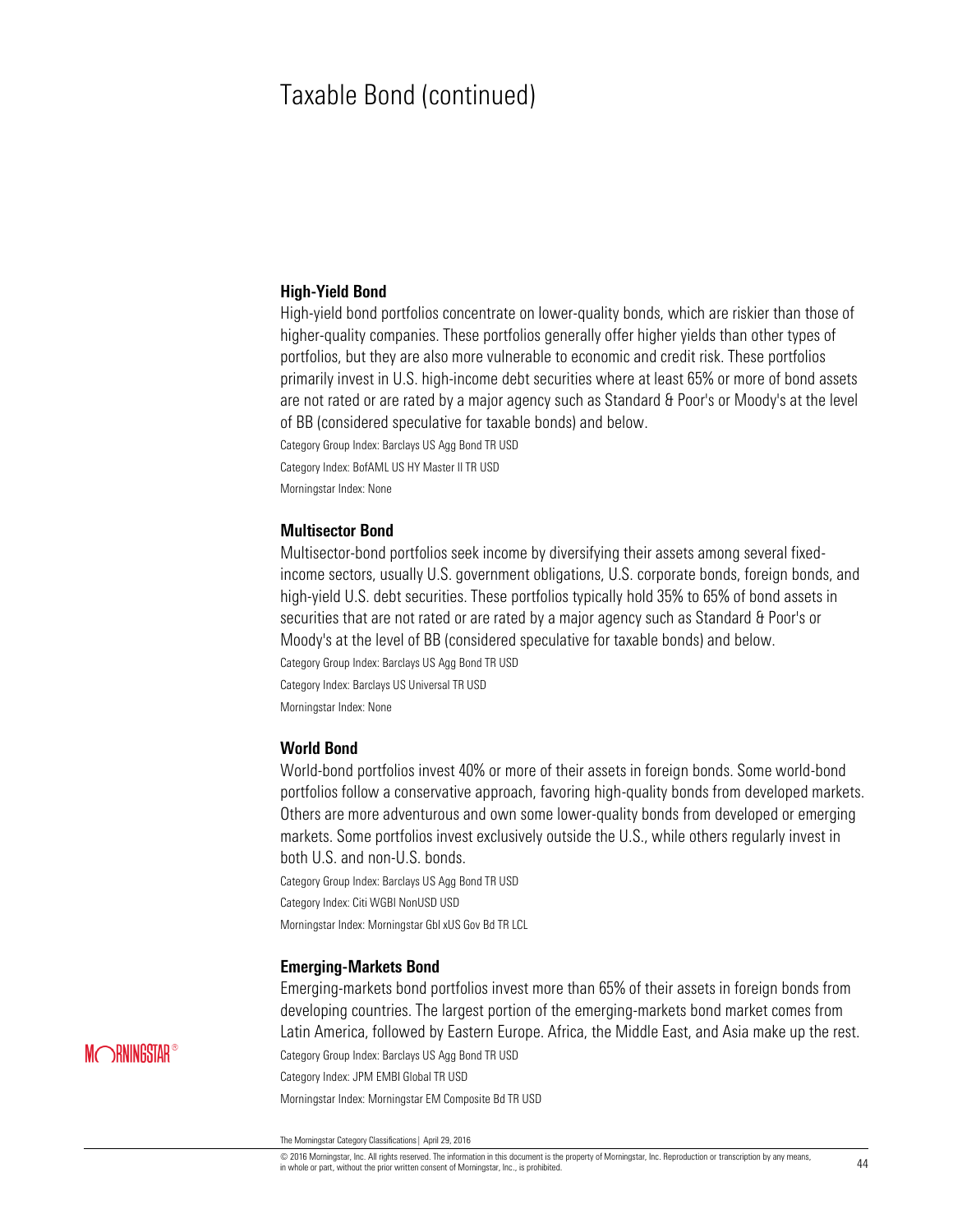#### **Emerging-Markets Local-Currency Bond**

Emerging-markets local-currency bond portfolios invest more than 65% of their assets in foreign bonds from developing countries in the local currency. Funds in this category have a mandate to maintain exposure to currencies of emerging markets. The largest portion of the emergingmarkets bond market comes from Latin America, followed by Eastern Europe, Africa, the Middle East, and Asia.

Category Group Index: Barclays US Agg Bond TR USD Category Index: Barclays EM Local Currency Govt TR USD Morningstar Index: Morningstar EM Composite Bd TR USD

#### **Nontraditional Bond**

The Nontraditional Bond category contains funds that pursue strategies divergent in one or more ways from conventional practice in the broader bond-fund universe. Many funds in this group describe themselves as "absolute return" portfolios, which seek to avoid losses and produce returns uncorrelated with the overall bond market; they employ a variety of methods to achieve those aims. Another large subset are self-described "unconstrained" portfolios that have more flexibility to invest tactically across a wide swath of individual sectors, including high-yield and foreign debt, and typically with very large allocations. Funds in the latter group typically have broad freedom to manage interest-rate sensitivity, but attempt to tactically manage those exposures in order to minimize volatility. The category is also home to a subset of portfolios that attempt to minimize volatility by maintaining short or ultra-short duration portfolios, but explicitly court significant credit and foreign bond market risk in order to generate high returns. Funds within this category often will use credit default swaps and other fixed income derivatives to a significant level within their portfolios.

Category Group Index: Barclays US Agg Bond TR USD Category Index: BofAML USD LIBOR 3 Mon CM

Morningstar Index: Morningstar US Core Bd TR USD

**MORNINGSTAR®** 

© 2016 Morningstar, Inc. All rights reserved. The information in this document is the property of Morningstar, Inc. Reproduction or transcription by any means,  $\omega$  zo io wormingstar, inc. An ingins reserved. The information in this occurrent is the property or wormingstar, inc. reproduction or datiscription by any means,  $45$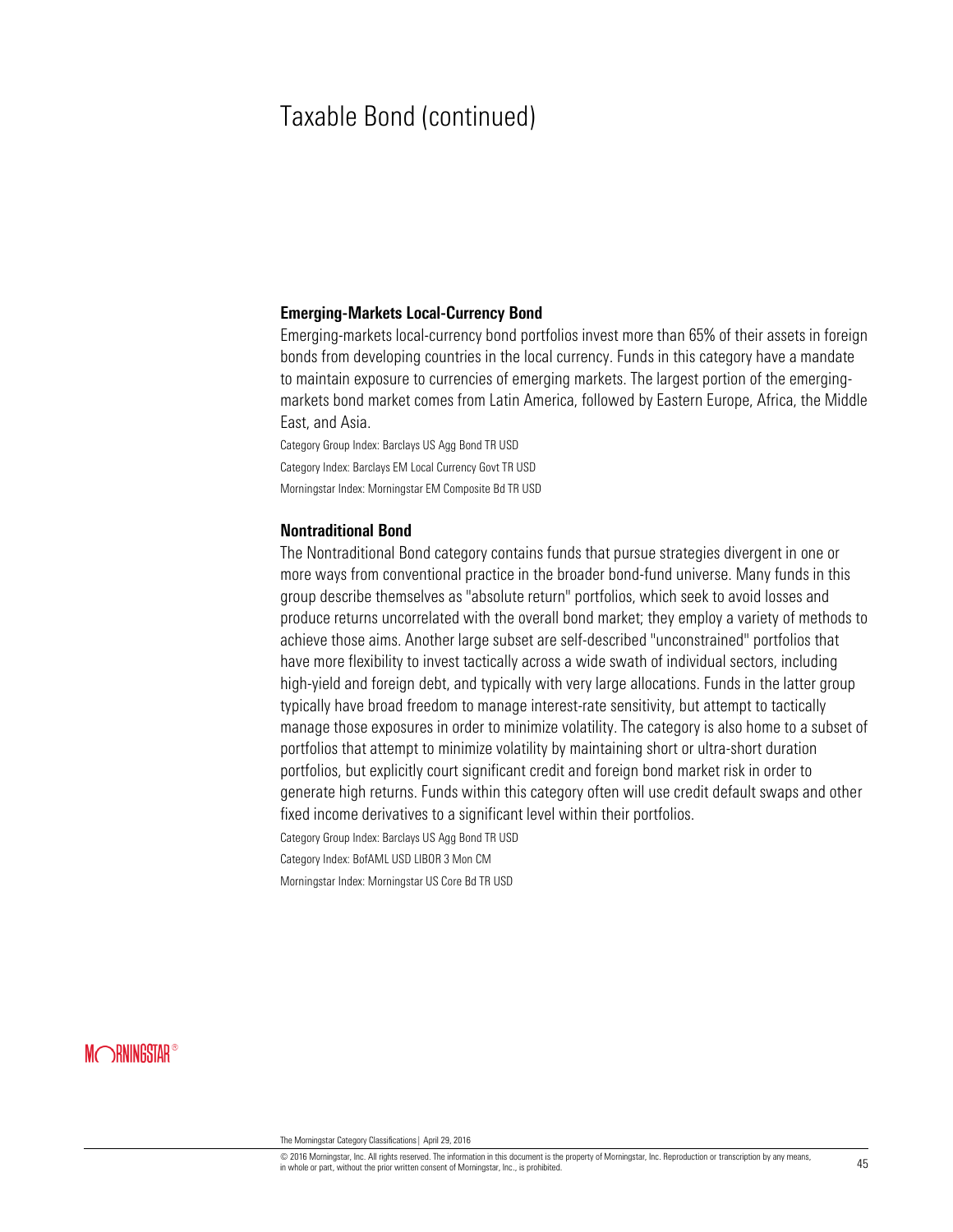# Municipal Bond

#### **Muni National Long**

Muni national long portfolios invest in bonds issued by various state and local governments to fund public projects. The income from these bonds is generally free from federal taxes. To lower risk, these portfolios spread their assets across many states and sectors. These portfolios have durations of more than 7.0 years (or, if duration is unavailable, average maturities of more than 12 years).

Category Group Index: Barclays Municipal TR USD Category Index: Barclays Municipal 20 Yr 17-22 TR USD Morningstar Index: None

#### **Muni National Intermediate**

Muni national intermediate portfolios invest in bonds issued by various state and local governments to fund public projects. The income from these bonds is generally free from federal taxes. To lower risk, these portfolios spread their assets across many states and sectors. These portfolios have durations of 4.5 to 7.0 years (or, if duration is unavailable, average maturities of five to 12 years).

Category Group Index: Barclays Municipal TR USD Category Index: Barclays Municipal 10 Yr 8-12 TR USD Morningstar Index: None

#### **Muni National Short**

Muni national short portfolios invest in bonds issued by state and local governments to fund public projects. The income from these bonds is generally free from federal taxes and/or from state taxes in the issuing state. To lower risk, some of these portfolios spread their assets across many states and sectors. Other portfolios buy bonds from only one state in order to get the state-tax benefit. These portfolios have durations of less than 4.5 years (or, if duration is unavailable, average maturities of less than five years).

Category Group Index: Barclays Municipal TR USD

Category Index: Barclays Municipal 3 Yr 2-4 TR USD Morningstar Index: None

### **MORNINGSTAR®**

© 2016 Morningstar, Inc. All rights reserved. The information in this document is the property of Morningstar, Inc. Reproduction or transcription by any means,  $\le$  20 to wormingstar, inc. An ingitial reservent. The motionation in this uoculinearch stare property or with impurities the property of morningstar, inc., is prohibited.  $46$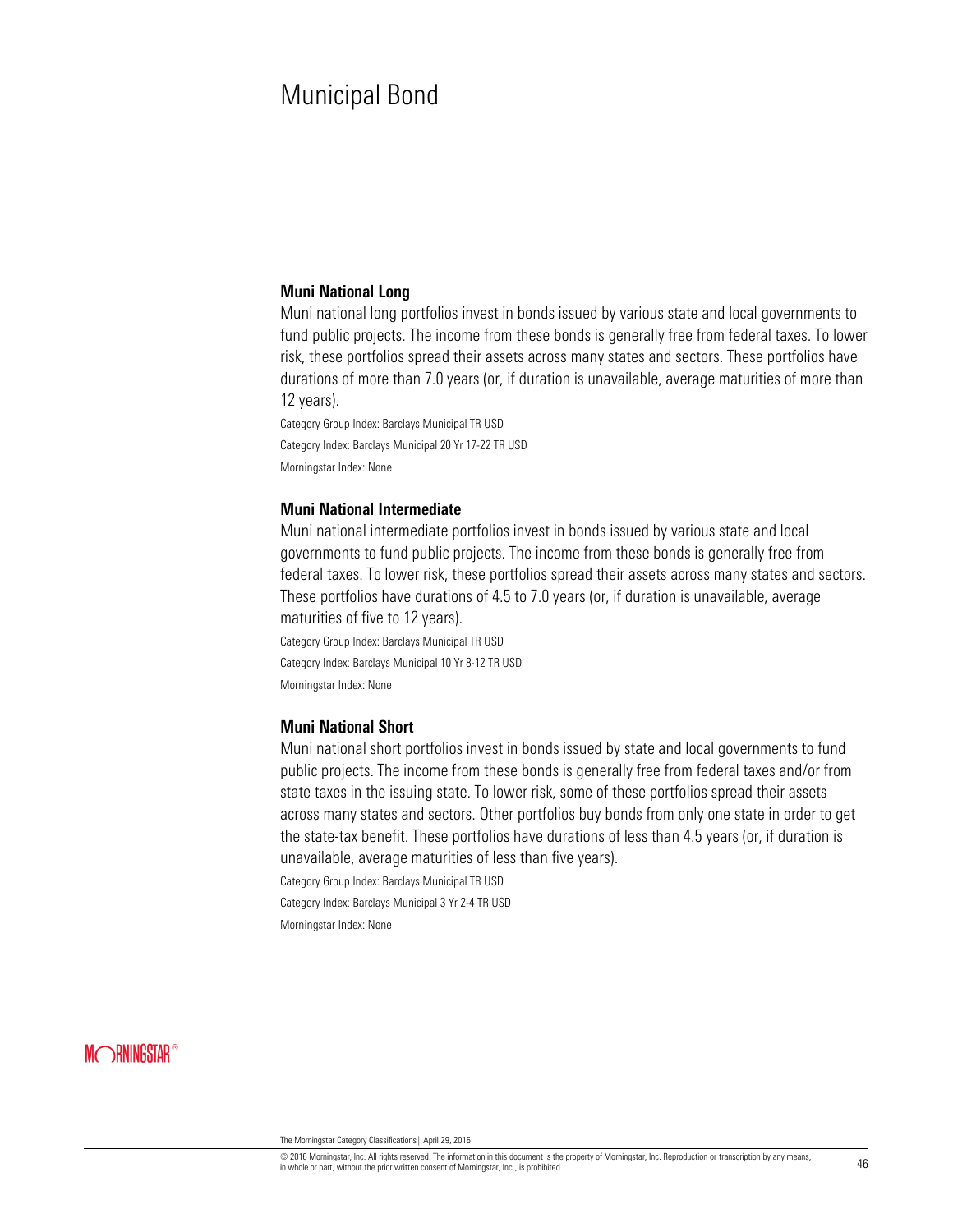#### **High-Yield Muni**

High-Yield Muni portfolios typically invest a substantial portion of assets in high-income municipal securities that are not rated or that are rated at the level of or below BBB (considered high-yield within the municipal-bond industry) by a major ratings agency such as Standard & Poor's or Moody's.

Category Group Index: Barclays Municipal TR USD Category Index: Barclays Municipal 10 Yr 8-12 TR USD Morningstar Index: None

#### **Muni Single State Long**

Muni single-state long portfolios invest in bonds issued by state and local governments to fund public projects. The income from such bonds is generally free from federal taxes and from state taxes in the issuing state. To get the state-tax benefit, these portfolios buy bonds from only one state. These portfolios have durations of more than 7.0 years (or, if duration is unavailable, average maturities of more than 12 years).

Category Group Index: Barclays Municipal TR USD Category Index: Barclays Municipal 20 Yr 17-22 TR USD Morningstar Index: None

#### **Muni Single State Intermediate**

Muni single-state intermediate portfolios invest in bonds issued by state and local governments to fund public projects. The income from such bonds is generally free from federal taxes and from state taxes in the issuing state. To get the state-tax benefit, these portfolios buy bonds from only one state. These portfolios have durations of 4.5 to 7.0 years (or, if duration is unavailable, average maturities of five to 12 years).

Category Group Index: Barclays Municipal TR USD Category Index: Barclays Municipal 10 Yr 8-12 TR USD Morningstar Index: None

#### **Muni Single State Short**

Muni single-state short portfolios invest in bonds issued by state and local governments to fund public projects. The income from such bonds is generally free from federal taxes and from state taxes in the issuing state. To get the state-tax benefit, these portfolios buy bonds from only one state. These portfolios have durations of less than 4.5 years (or, if duration is unavailable, average maturities of less than five years).

Category Group Index: Barclays Municipal TR USD Category Index: Barclays Municipal 3 Yr 2-4 TR USD Morningstar Index: None

The Morningstar Category Classifications| April 29, 2016

© 2016 Morningstar, Inc. All rights reserved. The information in this document is the property of Morningstar, Inc. Reproduction or transcription by any means,  $\omega$  zo to wormingstar, inc. An ingitis reserved. The information in this occurrent is the property or wormingstar, inc. reproduction or transcription by any means,  $47$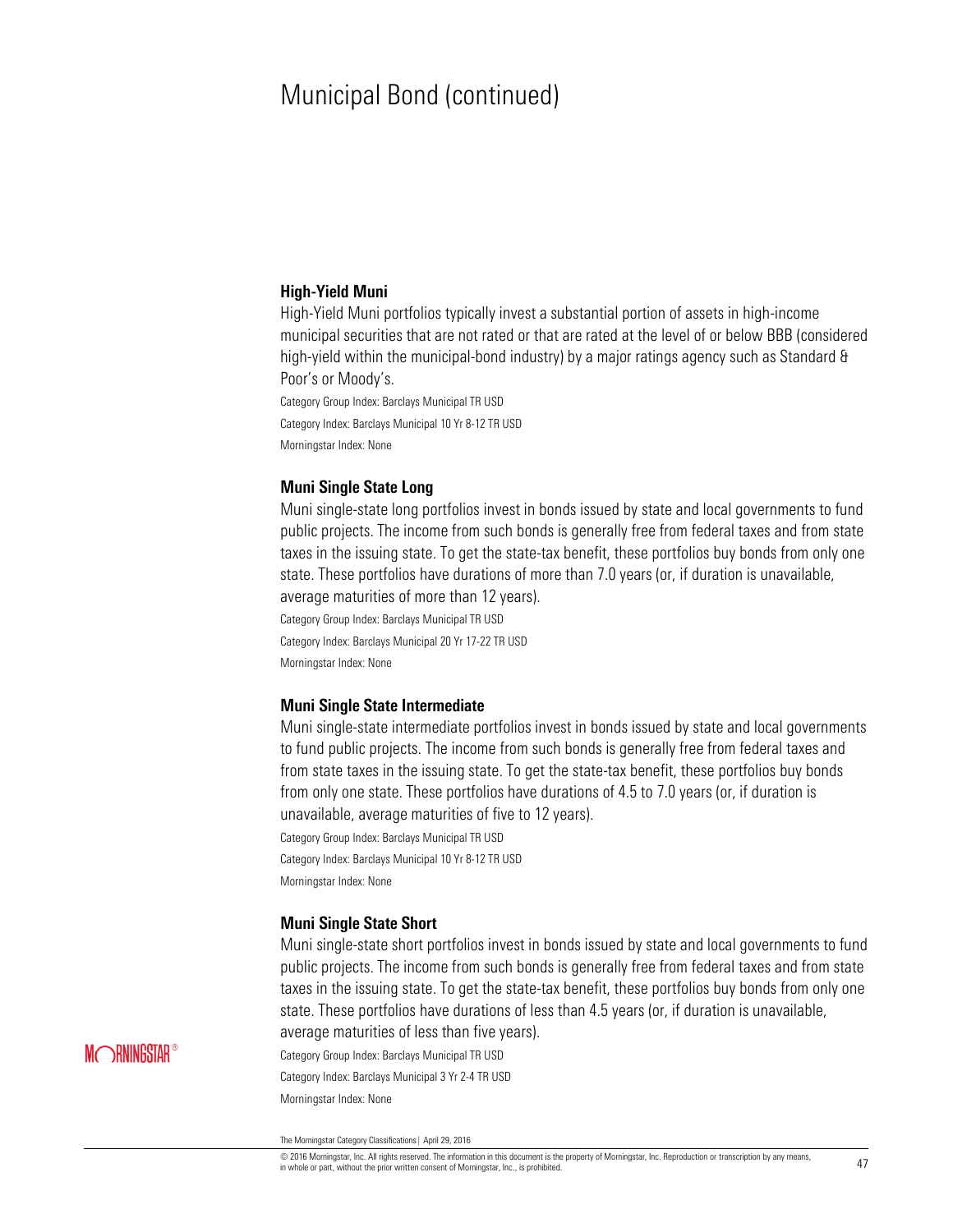#### **Muni California Long**

Muni California long portfolios invest at least 80% of assets in California municipal debt. Because the income from these bonds is generally free from federal taxes and California state taxes, these portfolios are most appealing to residents of California. These portfolios have durations of more than 7.0 years (or, if duration is unavailable, average maturities of more than 12 years).

Category Group Index: Barclays Municipal TR USD Category Index: Barclays Municipal California Exempt TR Morningstar Index: None

#### **Muni California Intermediate**

Muni California intermediate portfolios invest at least 80% of assets in California municipal debt. Because the income from these bonds is generally free from federal taxes and California state taxes, these portfolios are most appealing to residents of California. These portfolios have durations of 4.5 to 7.0 years (or, if duration is unavailable, average maturities of five to 12 years).

Category Group Index: Barclays Municipal TR USD Category Index: Barclays Municipal California Exempt TR Morningstar Index: None

#### **Muni Massachusetts**

Muni Massachusetts portfolios invest at least 80% of assets in Massachusetts municipal debt and can include long-, intermediate-, and short-duration portfolios. Because the income from these bonds is generally free from federal taxes and Massachusetts state taxes, these portfolios are most appealing to residents of Massachusetts.

Category Group Index: Barclays Municipal TR USD Category Index: Barclays Municipal 10 Yr 8-12 TR USD Morningstar Index: None

#### **Muni Minnesota**

Muni Minnesota portfolios invest at least 80% of assets in Minnesota municipal debt and can include long-, intermediate-, and short-duration portfolios. Because the income from these bonds is generally free from federal taxes and Minnesota state taxes, these portfolios are most appealing to residents of Minnesota.

Category Group Index: Barclays Municipal TR USD Category Index: Barclays Municipal 10 Yr 8-12 TR USD Morningstar Index: None

The Morningstar Category Classifications| April 29, 2016

© 2016 Morningstar, Inc. All rights reserved. The information in this document is the property of Morningstar, Inc. Reproduction or transcription by any means,  $\le$  20 to wormingstar, inc. An ingitial reservent. The motionation in this uoculinearch stare property or with impurities the property of morningstar, inc., is prohibited.  $48$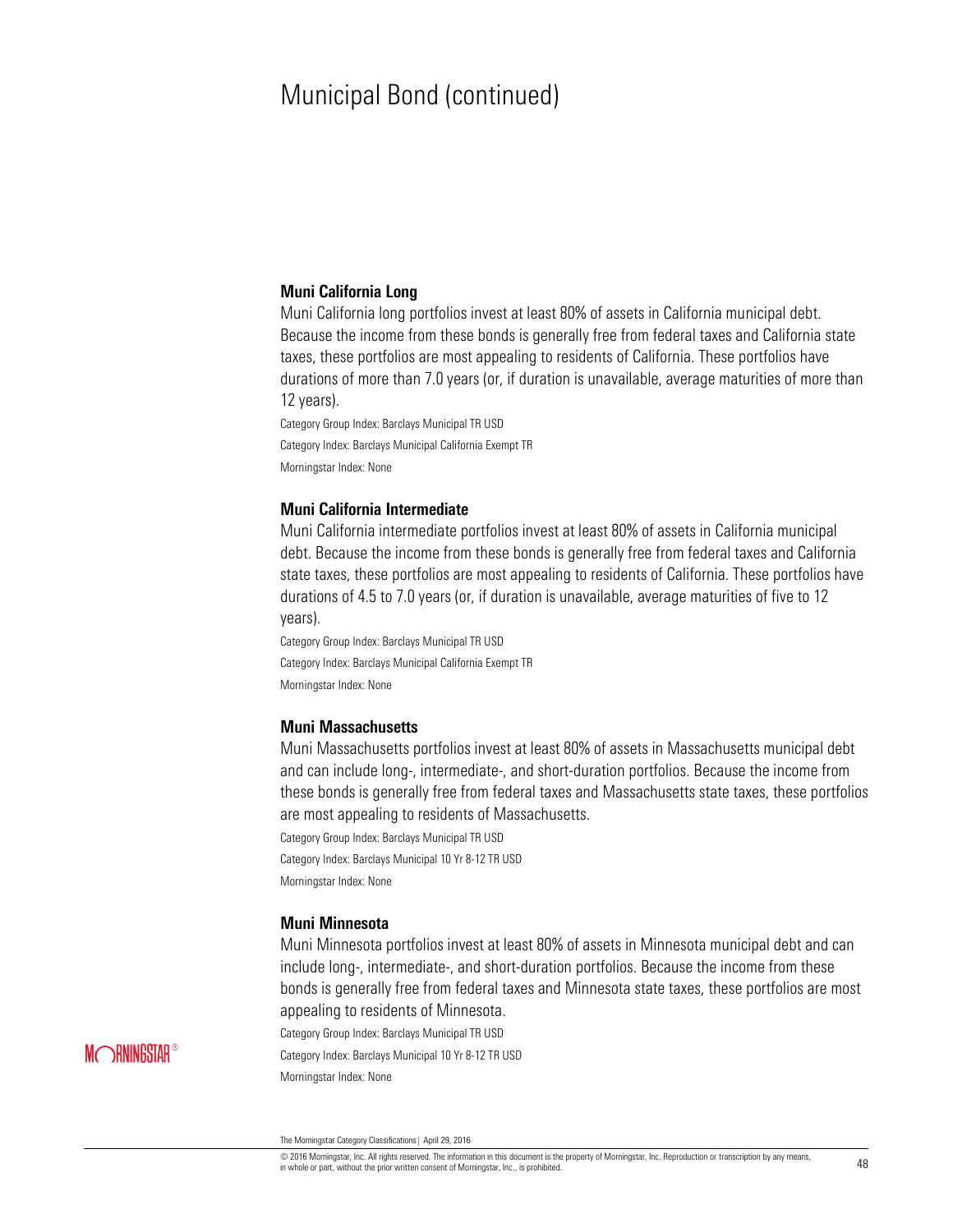#### **Muni New Jersey**

Muni New Jersey portfolios invest at least 80% of assets in New Jersey municipal debt and can include long-, intermediate-, and short-duration portfolios. Because the income from these bonds is generally free from federal taxes and New Jersey state taxes, these portfolios are most appealing to residents of New Jersey.

Category Group Index: Barclays Municipal TR USD

Category Index: Barclays Municipal 10 Yr 8-12 TR USD

Morningstar Index: None

#### **Muni New York Long**

Muni New York long portfolios invest at least 80% of assets in New York municipal debt. Because the income from these bonds is generally free from federal taxes and New York state taxes, these portfolios are most appealing to residents of New York. These portfolios have durations of more than 7.0 years (or, if duration is unavailable, average maturities of more than 12 years).

Category Group Index: Barclays Municipal TR USD Category Index: Barclays Municipal New York Exempt TR Morningstar Index: None

#### **Muni New York Intermediate**

Muni New York intermediate portfolios invest at least 80% of assets in New York municipal debt. Because the income from these bonds is generally free from federal taxes and New York state taxes, these portfolios are most appealing to residents of New York. These portfolios have durations of 4.5 to 7.0 years (or, if duration is unavailable, average maturities of five to 12 years).

Category Group Index: Barclays Municipal TR USD Category Index: Barclays Municipal New York Exempt TR Morningstar Index: None

#### **Muni Ohio**

Muni Ohio portfolios invest at least 80% of assets in Ohio municipal debt and can include long-, intermediate-, and short-duration portfolios. Because the income from these bonds is generally free from federal taxes and Ohio state taxes, these portfolios are most appealing to residents of Ohio.

Category Group Index: Barclays Municipal TR USD Category Index: Barclays Municipal 10 Yr 8-12 TR USD Morningstar Index: None

© 2016 Morningstar, Inc. All rights reserved. The information in this document is the property of Morningstar, Inc. Reproduction or transcription by any means,  $\omega$  zo to wormingstar, inc. An ingitis reserved. The information in this occurrent is the property or wormingstar, inc. reproduction or transcription by any means,  $49$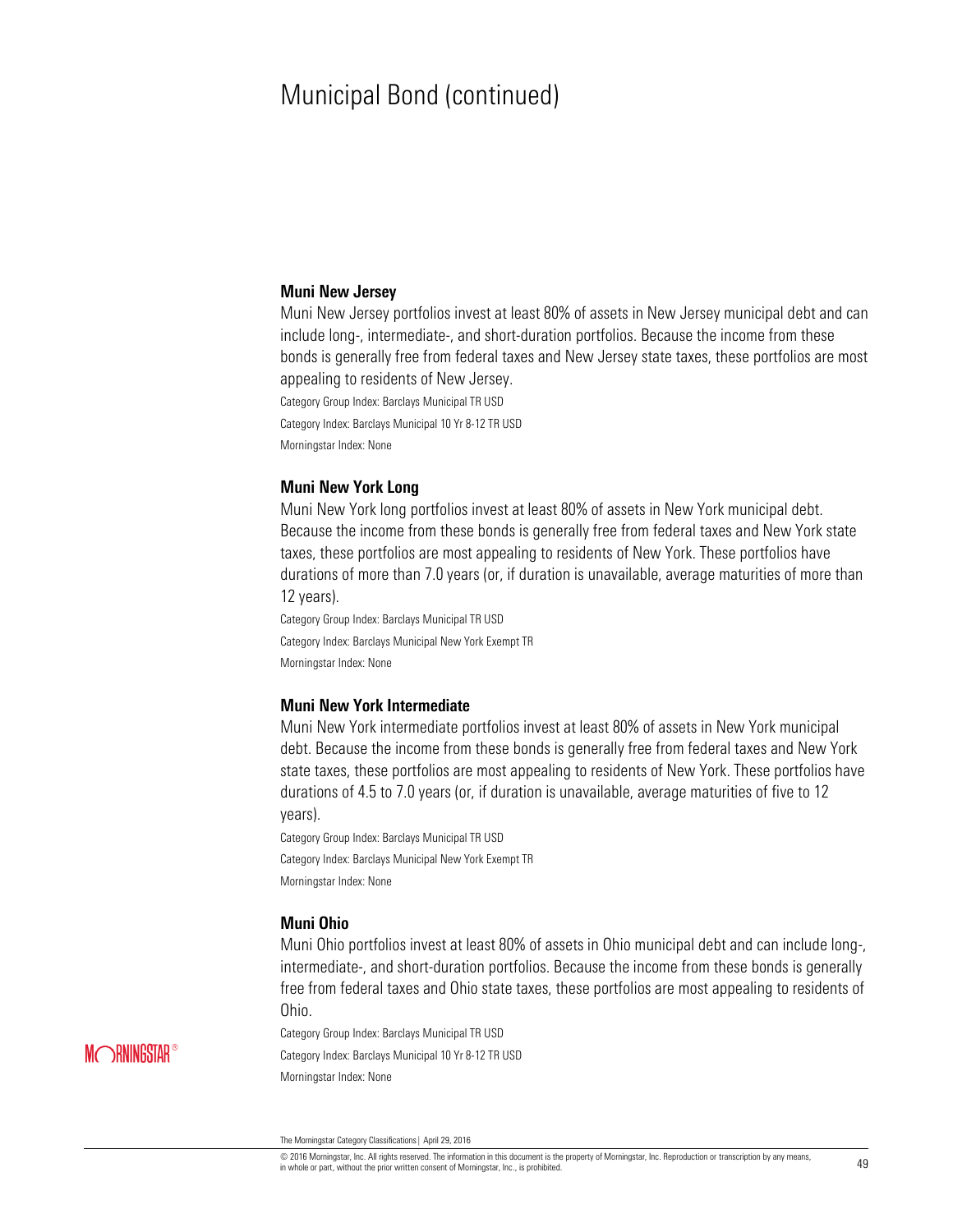#### **Muni Pennsylvania**

Muni Pennsylvania portfolios invest at least 80% of assets in Pennsylvania municipal debt and can include long-, intermediate-, and short-duration portfolios. Because the income from these bonds is generally free from federal taxes and Pennsylvania state taxes, these portfolios are most appealing to residents of Pennsylvania.

Category Group Index: Barclays Municipal TR USD

Category Index: Barclays Municipal 10 Yr 8-12 TR USD

Morningstar Index: None

### **MORNINGSTAR®**